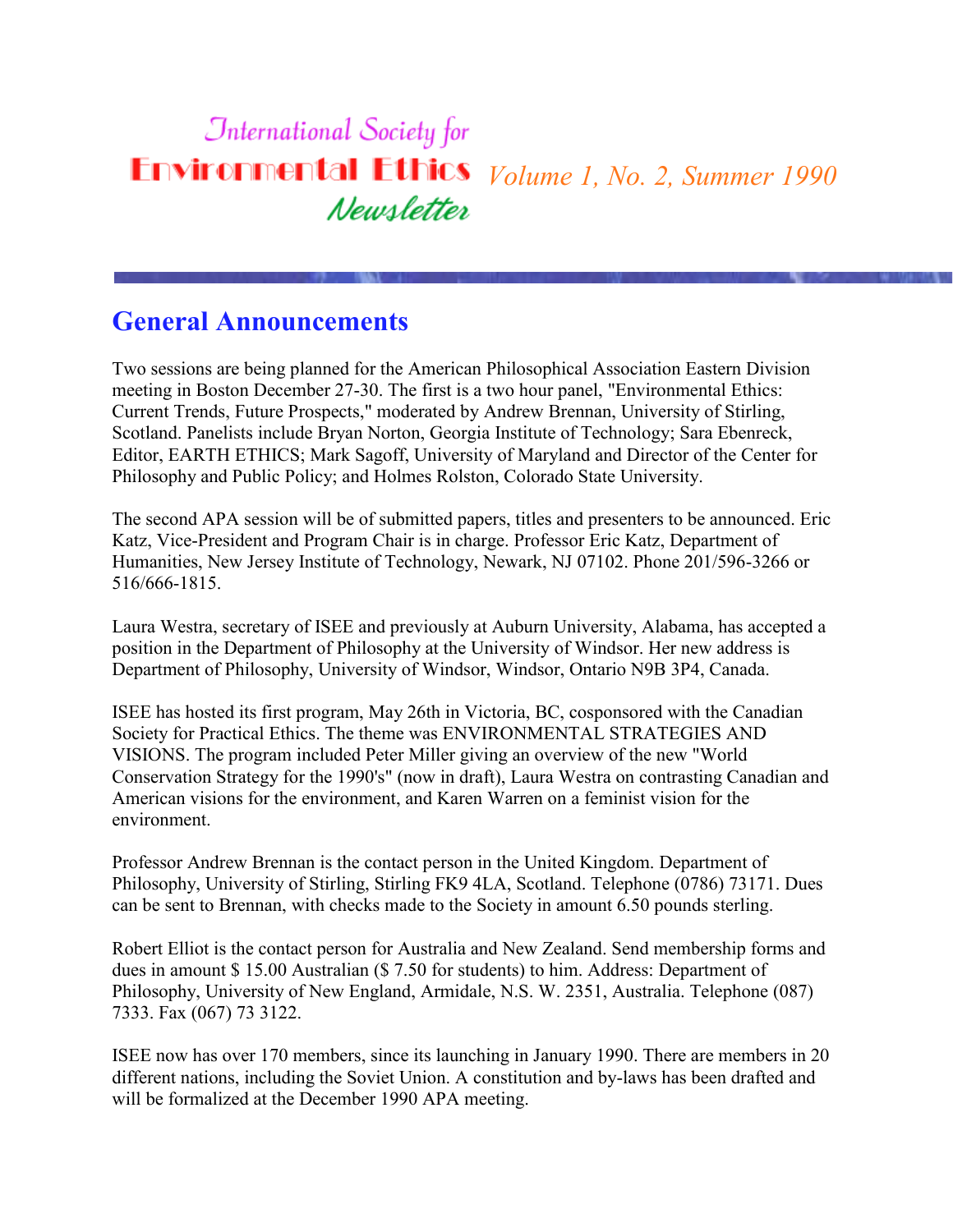Members and others are encouraged to submit appropriate items for the newsletter to Holmes Rolston, Department of Philosophy, Colorado State University, Fort Collins, CO 80523, who is editing the newsletter. Phone 303/491-5328 (office) or 491-6315 (philosophy office) or 484-5883 (home). Fax 303-491-0528. Items may also be submitted to other members of the Governing Board. International items are especially welcomed.

Internationals are also encouraged to submit papers and paper proposals for the sessions proposed within the United States, especially if they are travelling within the United States on other business at the appropriate time.

Bryan Norton is organizing a day-long ISEE session for the American Association for the Advancement of Science annual meeting, February 14-19, 1991, in Washington, DC. The theme will be "Defining Environmental Health: Science, Economics, or Ethics," divided into morning and afternoon presentations, with papers by philosophers, economists, and environmental scientists. Speakers will be announced in the next ISEE Newsletter or contact Professor Bryan G. Norton, Social Sciences Division, Georgia Institute of Technology, Atlanta, GA 30332, Phones 404/894-3195, division office; 404/894-8752, his office.

Laura Westra is organizing an ISEE session for the Central Division, APA, next April 27-30, in Chicago. Send proposals to her by September 15, address above..

Ernest Partridge is organizing an ISEE session at the Pacific Division of the APA, meeting March 28-30, 1991 in the San Francisco Bay area. Send papers and proposals to him by October 1. Partridge will be returning from a trip to the Soviet Union in the fall, including a conference on Lake Baikal, and will make a report on Soviet environmentalism, where there are some interesting current developments philosophically as well as politically. Professor Ernest Partridge, Department of Philosophy, California State University, Fullerton, CA 92634-4080. Phones 714/441-2353 (home) and 714/773-3611 (main philosophy office).

Andrew Brennan is organizing a session at the Joint Session, July 13-16, University of Essex, and expects to discuss further ISEE UK/European plans there.

Andrew Brennan and Hans Peter Durr of the Max Planck Institute for Physics, Munich, will conduct a symposium on environmental ethics at the British Society for the Philosophy of Science annual conference September 21-23 at Wolfson College, Cambridge. Professor Durr is a member of the board of Greenpeace, Germany, and is well known for his work on conflict resolution and his attacks on the Reagan SDI program. Also at this conference there is a symposium on Science and Religion between John Polkinghorne, Cambridge, and A. O'Hoar, Bradford. Further details of the conference from Professor Michael Redhead, Department of History and Philosophy of Science, Free School Lane, Cambridge, UK.

Among the new memberships for ISEE is the Biopolitics International Organization, an Athensbased group now several years old. The president is Agni Vlavianos-Arvanitis. The fourth international conference will be held October 5-7 in Athens, with the theme of environmental education and the establishment of an International University for the Bio-Environment. further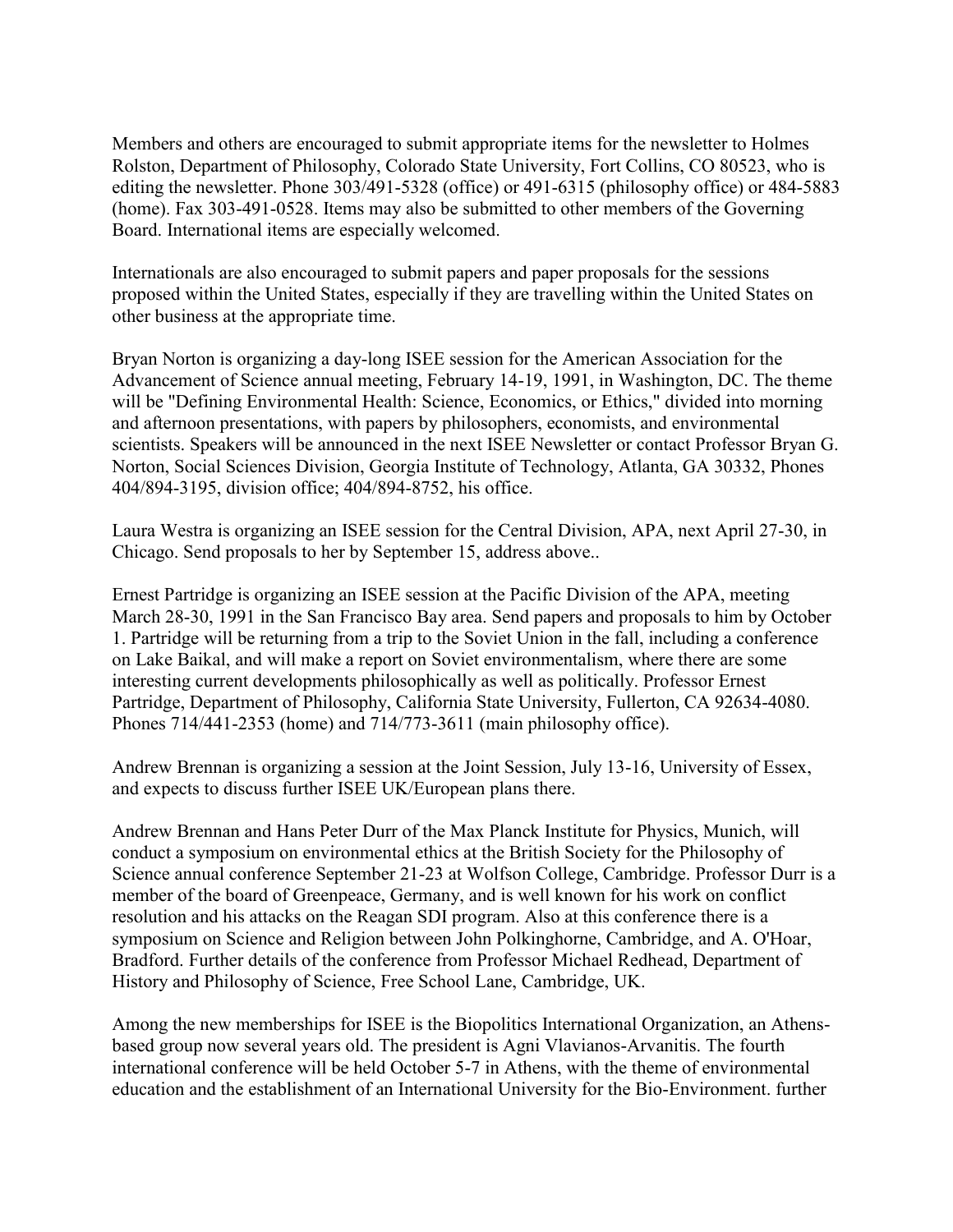information from Dr. Arvanitis, 10 Tim. Vassou St., GR 115 21, Athens, Greece.

Another member group is the Groupe de Recherche en Ethique Environnmentale, an interdisciplinary group formed in September 1989 of sociologists, theologians, philosophers, and faculty in religious studies. Address: Professor Jose A. Prades, Departement de sciences religieuses, Universite du Quebec a Montreal, c.p. 8888 suc. "A". Montreal, Quebec H3C 3P8, Canada. Phone 514/987- 4427.

ISEE has been invited by the Federation International Des Societes de Philosophie (FISP) to participate in their forthcoming World Conference of Philosophy. The principal theme of the entire conference is "Philosophy, Man and the Environment." The conference will be held July 21-25, 1991 in Nairobi, Kenya. Laura Westra is organizing one or two sessions. If interested, contact her. The president of the International Federation of Philosophical Societies and head of the steering committee for the conference is Professor Evandro Agazzi, Fribourg University, Switzerland. Another conference on the horizon is in Moscow in 1993.

Members are invited and encouraged, in consultation with the officers and governing board, to arrange programs and presentations at appropriate learned societies and other suitable forums.

Charles Birch, an Australian ecologist and ecophilosopher, has won the Templeton Prize for his work combining biology and theology to develop an ethics of creation and conservation. Paul Ehrlich of Stanford calls Birch, "one of the two or three most distinguished ecologists in the world." He is best known for his THE DISTRIBUTION AND ABUNDANCE OF ANIMALS (with H. G. Andrewartha). Birch combined with John Cobb, Jr., to interpret life from a process perspective in THE CELEBRATION OF LIFE: FROM THE CELL TO THE COMMUNITY. He is professor of biology at the University of Sydney, recently retired. The Templeton Prize is often called the Nobel Prize in religion. Birch will donate much of his half of the \$ 535,000 prize to the Claremont School of Theology in California to further process thought, and to support a newly formed Geneva-based group working on Christian social and environmental ethics in Eastern Europe. See story in CHRISTIAN SCIENCE MONITOR, March 23, 1990.

Edward O. Wilson, Harvard University, and Paul Ehrlich, Stanford University, have jointly been awarded the Crafoord Prize from the Royal Swedish Academy of Sciences, a \$ 243,000 prize, for their research dealing with naturally fragmented populations that yield insights vital to stopping the degradation of biotic diversity. Edward O. Wilson and Peter Raven, director of the Missouri Botanical Garden, shared a French prize of the Institute de la Vie, an affiliate of the French Academy of Science, \$ 50,000, again for work in biological conservation. Wilson plans to use the prize money to build a research fund in the field of biodiversity.

Marine environmental ethics? For a regular updating on marine conservation issues, ask for the quarterly newsletter of the Center for Marine Conservation, 1725 DeSales St., N. W., Washington, DC 20036. Phone 202/429-5609. The Center has over 110,000 members nationwide. In the offshore United States, there are now eight National Marine Sanctuaries set aside to protect sensitive and unique marine habitats.

Environmental Ethics at the University of Kansas. J. Dennis Lowden is interested in receiving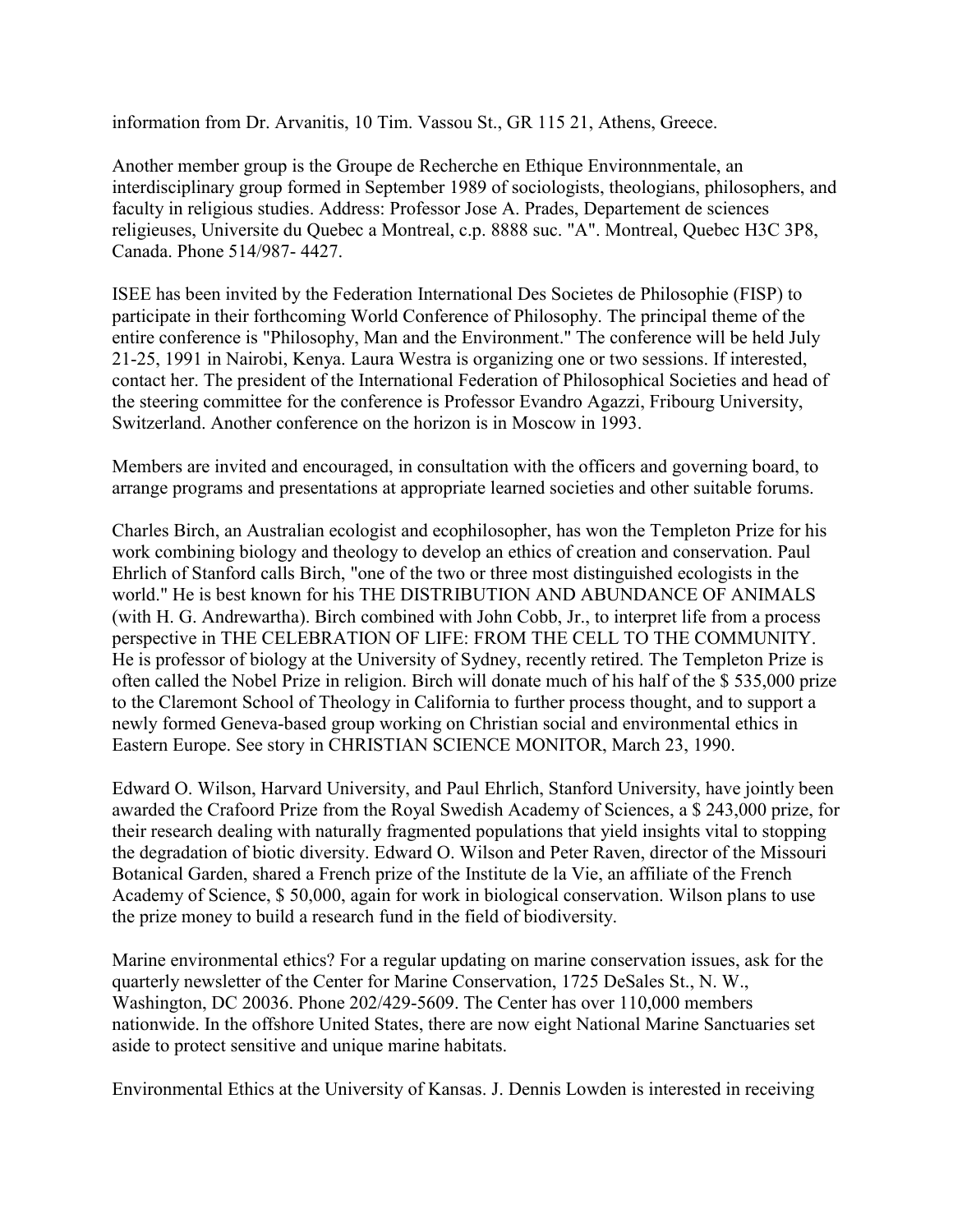outlines, syllabi, etc., prospective to a class in environmental ethics there beginning spring semester 1991, as part of an Environmental Studies curriculum. The class will be upper division, undergraduate level. Contact J. Dennis Lowden, Department of Philosophy, 3052 Wescoe, University of Kansas, Lawrence, KS 66045.

The Forest History Society is seeking a full time Director of Research and Publications. Applicants should have a Ph.D. in history or related social science with interests in forest history, land use, forest products and industries, recreation, conservation policies and politics, landscape perception and representation. The Forest History Society has 2,200 members and has a staff of seven persons. For a detailed job description, write to the Forest History Society, Inc., 701 Vickers Avenue, Durham, NC 27701. Phone: 919/682-9319.

The Cable Natural History Museum, Cable, Wisconsin, has received a Wisconsin Humanities Committee and National Endowment for the Humanities grant to present a series of programs, purchase books, and write an informational brochure on environmental ethics, during the fall and winter of 1990-91. Contact: Allison D. Slavick, Director, Cable Natural History Museum, P. O. Box 416, Cable, WI 54821-0416. Phone 715/798-3890. Other societies as well as individuals may join ISEE. A recent society to join is the Societa' Italiana di Bioetica (Italian Bioethics Association) headed by Professor Brunetto Chiarelli, Via del Proconsolo 12, Firenze, Italy 50123.

The Culture and Animals Foundation is a nonprofit, cultural organization committed to fostering the growth of intellectual and artistic endeavors united by a positive concern for animals. It was founded in 1985 by Tom Regan, who is its president. The foundation supports programs in research, in artistic creativity, and in performance. It offers various videotapes and films, books, and other materials for sale. John Bowker, Dean of Trinity College, University of Cambridge, is the vice president. Contact Professor Tom Regan, Department of Philosophy and Religion, North Carolina State University, or the Culture and Animals Foundation, 3509 Eden Croft Drive, Raleigh, NC 27612. Phone 919/782-3939.

Professor John E. Carroll, Environmental Conservation, Department of Forest Resources, University of New Hampshire, Durham, NH 03824, is interested in the topic, "Employing the Humanities in Post-Graduate and Professional Education in Agricultural Science, Natural Resource Management, and Environmental Studies," and especially wishes to hear from persons with experience at land grant universities in this regard.

A Harvard Environmental Network has been established by students, faculty, and others there. Contact Ellen Jennings at Harvard Divinity School, 45 Francis Avenue, Cambridge, MA 02138. Recent classes at Harvard Divinity School have included Richard Niebuhr, "Theology and Nature," Theodore Hiebert, "Hebrew Bible and Nature," and Masatoshi Nagatomi, "Buddhism and Nature." This fall Sally McFague, visiting professor from Vanderbilt University, will teach "Ecological Theology."

The Graduate School of the University of Colorado is offering a new Certificate Program in Environmental Policy. It is open to graduate students in a number of disciplines, including philosophy. Contact J. Samuel Fitch, Director, Campus Box 330 or contact the Center for Values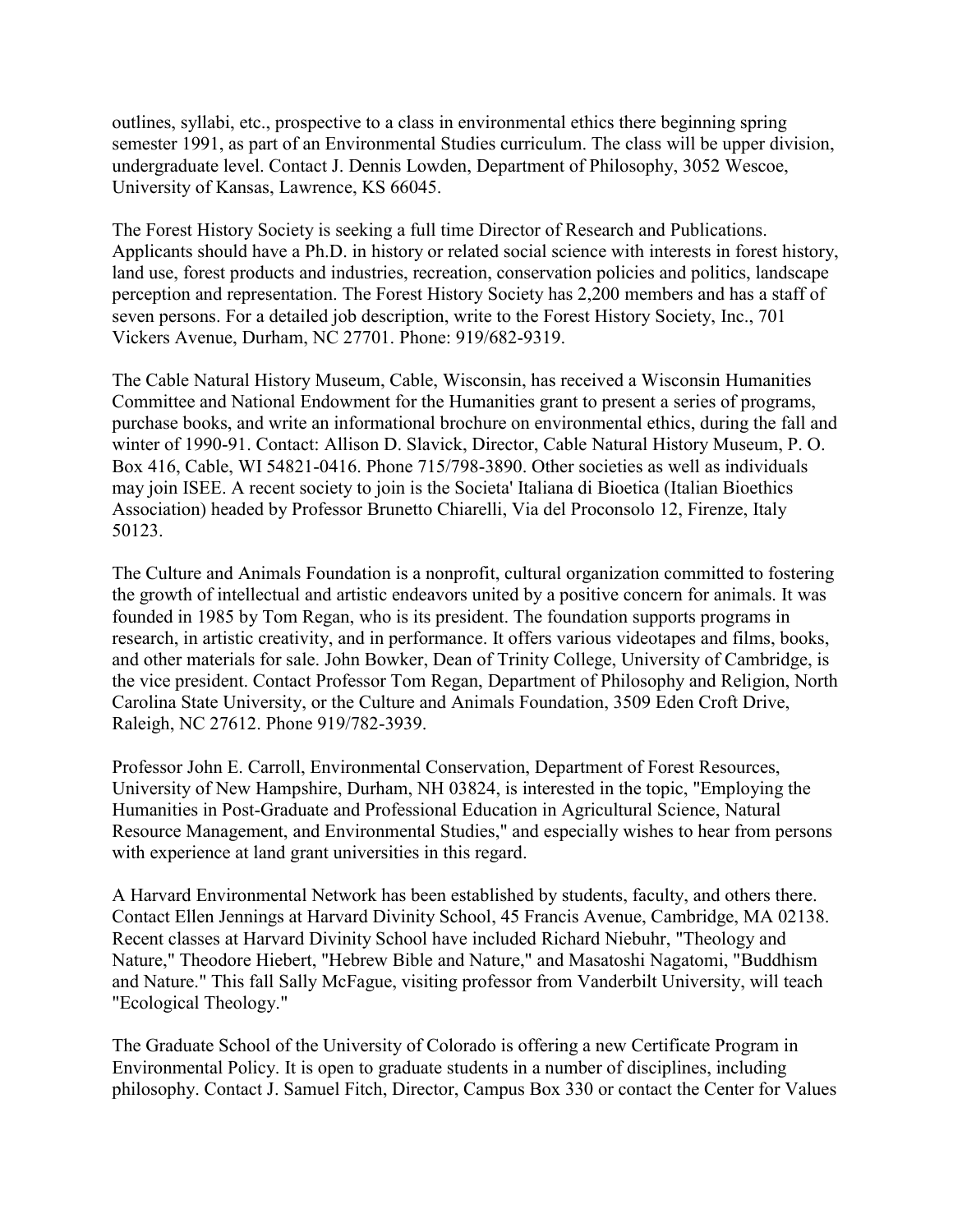and Social Policy, Dale Jamieson, Director, University of Colorado at Boulder, Boulder, CO 80309- 0232.

Environmental news by computer? Two networks are available if you have a modem.

EnviroNet is operated by Greenpeace. There is no charge, although you must make a call to a California number. Phone 415/861-6503, connect at 2400 baud, N-8-1 (others may be possible), and follow instructions. Enter your name and select your own password, then at the main menu read the new user information and fill out the brief questionnaire. The system is available 24 hours a day. It features ecological and peace issues, supports conferences (bulletin boards) and mail.

Econet is a much more comprehensive system, for which there is an initial charge of \$15 and a monthly charge of \$10. Included in the monthly charge is one free hour of off-peak time. Additional hours of off-peak time are \$ 5. Peak time is \$ 10 per hour. There are nearly 200 "conferences" (bulletin boards) with different kinds of environmental information, and subscribers can tailor a list to their interests, and download the new items with a minimum of online time. Phone 415/923-0900 for voice information. Bill Leland is the Econet director. There are local gateway numbers at over 800 cities and towns across the U.S, at both 1200 and 2400 baud rate. This access is through Telenet, a Sprint system (not to be confused with Telnet, used by many universities), and there is no further charge. There is also access from related networks in the United Kingdom, Australia, Canada, and Sweden. The network features news, information, interest groups, mail, bulletin boards, environmental education items, and exchanges between over 1,400 users. Econet is one of the services of the Institute for Global Communications, a nonprofit, charitable institute based in San Francisco.

THE ENVIRONMENTAL AND ARCHITECTURAL PHENOMENOLOGY NEWSLETTER has recently been launched as a forum and clearing house for research and design that incorporates a qualitative approach to environmental and architectural experience. A key concern is design, education, and policy supporting and enhancing natural and built environments that are beautiful, alive, and humane. The newsletter is interested in the sense of place, of home, of environmental encounter and its relation to environmental ethics, responsibility, and action. There will be three issues each year. Contact David Seamon, Department of Architecture, College of Architecture and Design, Kansas State University, Manhattan, KS 66506.

### **Jobs in Environmental Conservation**

Three good sources for finding jobs in environmental conservation are:

ENVIRONMENTAL OPPORTUNITIES, a 10-12 page monthly listing of jobs, seasonal work, internships, and other opportunities. Published in Association with the Environmental Studies Department, Antioch/New England Graduate School, Keene, New Hampshire. Subscriptions are \$ 44 per year. This publication should be in every college and university placement office/career guidance office. Write for a sample copy to alert students to it. Address: P. O. Box 788, Walpole, NH 03608. Phone 603/756-9744.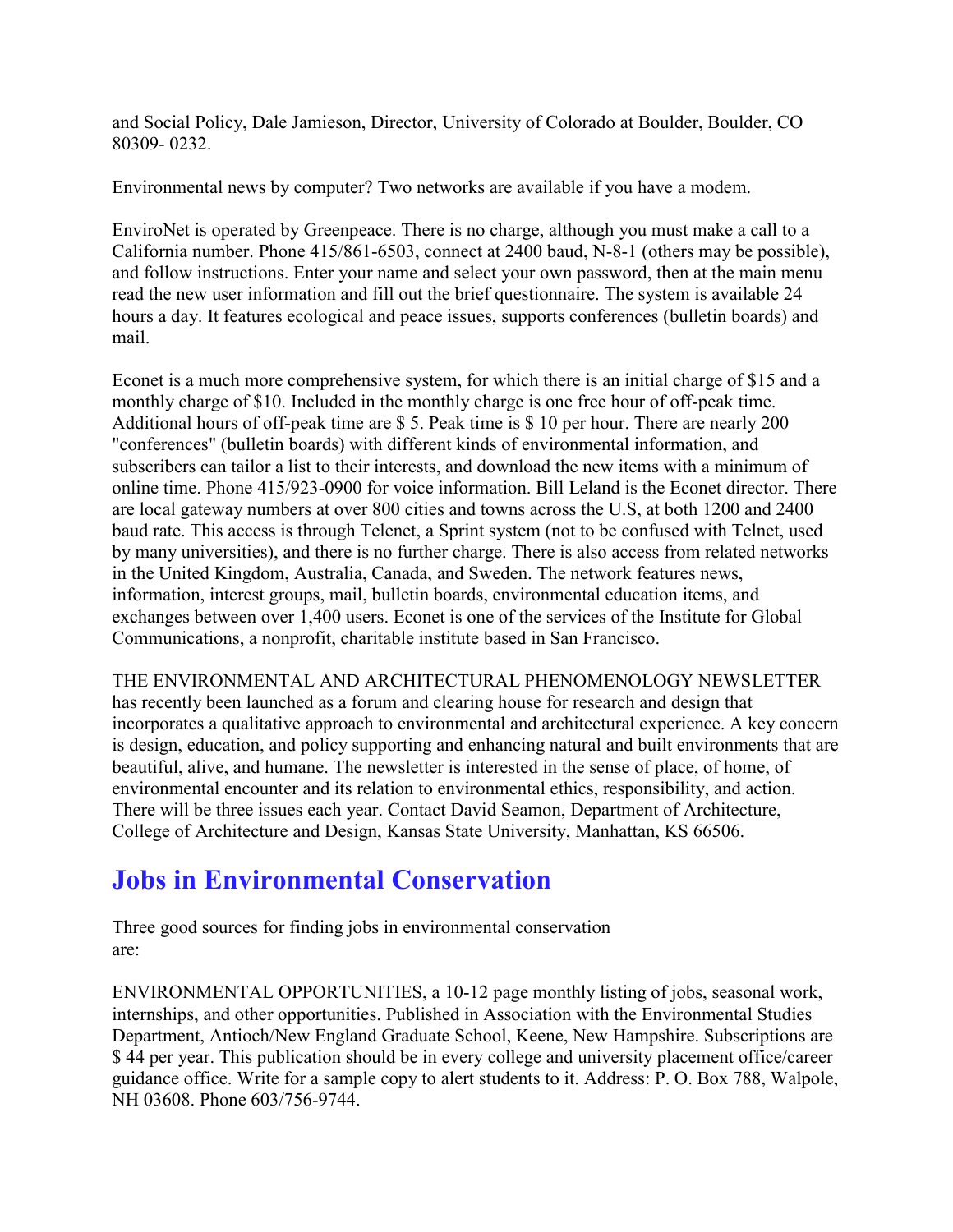ENVIRONMENTAL JOB OPPORTUNITIES, 7-8 pages, 10 issues per year. Published by Institute for Environmental Studies, University of Wisconsin, Madison. Address: 550 N. Park St., 15 Science Hall, Madison, WI 53706. Subscriptions \$ 10 per year. Worthwhile, but ENVIRONMENTAL OPPORTUNITIES is much more thorough.

The National Association of Interpreters, P. O. Box 1892, Ft. Collins, CO 80522, offers a dial/tape listing service. Phone 301/491-7410 any time for listings of full-time, seasonal, temporary jobs. Phone 303/491-6434 after office hours or all day Friday, Saturday, and Sunday for listings of internships. Photocopies of listings available for \$ 3.00.

WOMEN IN NATURAL RESOURCES is a two page newsletter-flyer published quarterly and available from Women in Natural Resources, Bowers Laboratory, University of Idaho, Moscow, Idaho 83843. Phone 208/885-6754. The newsletter features job announcements.

See also COMPLETE GUIDE TO ENVIRONMENTAL CAREERS, Island Press, Washington, D. C. and Covelo, CA, 1989, described in ISEE Newsletter, Spring 1990.

The New Jersey School of Conservation, of Montclair State College, has several teaching internships and graduate fellowships in environmental studies. Contact Dr. John J. Kirk, Director and Professor of Environmental Studies, New Jersey School of Conservation, Montclair State College, R. D. #2, Box 272, Branchville, NJ 07826.

#### **Recent Books, Articles, and Other Materials**

Articles in ENVIRONMENTAL ETHICS will not ordinarily be listed in this Newsletter, under the assumption that members will be familiar with this journal.

--The Ohio Humanities Council has published, "Environmental Crisis and Morality," a reading program written by Norman S. Care, professor of philosophy at Oberlin College. The pamphlet is addressed to literate nonphilosophical persons and is especially good for making the crossover from popular concern for nature and environmental issues into a more philosophical approach to environmental ethics. Care introduces five books: Thoreau's WALDEN, Leopold's SAND COUNTY ALMANAC, Partridge's RESPONSIBILITIES TO FUTURE GENERATIONS, Rolston's PHILOSOPHY GONE WILD, and Regan's EARTHBOUND. Designed for a discussion evening and useful as a take-home handout to get persons started in environmental ethics. The Council has also produced two other pamphlets: "American Environmental History" by Clayton Koppes and "Readings in Environmental Literature" by Lawrence Buell. For single copies, contact the Ohio Humanities Council, P. O. Box 06354, Columbus, OH 43206-0354. Phone 614/461-7802. For multiple copies, ask for Oliver Jones.

The Ohio Humanities Council has also produced a series of twelve posters under the general title UPSTREAM/DOWNSTREAM IN OHIO. Each poster focuses the viewer's attention on key environmental issues and questions.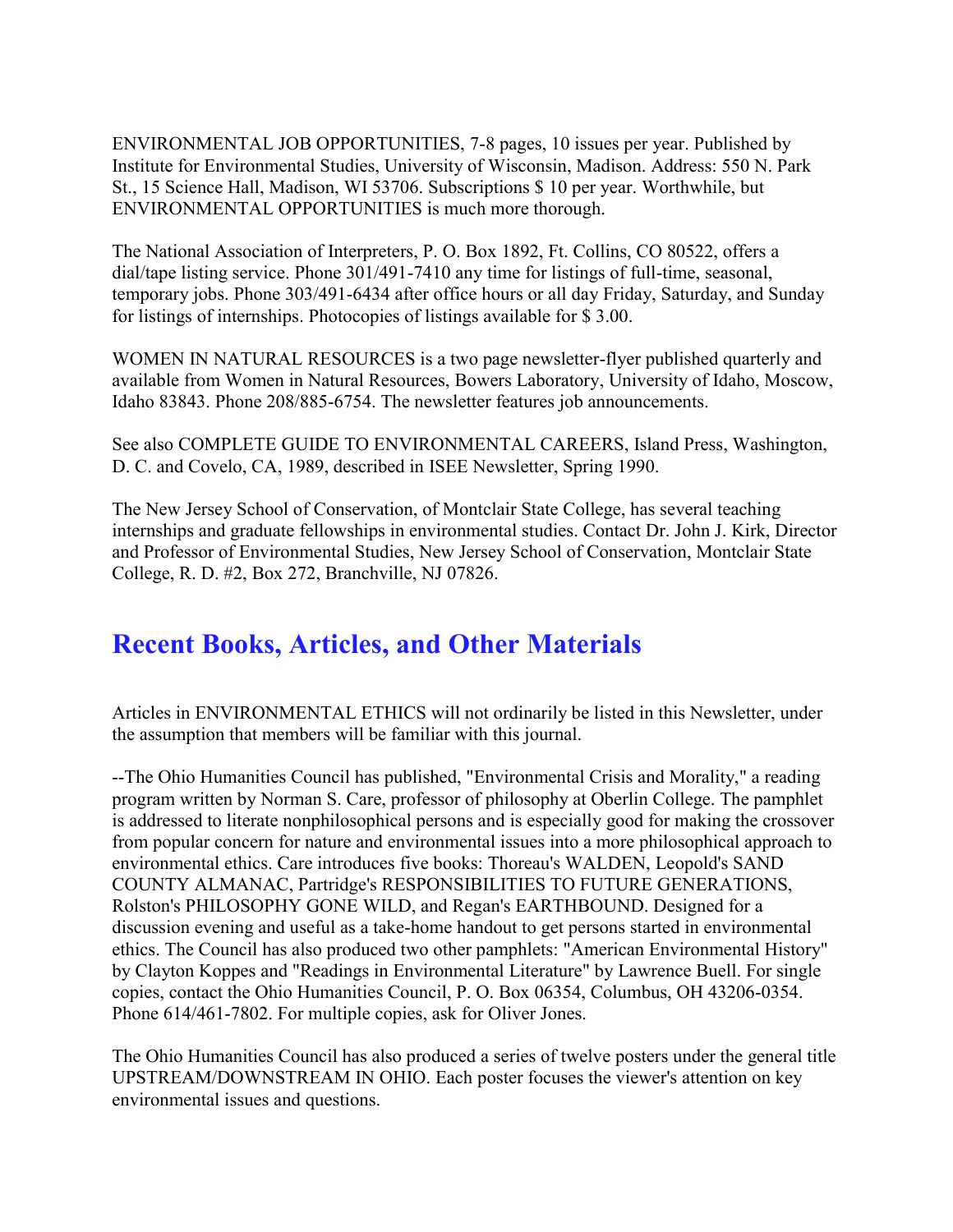1. Upstream/Downstream in Ohio. The river major rivers in Ohio, and the name Ohio derived from a native American term for "beautiful river."

2. The Changing Face of Ohio. Natural history reshaped by agriculture and industry.

3. Earthly Visions. Anticipations of the early settlers.

4. The Cost of Coal. Degradation of land and air from mining.

5. A Sense of Nature's Limits. Floods and waste in the waters.

6. Individual Choices on Common Ground. The exercise of individual freedom and environmental responsibility.

7. After the Harvest. Wetlands and water pollution from agriculture.

8. Shared Resources, Common Concerns. Lake Erie and the Great Lakes.

9. Prospects for Renewal. Restoring the Cuyahoga River.

10. The Stress of Growth. The quality of life in cities depends on intelligent use of land, water, air.

11. The Toll of Transportation. The benefits and costs of car and rail.

12. A Time for Choices. Past decisions have reshaped the landscape. What of the future? In a sense we all live both upstream and downstream from other generations that pass before and after us on the river of time.

The poster series is quite well done and serves to stimulate thought, either by individual viewers or in discussion groups. There is a discussion guide. An excellent example of imaginative use of posters for environmental education, which might well be imitated in other regions, especially in more developed areas. Contact Oliver Jones, address above.

--Daniel H. Kealey, REVISIONING ENVIRONMENTAL ETHICS. Chapter titles:

Environmental Ethics and Psychohistory; Mental and Magical Environmental Ethics; Mythic and Integral Environmental Ethics, Plotinus on Nature and Contemplation and the One; All Life is Yoga; Towards an Integral Ecological Ethic. Drawing on Plotinus, Aurobindo, and Max Scheler, Kealey outlines an adequate ecological ethic. Kealey is assistant professor in the department of philosophy and religion at Towson State University. 131 pages. State University of New York Press, 1990. \$ 44.50 hardback, \$ 14.95 paper.

--David G. Hallman, CARING FOR CREATION. Wood Lake Books, Box 700, Winfield, B.C. VOH 2CO, Canada. A primer on environmental problems for general reading and group study, showing ways in which theology has contributed to abuse of the Earth, and proposing changes in theology, lifestyle, and economics.

--THE ECOLOGIST has a special issue on deep ecology, vol. 18, nos. 4/5, 1988. Articles: Grover Foley, "Deep Ecology and Subjectivity"; Henryk Skolimowski, "Eco-philosophy and Deep Ecology"; Arne Naess, "Deep Ecology and Ultimate Premises"; Brian Tokar, "Social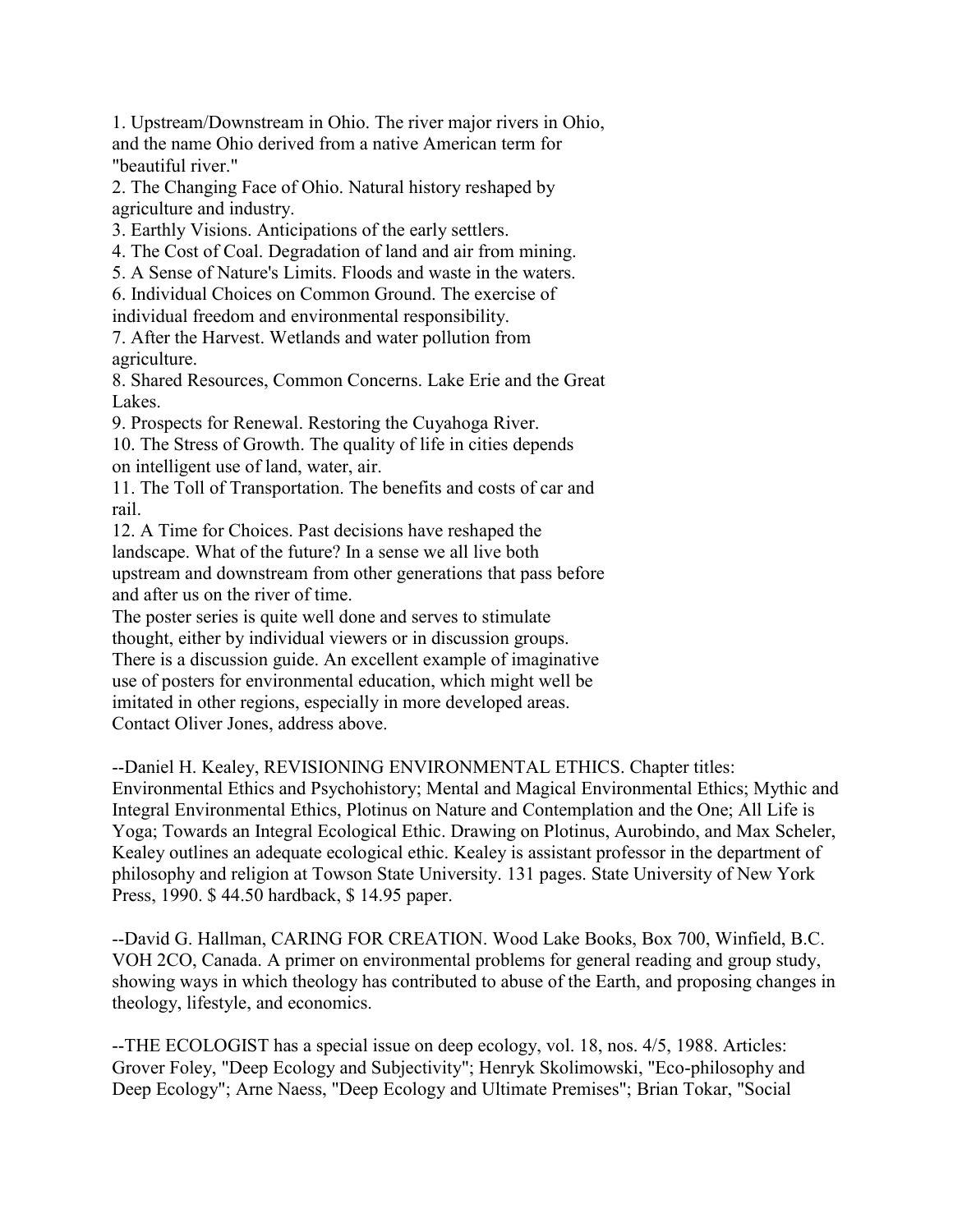Ecology, Deep Ecology and the Future of Green Political Thought"; Robyn Eckersley, "The Road to Ecotopia? Socialism vs. Environmentalism"; Richard Sylvan and David Bennett, "Taoism and Deep Ecology"; and Edward Goldsmith, "The Way: An Ecological Worldview."

--Hiromasa Mase, Keio University, Japan, "Nature and Ethics: Whiteheadian Approach," ANNALS OF THE JAPAN ASSOCIATION FOR PHILOSOPHY OF SCIENCE (Tokoyo) 7(March, 1988):155-161. Argues for an environmental ethics based on intrinsic value in nature, using a Whiteheadian philosophy, with some attention to Aldo Leopold. A key category is "experience" in the Whiteheadian sense.

--Charles B. Stone and Danielle B. Stone, eds. CONSERVATION BIOLOGY IN HAWAI`I. Honolulu: University of Hawaii Cooperative National Park Resources Studies Unit, 1989. Distributed by University of Hawaii Press, Honolulu. Today's Hawaiian biota is the most unique assemblage anywhere and the most endangered in the United States and one of the most endangered in the world. Biological and sociological analyses. The closing section is on values and ethics, with essays on native Hawaiian conservation values, outdoor ethics, humanity's responsibility for future life, and priorities in paradise, conservation education in Hawaii.

--J. Ronald Engel and Joan Gibb Engel, eds., ETHICS OF ENVIRONMENT AND DEVELOPMENT: GLOBAL CHALLENGE, INTERNATIONAL RESPONSE is now available from the University of Arizona Press, 1230 N. Park Ave., Tucson, AZ 85719. Twenty three ethicists from fifteen nations. \$ 29.95 plus \$1.25 postage. Phone 800/426-3797. The British publisher is Belhaven Press, 25 Floral Street, London, WC2E 9DS.

There are a number of books sharing an emerging realization that the Earth's natural environment and even the planet itself are not so stable and unchanging as we have traditionally thought. Humans have been responsible for many of the changes now being deplored and it may still be possible to take restorative steps.

Daniel B. Botkin, Margriet F. Caswell, John E. Estes, and Angelo A. Orio, CHANGING THE GLOBAL ENVIRONMENT: PERSPECTIVES ON HUMAN INVOLVEMENT. Boston: Academic Press, 1989. Twenty seven articles by diverse authors, largely environmental and applied scientists. This anthology is envisioned as an updating of W. L. Thomas, Jr., ed., MAN'S ROLE IN CHANGING THE FACE OF THE EARTH, a landmark publication in 1955. More on this in ISEE Newsletter, Spring 1990.

--Thorkil Kristensen and Johan Peter Paludan, eds., THE EARTH'S FRAGILE ECOSYSTEMS: PERSPECTIVES ON GLOBAL CHANGE. IFIAS Research Series, Vol. 4. Boulder, CO: Westview Press, 1988. \$ 30. --S. Fred Singer, ed., GLOBAL CLIMATE CHANGE: HUMAN AND NATURAL INFLUENCES. Paragon House/An ICUS Book, 1989. \$ 34.95.

--Constance Mungall and Digby J. McLaren, eds., PLANET UNDER STRESS: THE CHALLENGE OF GLOBAL CHANGE. Toronto: Oxford University Press, 1990. Sponsored by the Royal Society of Canada.

--Ruth S. DeFries and Thomas F. Malone, eds., GLOBAL CHANGE AND OUR COMMON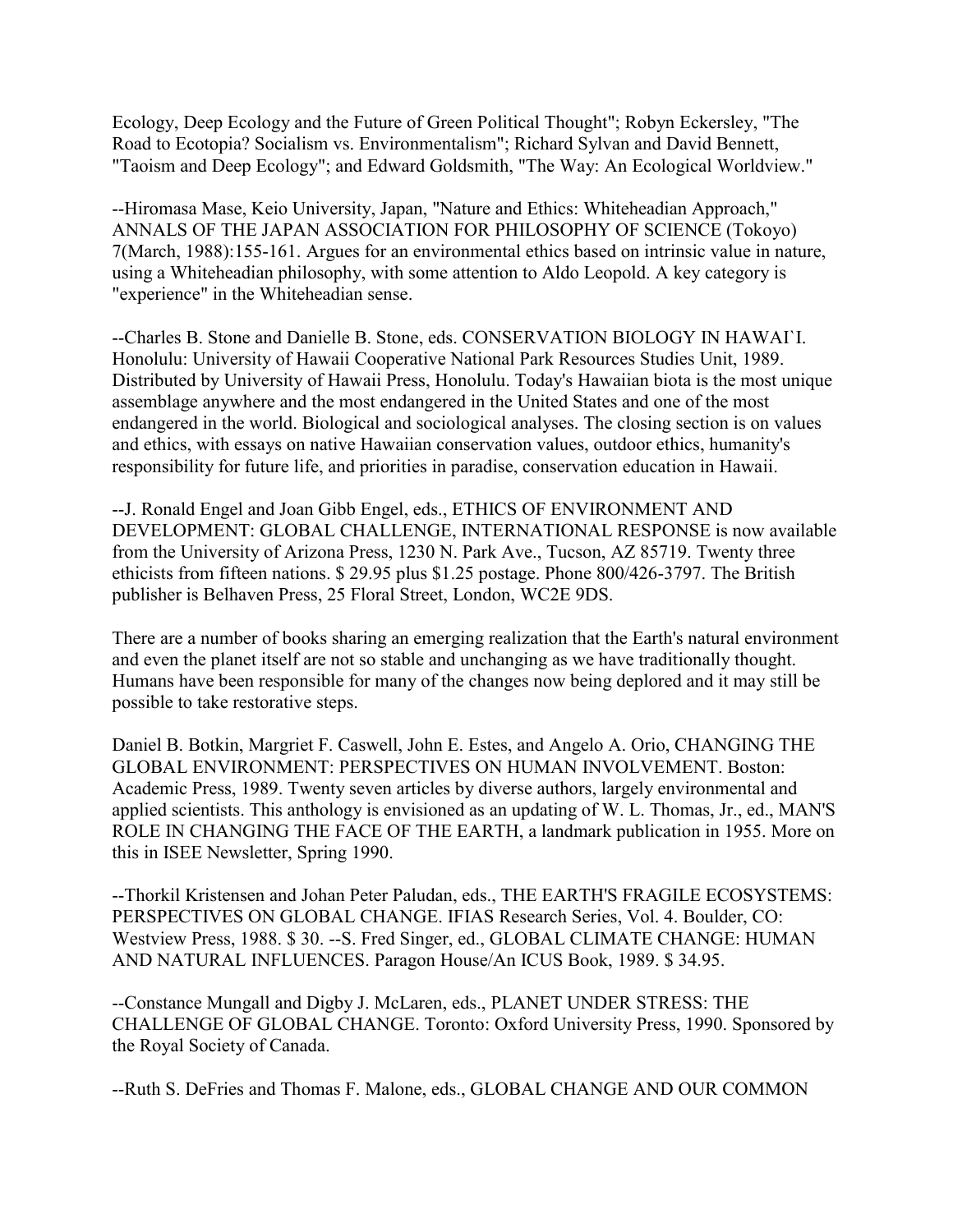FUTURE. Washington, D.C.: National Academy Press, 1989. Twenty-two articles by a variety of scholars and policy makers. Papers from a forum sponsored by the National Academy of **Sciences** 

--James Lovelock, THE AGES OF GAIA: A BIOGRAPHY OF OUR LIVING EARTH. New York: W.W. Norton, 1988. \$ 16.95.

--Daniel B. Botkin, DISCORDANT HARMONIES: A NEW ECOLOGY FOR THE TWENTY-FIRST CENTURY, Oxford University Press, 1990.

--HARPER'S MAGAZINE, April 1990, contains a forum, "Only Man's Presence Can Save Nature," moderated by Michael Pollan, executive editor of HARPER'S, with participants Daniel B. Botkin, professor of biology and environmental studies, University of California, Santa Barbara; Dave Foreman of Earth First!; James Lovelock, who developed the Gaia theory; Frederick Turner, professor of arts and humanities, University of Texas at Dallas; and Robert D. Yaro, regional planner in the New York metropolitan region.

--John Allen, ed., ENVIRONMENT 90/91. Guilford, CT: Dushkin Publishing Group, 1990. In the annual editions series. Thirty- one reprints of recent magazine feature articles on the environment, for example TIME'S "What on Earth Are We Doing?" (cover story of their "Planet of the Year" issue), ENVIRONMENT'S "The Intertwining of Environmental Problems and Poverty," NATIONAL WILDLIFE'S "21st Environmental Quality Index: The Planet Strikes Back," SCIENCE NEWS', "Where Acids Reign," and "Lessons from the Flames" (Yellowstone fires). Sections on people and hunger; energy; pollution; land, water, and air; and endangered species. Journal articles make easier reading for lower level students in environmental ethics, and they give upper level students opportunity to analyze media coverage of issues. Articles are chosen to be timely, relevant, and provocative.

--Walter V. Reid and Kenton R. Miller, KEEPING OPTIONS ALIVE: THE SCIENTIFIC BASIS FOR CONSERVING BIODIVERSITY. Washington, DC: World Resources Institute, October 1989. 1709 New York Avenue, N. W. Washington, DC 20006. \$ 10.00.

--David W. Lime, ed., MANAGING AMERICA'S ENDURING WILDERNESS RESOURCE. Proceedings from the September 1989 conference in Minneapolis and northern Minnesota. 118 papers, 700 pages, \$ 32.50. Order from University of Minnesota, Distribution Center, Coffrey Hall, 1420 Eckles Avenue, St. Paul, MN 55108.

--CHURCH AND SOCIETY, vol. 80, no. 4, March/April 1990 is a special issue, "While the Earth Remains...." devoted to ecojustice, with papers on theology and environmental ethics, waste disposal, sustainable agriculture, water quality, climate change. Holmes Rolston contributes a paper, "Wildlife and Wildlands: A Christian Perspective."

--Laura Westra, "`Respect,' `Dignity,' and `Integrity,': An Environmental Proposal for Ethics," EPISTEMOLOGIA 12(1989):91-124.

Westra proposes an account that has a wider reach than either Albert Scheweitzer's reverence for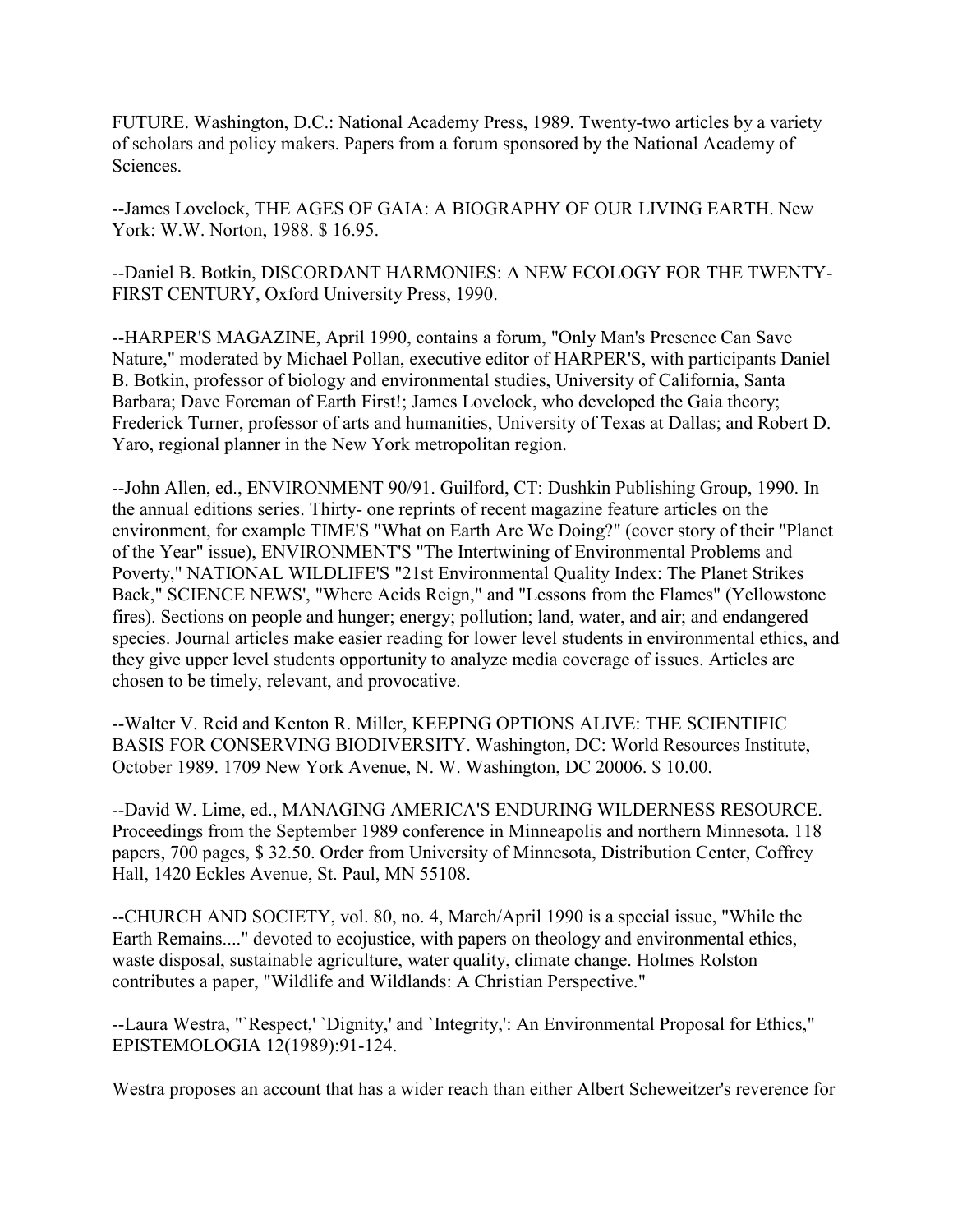life or Paul Taylor's respect for nature.

--Richard Sylvan, "Gaean Greenhouse, Nuclear Winter, and Anthropic Doomsday," Research Series in Unfashionable Philosophy, No. 4, 1990, Division of Philosophy and Law, Research School of Social Sciences, Australian National University, Canberra. Some provocative reflections, especially on the greenhouse effect. Possible responses rationally assessed, pessimism, skepticism, but Sylvan concludes: "From the angle of radical change, then, the impact of the Greenhouse problematique is far from entirely negative. For it may encourage or even force many more of us into thinking about and doing what should be done from a deep perspective anyway, such as rectifying recent heavy human impact upon environments, and beginning at once to put in place more environment-friendly arrangements and structures." No. 4 in this series includes two other papers by Sylvan, "As to the Purpose of the Universe," and "Illogic and Illusion in Biologic Evolution."

Contact Richard Sylvan, Department of Philosophy, Research School of Social Sciences, Australian National University, P. O. Box 4, Canberra, ACT 2600. Phone 062-49 5111.

--Richard Sylvan, "A Critique of (Wild) Western Deep Ecology: A Response to Warwick Fox's Response to an Earlier Critique," manuscript paper. "Western deep ecology differs in important respects from the deep ecology originated and pursued by Naess, ... AUTHENTIC deep ecology. ... Western deep ecology ... is very roughly a doctrine of the west of those new world continents where environmental philosophy functions; it has been advanced primarily by West Coast Americans (Devall, Drengson, Sessions and others) and associated West Australians (Fox, now of Tasmania, also Hallem and others). Unlike authentic deep ecology, Western deep ecology is hostile to environmental ethics, which it tends to dismiss as mere axiology; and it is excessively enthusiastic about transpersonal experience, spiritual `paths' and `ways', and unitarian metaphysics. ... On a personal level, I am quite attracted by authentic deep ecology; but I am substantially repelled by Western deep ecology." Contact Richard Sylvan, address above.

--Joseph Wayne Smith, THE AUSTRALIA THAT CAN SAY "NO!". The Multifunction Polis Project, Asia-Pacific Millenarianism and the Tyranny of Technology. 1990. A criticism of the idea of constructing in Australia a joint Japanese-Australian high technology city, which will be a prototype of 21st century cities. Analysis of the concepts of society and nature that inspire the project. Analysis of environmental impact of such a city. Joseph Wayne Smith is Research Fellow, School of Humanities, The Flinders University of South Australia, Bedford Park, 5042, Australia.

--R. Edward Grumbine, "Viable Populations, Reserve Size, and Federal Lands Management: A Critique," CONSERVATION BIOLOGY, vol. 4, no. 2, June 1990. Current viable population theory and reserve size studies suggest that biological diversity for North American national parks and forests is inadequately protected, a problem compounded by lack of landscape-level management, competition between federal land management agencies, and bureaucratic inertia. An ecosystem management model for reform is outlined.

--Richard Cartwright Austin, RECLAIMING AMERICA: RESTORING NATURE TO CULTURE. Creekside Press, P. O. Box 331, Abingdon, VA 24210. Phone 703/628-6416. This is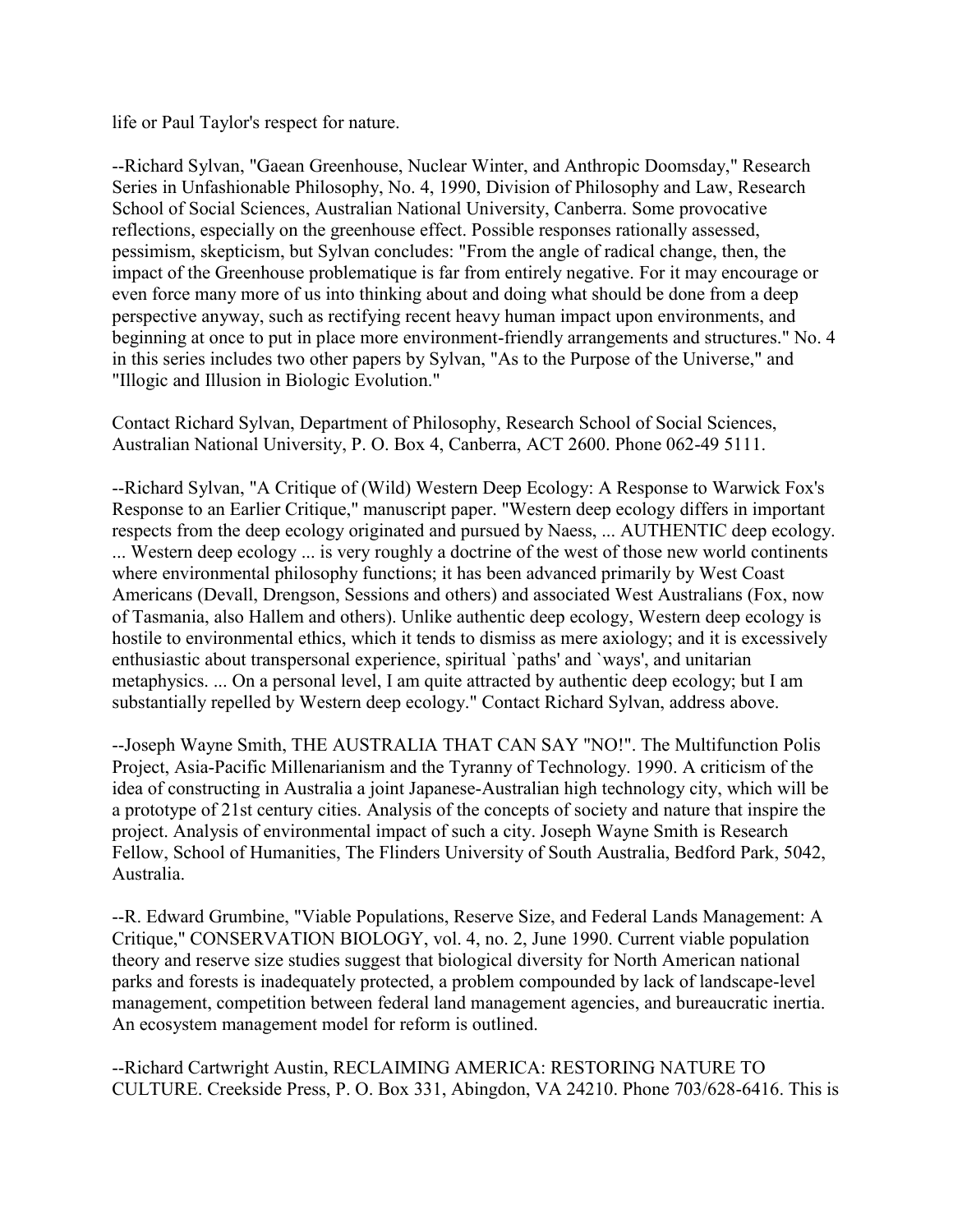the fourth in a series on environmental theology, all by Austin, who is a Presbyterian minister active in environmental conservation in the Appalachian area. Previous titles, BEAUTY OF THE LORD: AWAKENING THE SENSES; HOPE FOR THE LAND: NATURE IN THE BIBLE, and BAPTIZED INTO WILDERNESS: A CHRISTIAN PERSPECTIVE ON JOHN MUIR, were published by John Knox Press, now Westminster/John Knox, though all may now be ordered from Creekside Press.

--THE NEW ROAD is the bulletin of the World Wildlife Fund's Network on Conservation and Religion. Six issues each year. Internationally oriented. Short articles and news, names of contact persons, in attractive newspaper format. Contact: The New Road, 10 rue des Fosses, CH-110 Morges, Switzerland.

--"Humanity Must Protect Nature," booklet on what Islam, Taoism, Hinduism, and Christianity have to say about environmental protection. Third World Science Movement, Consumers Association of Penang, 87 Cantonment Road, 10250 Penang, Malaysia.

--WORLD ENVIRONMENTAL DIRECTORY, 5th edition, North America. More than 1,000 looseleaf pages, 12,000 listings, 24,000 contact names. \$ 131.50 postpaid. Available from Business Publishers, Inc., 951 Pershing Drive, Silver Spring, MD 20910-4464. Phone 301/587- 6300.

Publishers have been surprised at the popular sales of a number of how-to-do-it books, sometimes issued in anticipation of Earthday 1990. Among them are the following:

--50 SIMPLE THINGS YOU CAN DO TO SAVE THE EARTH, by the EarthWorks Group. Earthworks Press, 1400 Shattuck Avenue, Berkeley, CA 94709, 1989. \$ 4.95. Printed on recycled paper, this book topped the sales of all other paperback nonfiction titles in the week of February 25th to March 24th.

--SAVE OUR PLANET: 750 EVERYDAY WAYS YOU CAN HELP CLEAN UP THE EARTH, by Dianne MacEachern. Dell, New York, 1990. \$ 9.95.

--THE GREEN CONSUMER, by John Elkington, Julia Hailes and Joel Makower. Penguin Books, New York, 1990. \$ 8.95. American version of a British best-seller. Also a Canadian version, and there is a like-minded Australian one.

--OUR EARTH, OURSELVES, by Ruth Caplan and the staff of Environmental Action. Bantam Books, New York, 1990. \$ 9.95.

--CITIZEN'S GUIDE TO SUSTAINABLE DEVELOPMENT, edited by Walter H. Corson. Global Tomorrow Coalition, 1325 G. Street, N. W., Suite 915, Washington, DC 20005-3104, 1989. \$ 5.00.

--THE GLOBAL ECOLOGY HANDBOOK: WHAT YOU CAN DO ABOUT THE ENVIRONMENTAL CRISIS, by the Global Tomorrow Coalition. Boston: Beacon Press, 1990. \$ 16.95.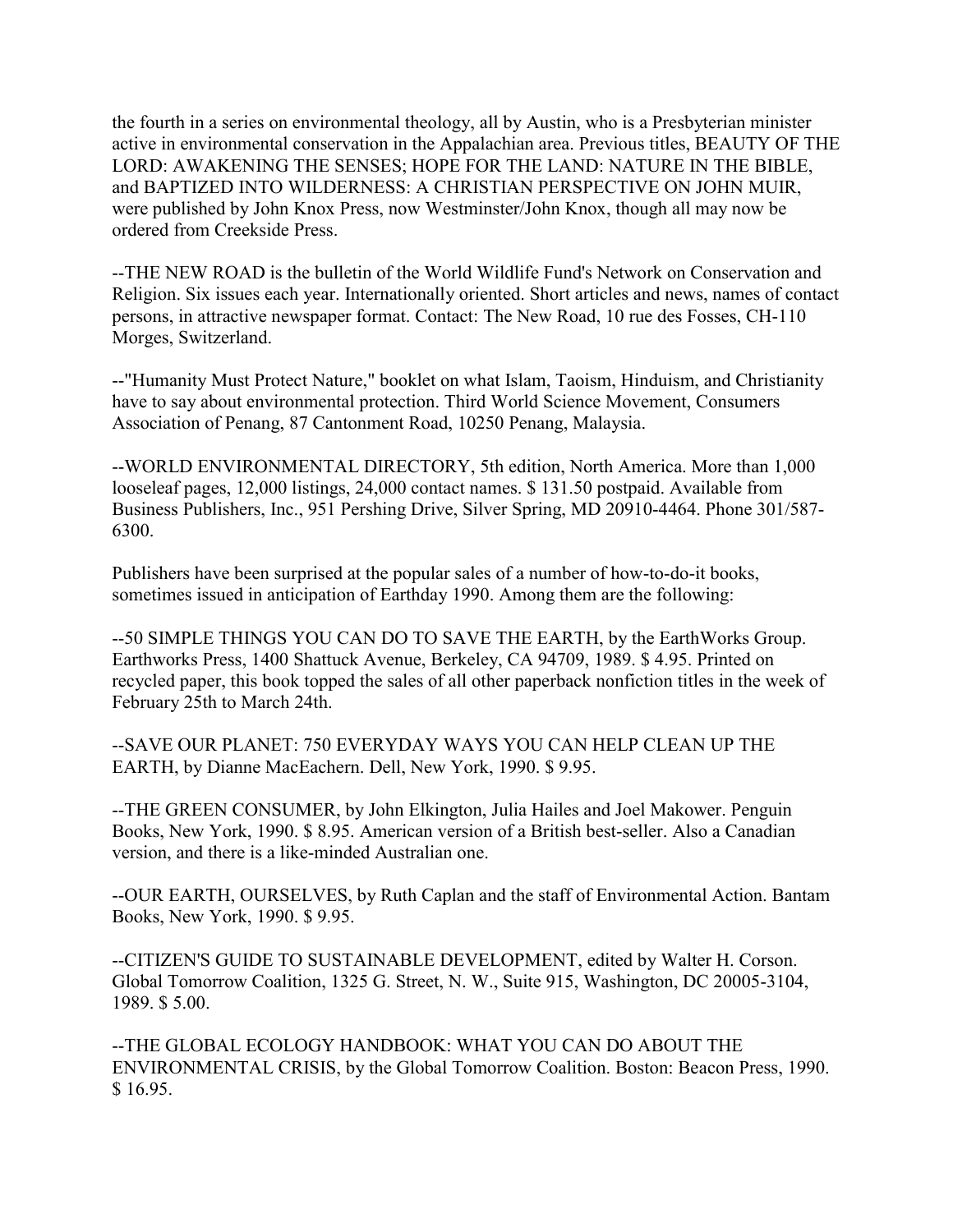--HINTS FOR A HEALTHY PLANET, by Heloise. New York: Perigree Books, 1990. \$ 7.95.

--DESIGN FOR A LIVABLE PLANET: HOW YOU CAN HELP CLEAN UP THE ENVIRONMENT, by Jon Naar. New York: Harper and Row, 1990. \$ 12.95.

--THE SOLUTION TO POLLUTION: 101 THINGS YOU CAN DO TO CLEAN UP THE ENVIRONMENT, by Laurence R. Sombke. New York: Master Media Limited, 1990. \$ 7.95.

--SAVING THE EARTH: A CITIZEN'S GUIDE TO ENVIRONMENTAL ACTION, by Will Steeger and Jon Bowermaster. New York: Alfred A. Knopf, 1990. \$ 10.95.

--Henry A. Pearson, Susanna B. Hecht, and Theodore E. Downing, eds., DEVELOPMENT OR DESTRUCTION: THE CONVERSION OF FOREST TO PASTURE IN LATIN AMERICA. An interdisciplinary Man and the Biosphere study. 416 pages, \$ 25.00. Boulder, CO: Westview Press, 1990.

--Nordal Akerman, ed., MAINTAINING A SATISFACTORY ENVIRONMENT: AT WHAT PRICE? Six European specialists discuss an agenda for international environmental policy. Published in cooperation with the Swedish Institute for International Affairs. 100 pages, \$ 16.50. Boulder, CO: Westview Press, 1990.

--Margery L. Oldfield and Janis B. Alcorn, eds., BIODIVERSITY: TRADITIONAL MANAGEMENT AND DIVERSITY OF BIOLOGICAL RESOURCES. Dual themes of conservation of biological resources and rural development. 320 pages, \$ 30.95. Boulder, CO: Westview Press, 1990.

--Joanne Vining, ed., SOCIAL SCIENCE AND NATURAL RESOURCE RECREATION MANAGEMENT. The mixture of natural science and social science, managing nature and managing people, the conceptual foundations of natural recreation resource management. 330 pages, \$ 29.50. Boulder, CO: Westview Press, 1990.

--Tom Regan, THE THEE GENERATION: REFLECTIONS ON THE COMING REVOLUTION. Temple University Press, forthcoming January 1991. \$ 24.95. Essays with the central philosophical theme that an anthropocentric ethics cannot be rationally defended and that moral consideration extends further than humans to include animals and a responsibility to protect the larger community of life. "The human life is but one life form among many, and what distinguishes us from the larger community of life is not our power to subdue but our responsibility to protect." Includes essays in biomedical research, feminism and vivisection, child pornography (paradigmatically wrong by a logic from which it also follows that vivisection is wrong), abolishing animal agriculture, on Christians and what they eat, on the harmony and also irreconcilable differences between ecofeminists and deep ecologists, especially Carolyn Merchant, Marti Kheel, George Sessions and Bill Devall. Those interested in environmental ethics will be especially interested in Regan's analysis of environmental holism (Leopold's land ethic) in the essay on animal agriculture. Christians will be interested in Regan's analysis of whether Christians ought to eat meat.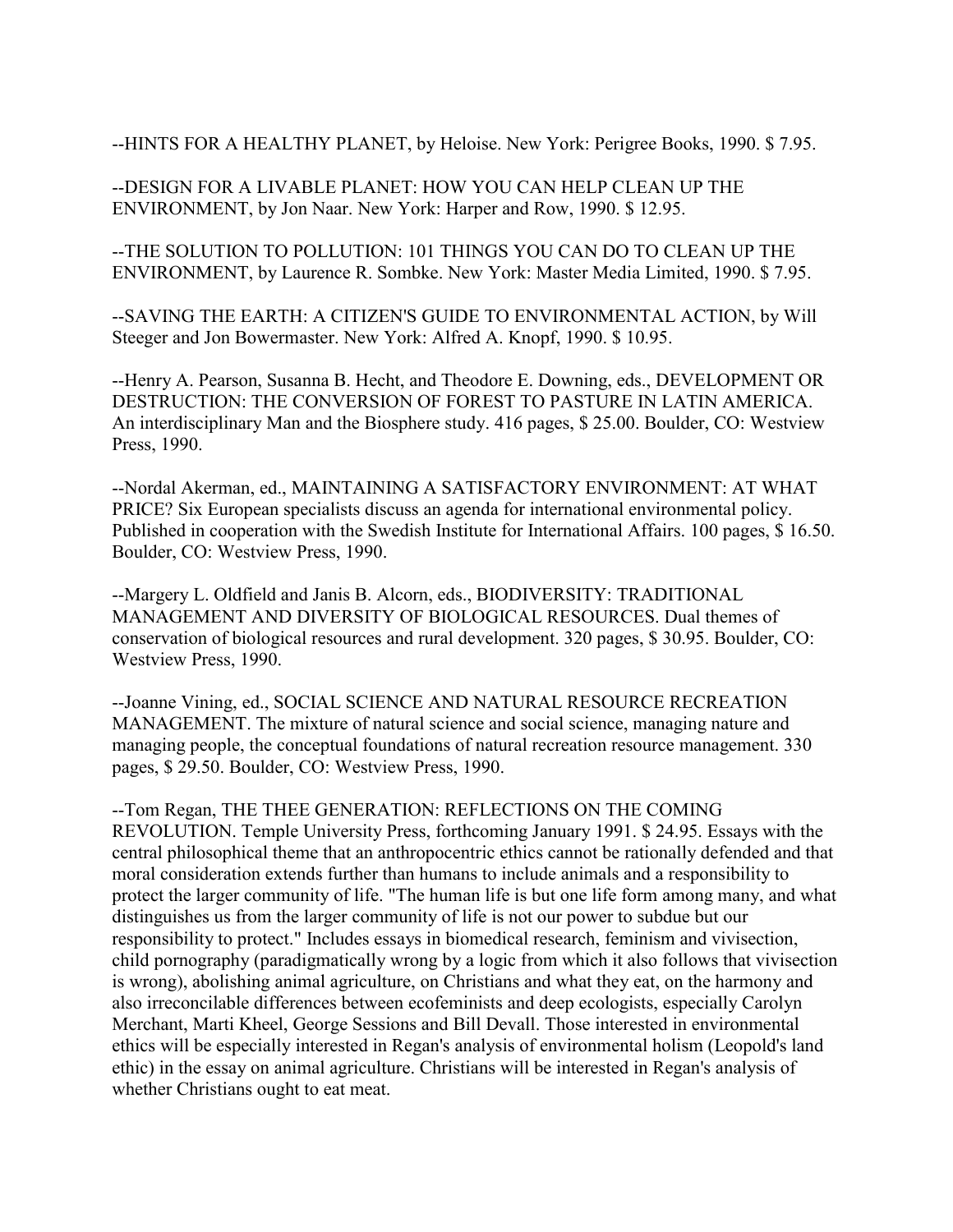--Jay McDaniel, ed., LIBERATING LIFE: CONTEMPORARY APPROACHES TO ECOLOGICAL THEOLOGY. Maryknoll, NY: Orbis Press, 1990.

--HUMAN DIMENSIONS IN WILDLIFE NEWSLETTER. The quarterly publication of the Human Dimensions in Wildlife Study Group. Short articles, news, notes, events, issues, positions available in the humanistic dimensions of encountering, appreciating, managing wildlife. Contact Dr. Ted Cable, editor, Department of Forestry, Kansas State University, Manhattan, KS 66506. Membership is \$ 10 per year, \$ 5 for students; membership dues to Dr. Perry Brown, College of Forestry, Oregon State University, Corvallis, Oregon 97331-5703.

--Stephen R. Kellert, "The Animal Rights Movement: A Challenge or Conspiratorial Threat to the Wildlife Management Field." In a short article, Kellert, professor at the Yale School of Forestry and Environmental Studies, argues that the animal rights movement is more challenge and opportunity than conspiratorial threat to the wildlife management profession. In HUMAN DIMENSIONS IN WILDLIFE NEWSLETTER, vol. 8, no. 4, Fall 1989.

--Charles F. Wilkinson, THE AMERICAN WEST: A NARRATIVE BIBLIOGRAPHY AND A STUDY IN REGIONALISM. Wilkinson is a lawyer and professor at the University of Colorado Law School, interested in incorporating an ethic of place and a sense of regional residence into natural resource law. Niwot, Colorado: University Press of Colorado, 1989.

--Charles F. Wilkinson, THE EAGLE BIRD: SEARCHING FOR AN ETHIC OF PLACE. Salt Lake City, Utah: Howe Brothers. Forthcoming summer 1990.

--Charles F. Wilkinson, "Aldo Leopold and Western Water Law: Thinking Perpendicular to the Prior Appropriation Doctrine," LAND AND WATER REVIEW (University of Wyoming, College of Law) 24(1989):1-38. The classic prior appropriation doctrine, "first in time, first in right," mainstay of water law in the West, is bad economics, does not respect the rights of other governments, ignores widely accepted policy objectives, such as maintenance of instream flows and long-term water planning. The classic doctrine is bad science. Leopold's land ethic, though not initially addressing water management policy, is a comprehensive ecological approach to natural resource management and land-use practices, and is directly applicable to water management reform. An ecosystem approach would result in comprehensive watershed resource planning, maximizing societal benefits derived from resource use on a sustainable basis, stability for private water rights, maintenance of water quality, prevention of soil loss, all based on preserving "the integrity, stability, and beauty" of the watershed community. Wilkinson illustrates his claim with efforts on several fronts to move in this direction.

--Robert Hedin and Gary Holthaus, ALASKA: REFLECTIONS ON LAND AND SPIRIT. Tucson: University of Arizona Press, 1989. 322 pp. \$ 24.95 hardcover. Twenty-two writers, past and present, reflect on the mysterious intimacy "that comes when the old psychic links between humanity and the natural world are reestablished."

--Agni Vlavianos-Arvanitis, ed., BIOPOLITICS: THE BIO-ENVIRONMENT. Vol. II: BIOS IN THE NEXT MILLENNIUM. Published by the Biopolitics International Organisation, 10, Tim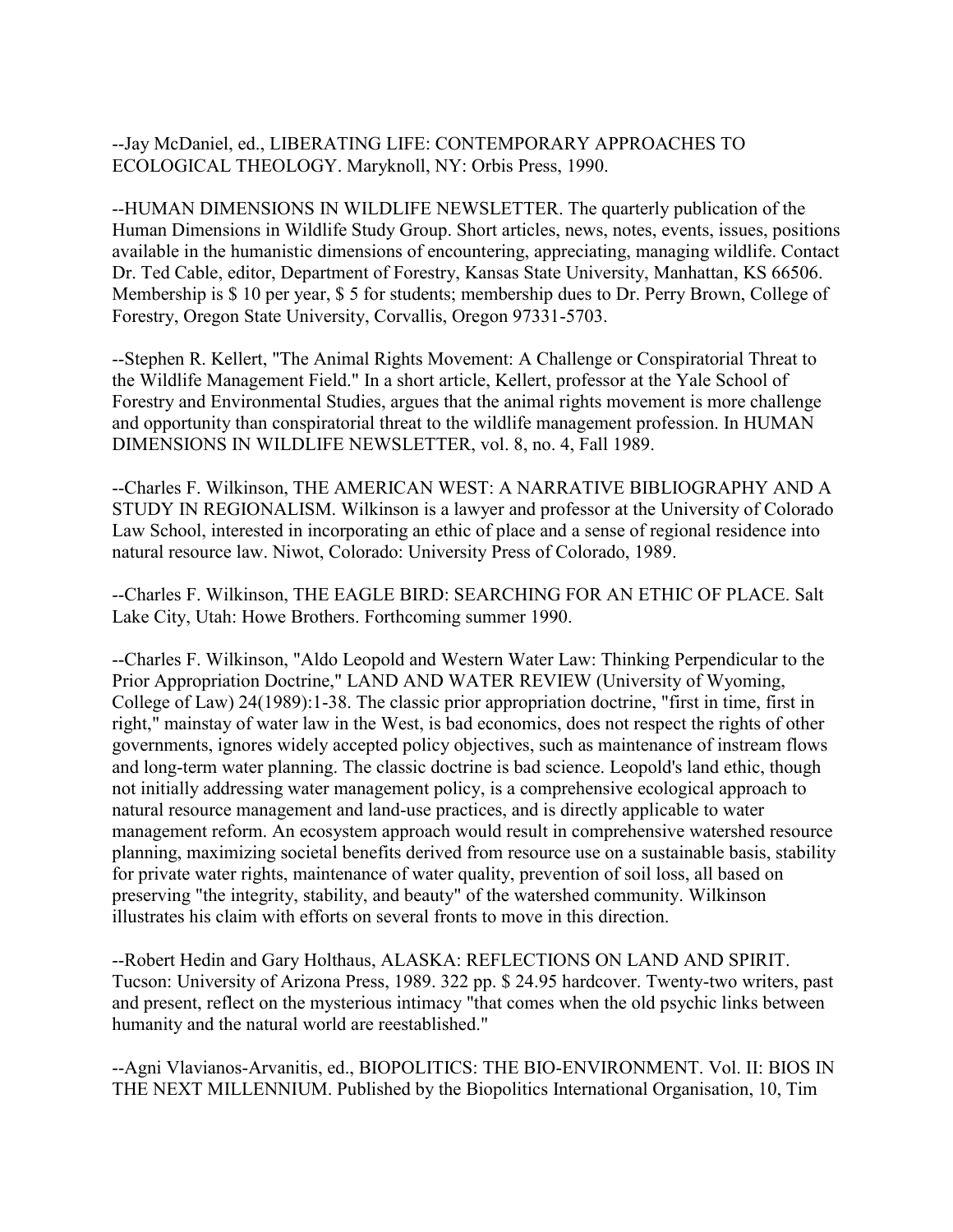Vassou, 115 21 Athens, Greece. 1989. Phone 643-2419. With sections on theology, ethics, and philosophy, literature, youth, women, law, education, media, urban planning and architecture, international cooperation, and bio-diplomacy and culture. Dozens of articles. Andrew Brennan, Philosophy, University of Stirling, Scotland, contributes an article on ecological humanism.

--Peter Soderbaum, "Economics, Ethics, and Environmental Problems," JOURNAL OF INTERDISCIPLINARY ECONOMICS 1(1986):139-153 (Great Britain). Peter Soderbaum is at the Swedish University of Agricultural Sciences, Uppsala.

--EARTH ETHICS is a recently launched periodical in environmental ethics, published by the Public Resource Foundation, 1815 H Street, NW, Suite 600, Washington, DC 20006. There is no fixed subscription price; a contribution of \$ 10 or more is encouraged. The format is short articles and brief notes, around the theme of evolving values for an Earth community. Sara Ebenreck is editor, to whom editorial correspondence should be directed, 3451 Sixes Road, Prince Frederick, MD 20678.

--George Bush on Environmental Ethics. On June 8, 1989, President George Bush outlined five principles of his administration's environmental ethic in an address to the Sixth International Waterfowl Symposium in Washington, DC. Bush said, "It's time to renew the environmental ethic in America," and went on to claim that "the environment is a moral issue, ... it is imperative that we preserve the earth and all its blessings," citing Aldo Leopold and his land ethic. Bush emphasized his policy of "no net loss" of wetlands. See story in EARTH ETHICS, vol. 1, no. 2, p. 10.

--Robert Nozick on intrinsic value: "Something has intrinsic value, I suggest, to the degree that it is organically unified. Its organic unity is its value. ... The common structure of value across different areas, and the major dimension that underlies almost all value, is the degree of organic unity. Given this, we can understand why we hold other particular things to be valuable in themselves--for example, whole ecological systems with their complexly interrelated equilibria." -- Robert Nozick (Philosophy, Harvard University), THE EXAMINED LIFE (New York: Simon and Schuster, 1989), p. 164. Nozick also finds organic unity in works of art.

--William K. Reilly on intrinsic value. The U.S. Environmental Protection Agency chief in a speech prepared for a gathering of Catholic leaders in Washington, declared that "natural systems have an intrinsic value--a spiritual worth--that must be respected for its own sake." A new "spiritual vision" of conservation and "an ethic of environmental stewardship grounded in religious faith ... could be a powerful force." Quoted in the LOS ANGELES TIMES, April 19, 1990, p. A3.

--Holmes Rolston, III, "Biology and Philosophy in Yellowstone," BIOLOGY AND PHILOSOPHY 5 (no. 2, 1990):241-258. Philosophical issues in Yellowstone biology and policy, responding to the criticism of Alston Chase, PLAYING GOD IN YELLOWSTONE. Chase, formerly a professor of philosopher at Macalaster College, has been an acid critic of park policy and the naturalistic philosophy of "letting nature take its course" on which it is based. Chase favors a policy based on "sound, scientific management." A shortened version of Rolston's article will appear in HIGH COUNTRY NEWS.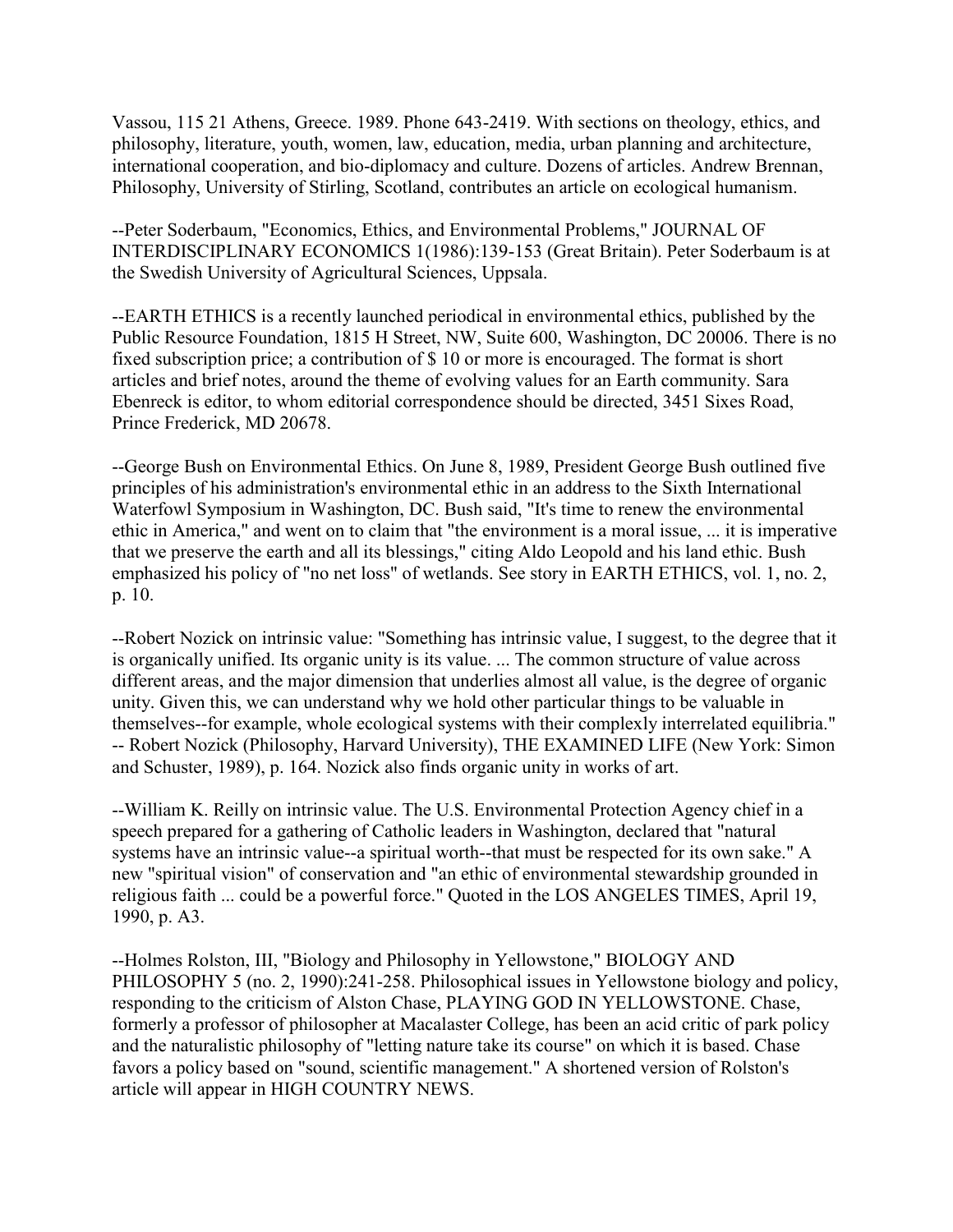--F. Herbert Bormann, and Stephen R. Kellert, eds, ECONOMICS, ECOLOGY, ETHICS: THE BROKEN CIRCLE. Yale University Press, forthcoming, fall 1990 or early 1991. A book resulting from a series of thirteen lectures at Yale University. Authors are: Edward O. Wilson, Harvard University; David Pimentel, Cornell University; Wes Jackson, The Land Institute; Thomas Eisner, Cornell University; David Ehrenfeld, Rutgers University; Gene E. Likens, Institute of Ecosystem Studies, New York Botanical Garden; William A. Butler, Dickstein, Shapiro & Morin, Washington, DC; Norman Myers, Consultant, Oxford, England; William Goldfarb, Rutgers University; Holmes Rolston, III, Colorado State University; Malcolm Gillis, Duke University; Paul Connett, St. Lawrence University; and Donella "Dana" Meadows, Dartmouth University.

--READERS DIGEST, June 1990, contains an article, "Animal Rights War on Medicine" by John G. Hubbell. The article claims that extremists are crippling vital medical research that promises to save millions of lives. One of the "extremists" cited is Tom Regan, for his endorsing of civil disobedience on behalf of animal rights. The same issue contains an article, "Simple Ways You Can Help Save the Earth," adapted from 50 SIMPLE THINGS YOU CAN DO TO SAVE THE EARTH. READER'S DIGEST claims to be the world's most widely read magazine, selling 28 million copies in 15 languages monthly.

--A Japanese translation of Aldo Leopold's SAND COUNTY ALMANAC is in press. The translator is Keichi Furuya and the publisher is Poporo Publishing Co., Ltd, Attn: Nobuo Hiratsuka, 1-36-2 Honancho Suginamita, Tokoyo, Japan. Phone 03-324-0069.

--Thijs De La Court, BEYOND BRUNTLAND: GREEN DEVELOPMENT IN THE 1990'S (London and Atlantic Highlands, NJ: Zed Books, through Humanities Press in the U.S.), 1990. A highly critical and useful commentary on the Bruntland Report. 128 pages for the modest cost of \$ 39.95 in the U.S.!

--Robin Attfield, THE ETHICS OF ENVIRONMENTAL CONCERN, currently out of print, is to be republished in 1991 by the University of Georgia Press, with a revised introduction.

--Bernard E. Rollin, ed., THE EXPERIMENTAL ANIMAL IN BIOMEDICAL RESEARCH, VOLUME I: A SURVEY OF SCIENTIFIC AND ETHICAL ISSUES FOR INVESTIGATORS. 21 original articles covering such topics as the ethical issues associated with animal use, legal and regulatory matters, the issues of stress, pain, and suffering, anesthesia and analgesia, husbandry requirements and disease control. 464 pages. Inside the U.S., \$ 195, outside the U. S. \$ 230. Boca Raton, Florida: CRC Press. One needs to do well in biomedical research to be able to afford books like this.

--M. I. Budyko and Yu. A. Izrael, ANTHROPOGENIC CLIMATIC CHANGE. Tuscon: University of Arizona Press, 1990. A Soviet view.

--Andrew McLaughlin, "Ecology, Capitalism, and Socialism" SOCIALISM AND DEMOCRACY Spring/Summer 1990. There are theoretical and practical difficulties matching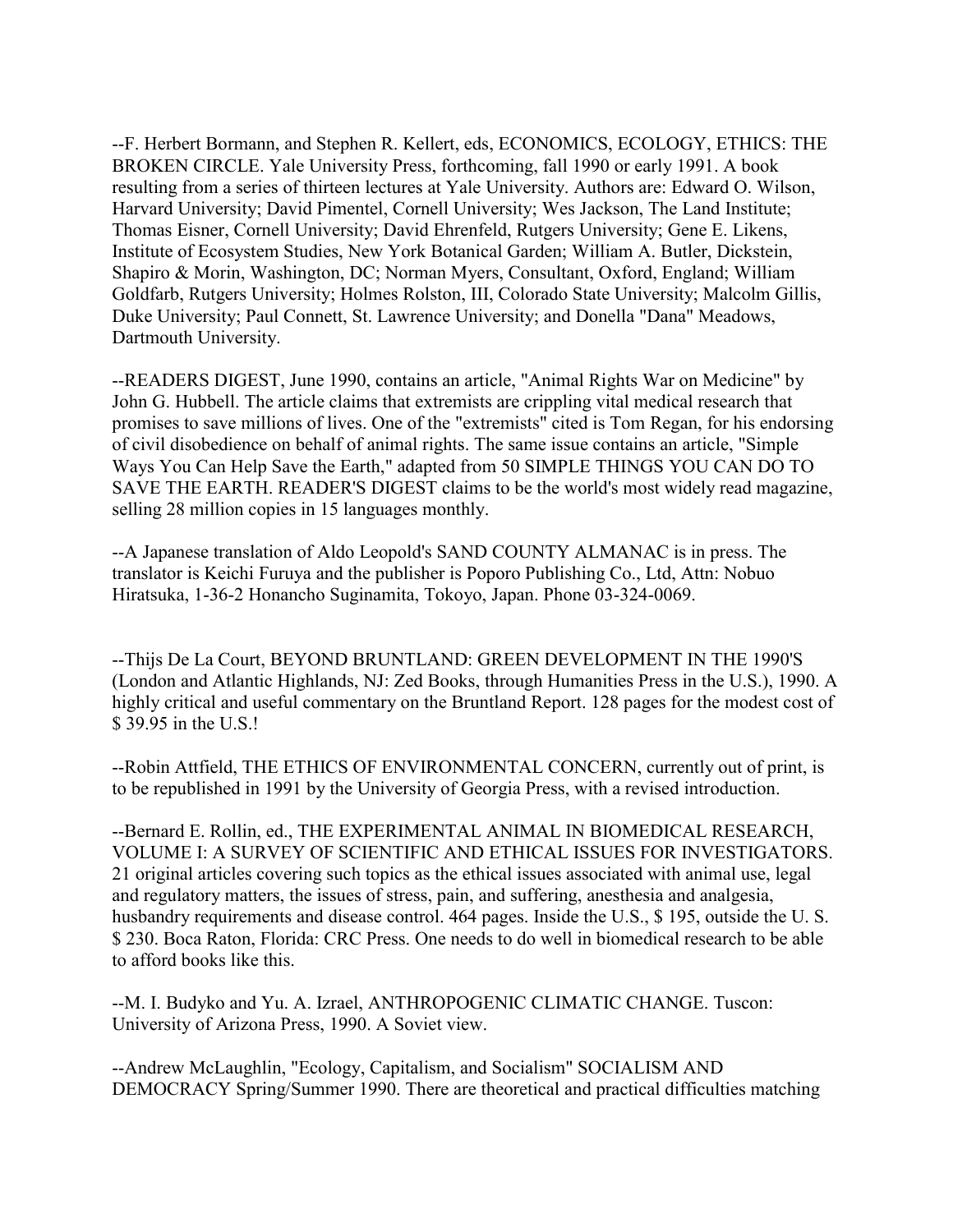capitalism with an ecologically sound human society or with adequate respect for nature. Socialism has more promise theoretically, but existing socialist societies are often no better in practice than capitalist ones. The centralized Soviet bureaucracy is a major problem. Bioregional (green) socialism could be an answer. Useful survey of the Soviet debate about nature preserves.

--Juliet Ucelli, "Drugs, Women's Work and Ecology: Three Burning Questions for our Movement," SOCIALISM AND DEMOCRACY Spring/Summer 1990.

--The Hasting Center has issued a special supplement to the HASTINGS CENTER REPORT, May/June 1990, entitled "Animals, Science, and Ethics," edited by Strachan Donnelley and Kathleen Nolan. The report is the outcome of two years of deliberation, a Hastings Center project, "The Ethics of Animal Experimentation and Research," of which Donnelley and Nolan were co-directors. The project involved nearly two dozen physicians, philosophers, veterinarians, lawyers, and scientists involved in animal research, representatives of whom have written sections of the report.

The Hastings report identifies itself as occupying the "troubled middle," seeking to avoid the extremes of animal rights and of anthropocentrism. Among other conclusions: "We now face issues that lie beyond the suffering of individual animals, and we must weight the benefits of gaining certain kinds of knowledge against the ENTIRE range of consequences of research efforts. Seemingly innocuous scientific procedures may have negative effects on the target species as well as the ecosystem. In short, field research forces us to face directly the fact that humans are but a part of a complex system that needs many flourishing organisms if any are to survive."

The Hastings Center is considering a further initiative, a three- year project, "Humans, Animals, and the Environment: Ethical Responsibilities and Decisionmaking." This project will investigate more intensively the destruction of ecosystems, atmospheric degradation, toxic wastes, wildlife and wildlife habitats, genetic diversity, species preservation, animal research in the wild, and the experimental use of endangered species. The Hastings Center, 255 Elm Road, Briarcliff Manor, NY 10510. Phone 914/762-8500.

--Allan Hunt Badiner, DHARMA GAIA: A HARVEST OF ESSAYS IN BUDDHISM AND ECOLOGY. Essays by over thirty Buddhist thinkers and ecologists. Parallax Press, P. O. Box 7355, Berkeley, CA 94707. 1990. \$ 15.00.

--Barry Commoner, MAKING PEACE WITH THE PLANET. New York: Pantheon Books, 1990. \$ 19.95.

--Richard H. Gaskins, ENVIRONMENTAL ACCIDENTS. Philadelphia: Temple University Press, 1989. \$ 44.95. A study of the economic, moral, and legal issues surrounding harm resulting from environmental accidents, and compensation and responsibility for this harm.

--Donald Scherer, ed., UPSTREAM/DOWNSTREAM: ISSUES IN ENVIRONMENTAL ETHICS. Philadelphia: Temple University Press, 1990 (November). \$ 37.95. Original essays: Donald Scherer, "The Modeling of Norms and Environments"; Ernest Partridge, "On the Rights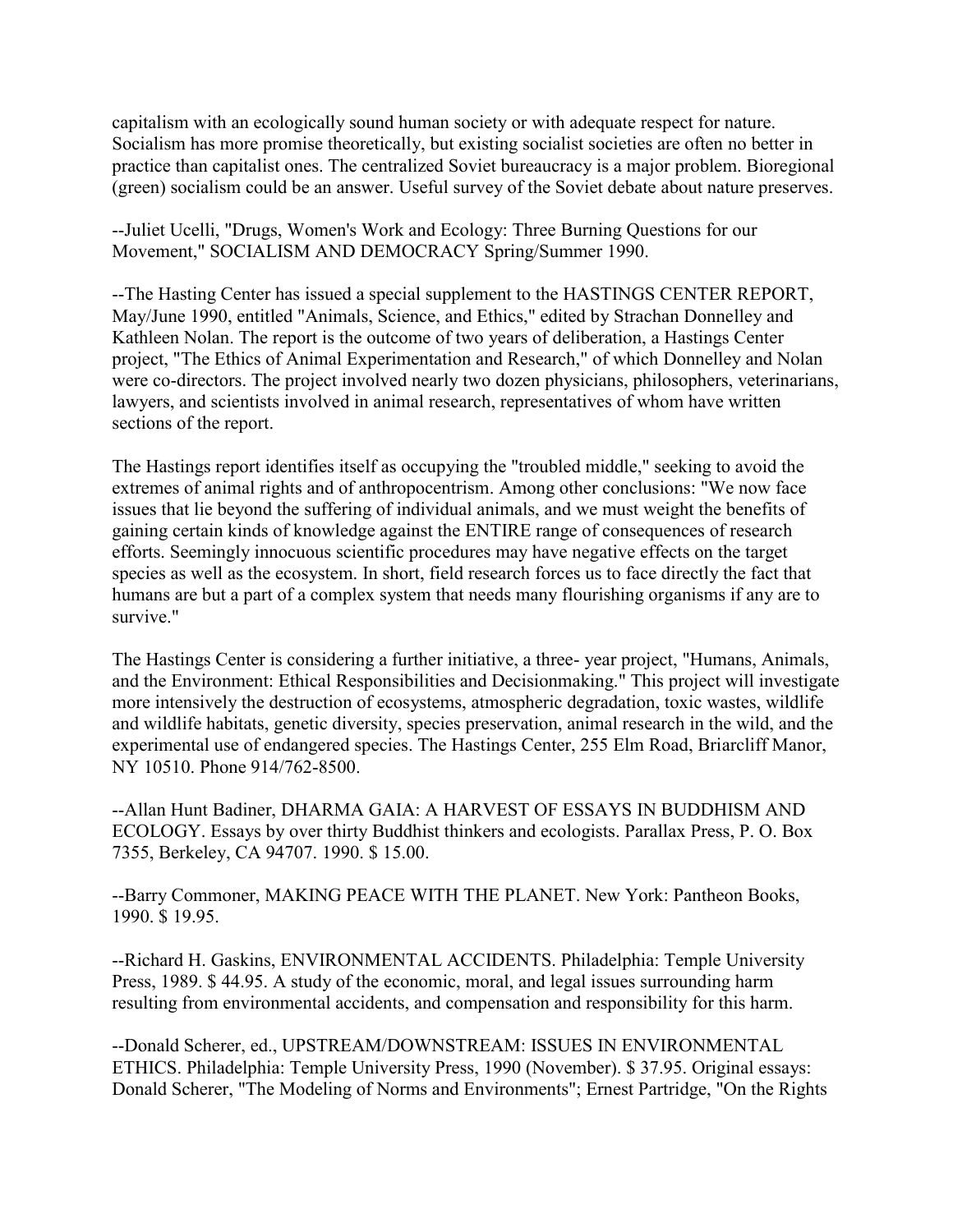of Future Generations"; Dale Jamieson, "Managing the Future: Public Policy, Scientific Uncertainty, and Global Warming"; Kristin Shrader-Frechette, "Models, Scientific Method, and Environmental Ethics"; Daniel Barstow Magraw and James W. Nickel, "Can Today's International System Handle Transboundary Environmental Problems?"; Mark Sagoff, "Takings, Just Compensation, and the Environment"; Bart Gruzalski, "The Consequences of My Action, Your Action, and the Company's Action"; and Alan Gewirth, "Two Types of Cost-Benefit Analysis." Don Scherer is professor of philosophy at Bowling Green State University and coedited, ETHICS AND THE ENVIRONMENT, one of the first anthologies in this field.

--Warwick Fox, TOWARD A TRANSPERSONAL ECOLOGY: THE CONTEXT, INFLUENCE, MEANINGS, AND DISTINCTIVENESS OF THE DEEP ECOLOGY APPROACH TO ECOPHILOSOPHY. Boston: Shambhala Publications, 1990, forthcoming.

--Warwick Fox, "On the Interpretation of Naess's Central Term, `Self-Realization," THE TRUMPETER 7:2, Spring 1990. Fox argues that Naess's "self-realization" can be interpreted either in the axiological direction of objective intrinsic value in natural entities or in the identification direction of a psychological experience of cosmological unity. According to Fox, Naess really prefers the identification direction. On the axiological view, "One OUGHT to protect all living beings ... on account of the fact that they are morally considerable (i.e. intrinsically valuable). In contrast, in Naess's formulation ..., one arrives at the view that one WANTS to protect all living beings on account of the fact that one feels deeply identified with them." "What is basic for deep ecologists is the psychological capacity for, and the experience of, wide and deep identification." "At a philosophical or argumentative level, the main writers on deep ecology have adopted an identification based approach in preference to an intrinsic value based approach." Fox is in the Department of Geography and Environmental Studies, University of Tasmania.

--Douglas E. Booth, "Review Essay: The Consequences of the New Environmental Ethics for Economics," REVIEW OF SOCIAL ECONOMY (1990) forthcoming.

--J. Baird Callicott, "Whither Conservation Ethics? in CONSERVATION BIOLOGY vol. 4, no. 1 (March 1990):15-20. Callicott concludes that Leopold advocated "active management for a mutually beneficial human-nature symbiosis, in addition to passive preservation of `wilderness.' As the human population grows and more nations develop, the best hope for conservation biology lies in a generalization of Leopold's ideal of ecosystems which are at once economically productive and ecologically healthy. The principal intellectual challenge raised by such an ideal for conservation biology is the development of criteria of ecological health and integrity in an inherently dynamic, evolving, and human-saturated biota."

--Keith Ervin, FRAGILE MAJESTY: THE BATTLE FOR NORTH AMERICA'S LAST GREAT FOREST (Seattle: The Mountaineers, 1989).

--THE TRUMPETER 7:2, Spring 1990, is a special issue devoted to ecosophic practices in forestry and farming. Address: P. O. Box 5853 Stn B, Victoria, B. C. V8R 6S8, Canada.

--Keekok Lee, SOCIAL PHILOSOPHY AND ECOLOGICAL SCARCITY (London and New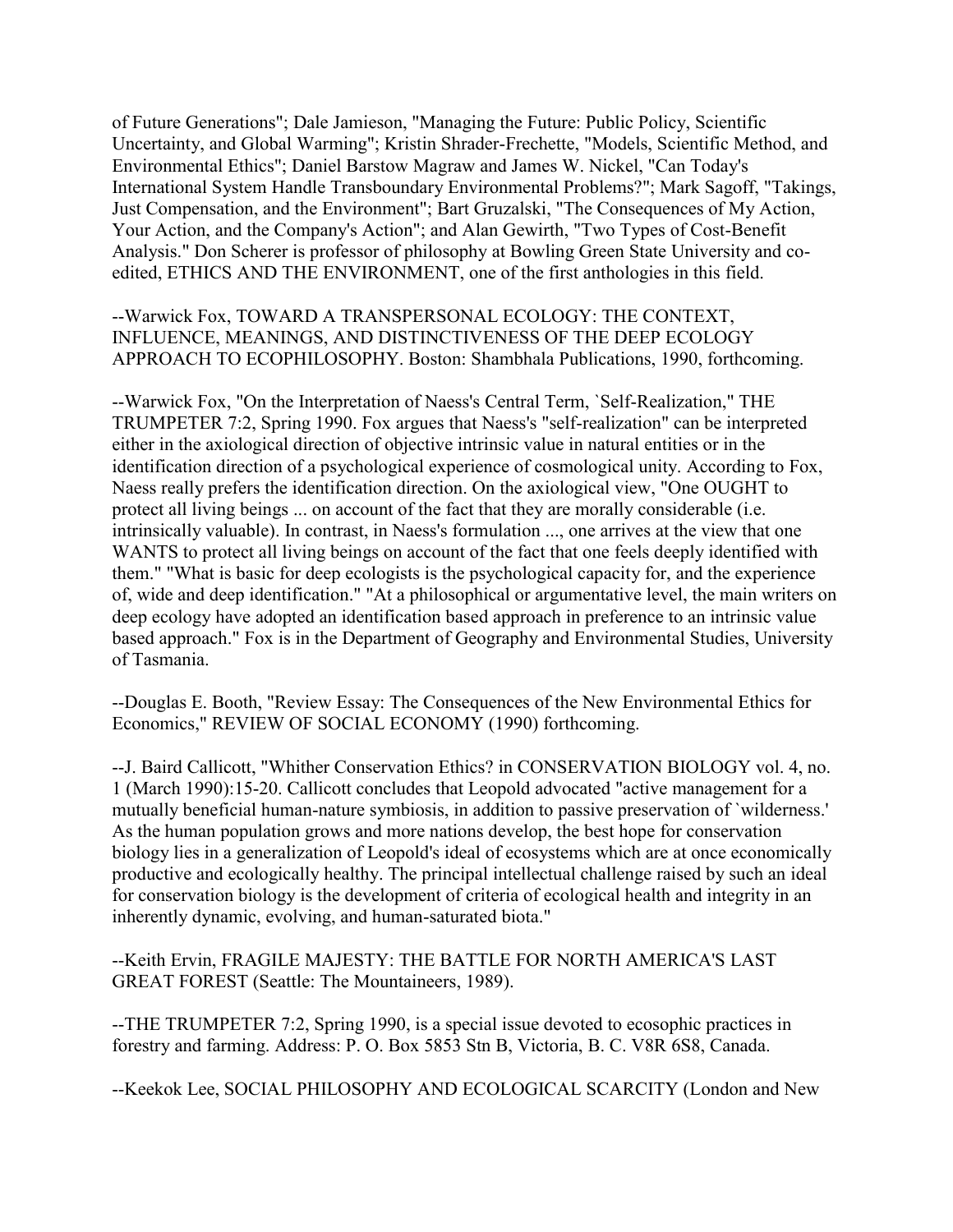York: Routledge, 1989). Lee, a philosopher at the University of Manchester, intends this work as the first systematic study of the implications of ecological scarcity for social philosophy. She finds neither of the two major competing social philosophies (capitalism and Marxist socialism) to be adequate, but recognition of the ecological crisis should lead to a frugal mode of socialism which makes fewer, rather than more demands on the absolutely scare ecological resources.

Recent appraisals of the Yellowstone fires, involving both scientific descriptions of fire behavior and evaluations of fire policy, especially the natural burn policy are:

--BIOSCIENCE, November 1989, vol. 39, no. 10. The whole issue is devoted to the fire impact on Yellowstone. Authors of the seven lead articles and editorials include some two dozen persons intimately involved in the fires. Articles deal with the fires and fire policy, the historical background, issues raised by the fires in landscape ecology, with fires and stream ecosystems, with fires, drought and large mammals, and with interpreting the fires to the public.

--William H. Romme and Don G. Despain, "The Yellowstone Fires," SCIENTIFIC AMERICAN, November 1989, vol. 261, no. 5.

--Paul Schullery, "Theodore Roosevelt: The Scandal of the Hunter as a Nature Lover." Manuscript paper, invited address at the Conference on Theodore Roosevelt and the Birth of Modern America, April 19-21, 1990, Hofstra University, Hempstead, NY. An attempt to evaluate Roosevelt's ethic and practice of hunting and to compare it with shifting attitudes toward hunting in America today. Contact Paul Schullery, Research Division, Yellowstone Park, WY 82190. Phone 307/344-7381, ext. 2110.

--Anthony Weston, "Listening to the Earth," TIKKUN, vol. 5, no. 2, March/April 1990, pp. 50- 54. A sensitive meditation on how technologically remade environments close off from us relationships with the natural world, how what we do to food and other domestic animals prevents them from being morally considerable, and how teaching environmental ethics is problematic in built environments. Anthony Weston, Department of Philosophy, State University of New York at Stony Brook, Stony Brook, NY 11794-3750.

--OFFICIAL WORLD WILDLIFE FUND GUIDE TO ENDANGERED SPECIES OF NORTH AMERICA, in two volumes totalling 1200 pages. An expensive, authoritative set (\$ 195) for library reference with a photograph or drawing and descriptions of all 547 U. S. species listed at the time it was written. Plants, birds, and insects are in Volume 1; mammals, herpetofauna, fish, mussels, snails, and crustaceans are in Volume 2. Another book is a softcover list of sources for the photographs of endangered species, \$ 9.00. Contact Beacham Publishing, Inc. 2100 S Street, N. W. Washington, D. C. 20008. Phone 202/234-0877.

--John McCormick, RECLAIMING PARADISE: THE GLOBAL ENVIRONMENTAL MOVEMENT (Bloomington: Indiana University Press, 1989, and London: Belhaven Press). A history of environmentalism on a global scale. \$ 35.00.

--George Wenzel, ANIMAL RIGHTS, HUMAN RIGHTS: ECOLOGY, ECONOMY AND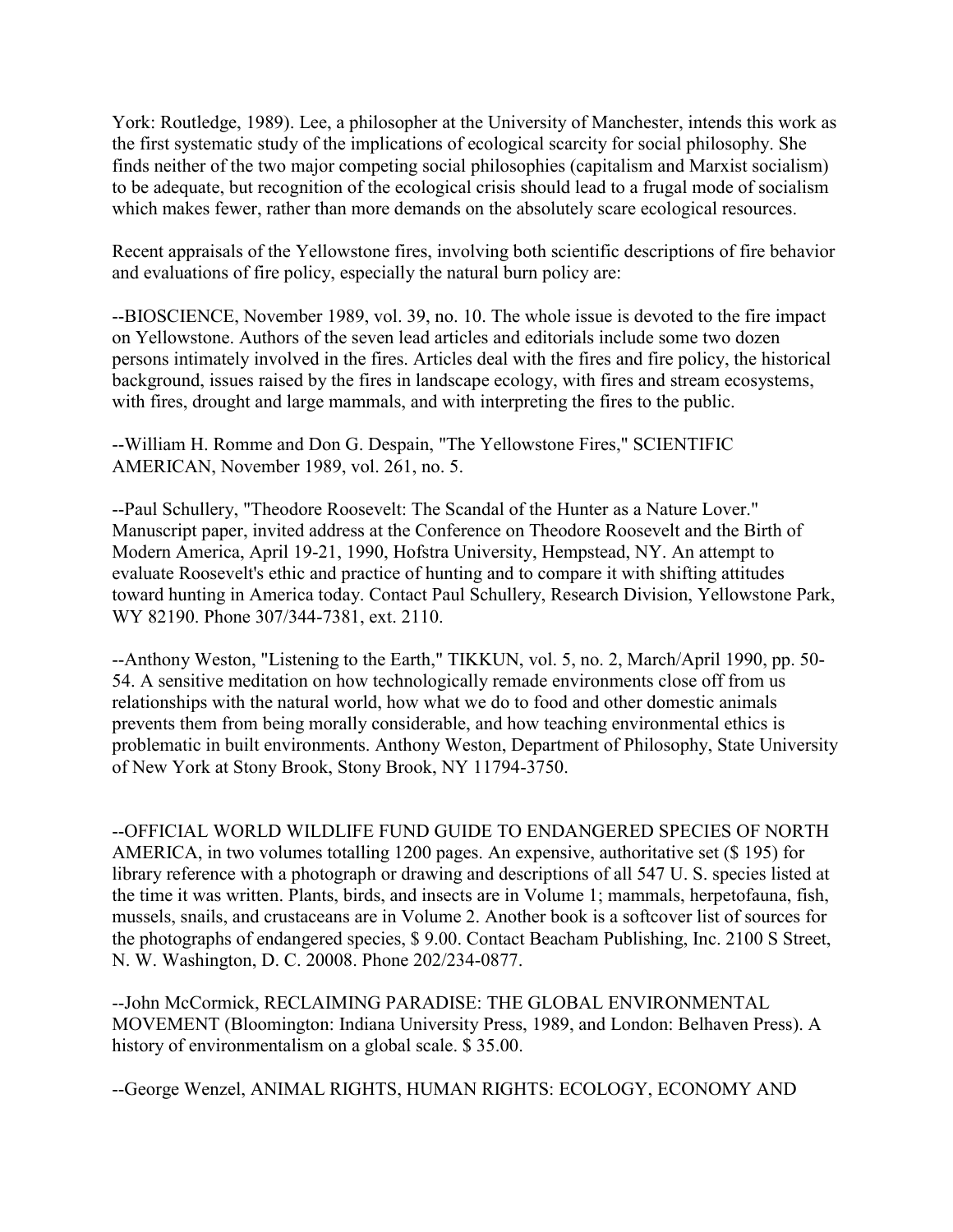IDEOLOGY IN THE CANADIAN ARCTIC (London: Belhaven Press, 1990). A critique of the Greenpeace campaign to ban the annual seal-cull by the Inuit community. Claims that environmental activity has oppressed and devastated an indigenous society.

--S. Boehmer-Christiansen and J. Skea, ACID POLITICS: ENVIRONMENTAL AND ENERGY POLICIES IN BRITAIN AND GERMANY (London: Belhaven Press, 1990). Acid rain policies in Britain and West Germany as a key environmental issue of the North Sea region.

--Alexander S. Mather, GLOBAL FOREST RESOURCES (London: Belhaven Press, 1990).

--Michael J. Eden, ECOLOGY AND LAND MANAGEMENT IN AMAZONIA (London: Belhaven Press, 1990)

--The Carnegie Commission on Science, Technology, and Government, in the report of a recent task force, has urged creation of a strong top-level institutional mechanism in the Executive Branch of the U. S. Government to provide environmental policy analysis and direction to the President. The report is entitled E3: ORGANIZING FOR ENVIRONMENT, ENERGY, AND THE ECONOMY IN THE EXECUTIVE BRANCH OF THE U. S. GOVERNMENT. Contact Avery Russell, Carnegie Commission on Science, Technology, and Government, 10 Waverly Place, New York, NY 10003. Phone 212/371-3200.

--R. D. Lawrence, THE WHITE PUMA (New York: Henry Holt). Canadian naturalist R. D. Lawrence, who once spent ten months tracking and observing a puma, has written a novel told largely from the point of view of a puma in the wilds of British Columbia and bearing an important environmental and political message. The story follows the life of an unnamed puma, born with a pure white coat, from birth through a life of persecution by humans. His mother and young litter mate are killed by hunters. Wealthy European hunters lust after his pelt and will pay thousands of dollars for a chance to shoot him. The puma learns to fear and then to hunt his human adversaries. THE WHITE PUMA reminds the wise species that there are other intelligent and worthwhile beings to consider.

--Lukas Vischer, ed., RIGHTS OF FUTURE GENERATIONS, RIGHTS OF NATURE: PROPOSAL FOR ENLARGING THE UNIVERSAL DECLARATION OF HUMAN RIGHTS. Study No. 19 from the World Alliance of Reformed Churches. May 1990. A group of European theologians has proposed that the World Alliance of Reformed Churches enlarge a 1976 declaration of human rights with a similar declaration extended to future generations and to nature. The proposal reads in part: "We support the attribution of rights not only to humans but also to nature, God's creation, and we reject the view that animate and inanimate nature are mere objects which stand at the arbitrary disposal of the human. ...

1. Nature--animate or inanimate--has a right to existence, that

- is, to preservation and development.
- 2. Nature has a right to the protection of its ecosystems,
- species, and populations in their interconnectedness.
- 3. Animate nature has a right to the preservation and development of its genetic inheritance.
- 4. Organisms have a right to a life fit for their species,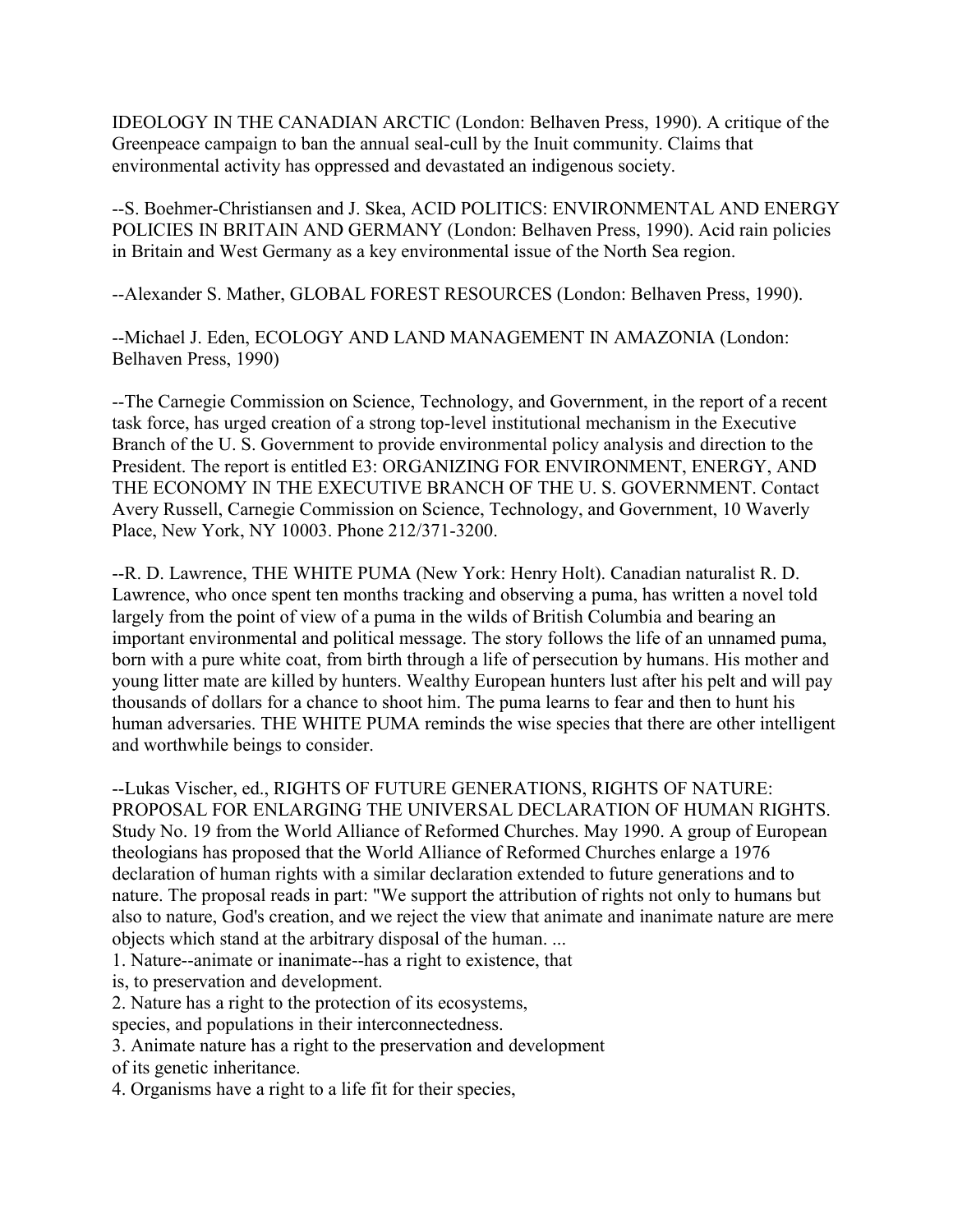including procreation within their appropriate ecosystems.

5. Disturbances of nature require a justification. They are only permissible

--when the presuppositions of the disturbance are determined in a democratically legitimate process and with respect of the rights of nature,

--when the interests of the disturbance outweigh the interests of a complete protection of the rights of nature, and

--when the disturbance is not inordinate.

Damaged nature is to be restored whenever and wherever possible.

6. Rare ecosystems, and above all those with an abundance of species, are to be placed under absolute protection. The driving of species to extinction is forbidden."

The proposal is argued in five accompanying papers, including one by Jurgen Moltmann. In German and also in English. Available from the World Alliance of Reformed Churches, 150, route de Ferney, CH-1211 Geneva 20, Switzerland. Phone 22 916237.

--SMITHSONIAN, April 1990, vol. 21, no. 1, is a special issue devoted to the environment. Articles on conservation history, current successes in conversation, clean water, endangered raptors, nature artists, alternative agriculture, rails-to-trails, garbage, trees in cities, urban wildlife, the glare of wasted light on the night sky, and radical environmentalists (principally Dave Foreman and Earth First, but also citing George Sessions and Bill Devall).

## **Teaching Materials**

The Foundation for Biomedical Research offers various materials defending humane and responsible animal research, some of which can be useful as teaching aids. There are various videotapes on the importance of laboratory animals in product safety testing, on standards for the care of laboratory animals, and on how animal research benefits human health. Posters include: (1) "Demonstrators," a picture of angry demonstrators protesting against animal research, with the caption, "Thanks to animal research, they'll be able to protest 20.8 years longer." (2) "Killers," pictures of three cells: cancer, heart disease, and AIDS. The caption reads, "...Some would like to put an end to animal research. Obviously they don't have cancer, heart disease, or AIDS." (3) "Little Girl," a little girl in a hospital bed surrounded by stuffed animals, "It's the animals you don't see that really helped her recover." Foundation for Biomedical Research, 818 Connecticut Avenue, N. W., Suite 303, Washington, DC 20006.

See ISEE NEWSLETTER, Spring 1990, for various materials available for teaching environmental ethics.

### **Videotapes and media**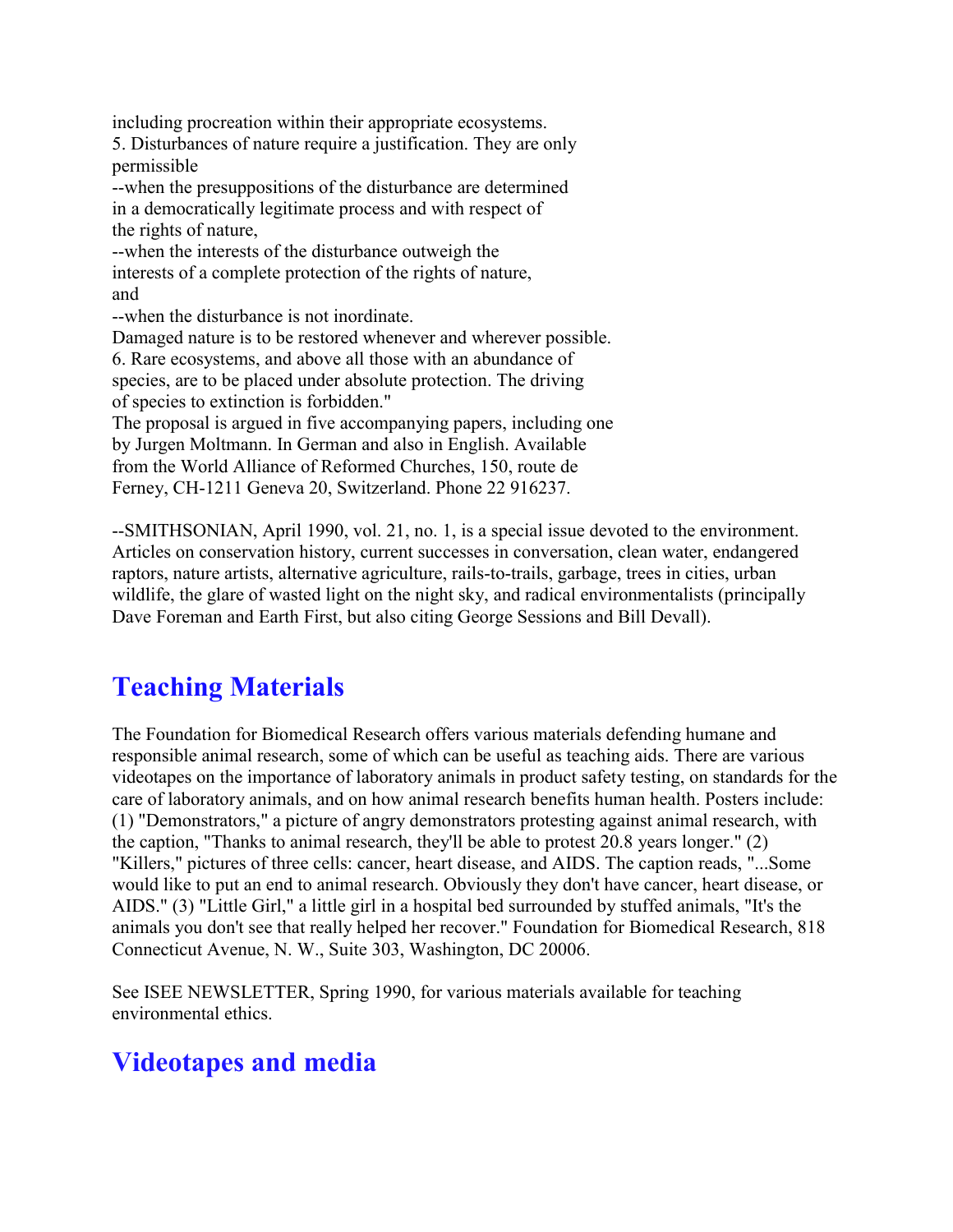--RACE TO SAVE THE PLANET. Ten one-hour programs for fall 1990 prime-time U. S. television are scheduled, with the first program shown on October 4. With an anticipated audience of 12 million viewers for each of the programs, this is one of the most ambitious public education efforts on the environment. The programs are:

- 1. The Environmental Revolution
- 2. Only One Atmosphere
- 3. Do We Really Want to Live This Way?
- 4. In the Name of Progress
- 5. Remnants of Eden
- 6. More for Less
- 7. Save the Earth--Feed the World
- 8. Waste Not, Want Not
- 9. It Needs Political Decisions

10. Now or Never.

Produced for PBS by WGBH Science Unit and others in the U.S., Australia, India, and Europe, with support from a number of prominent foundations. A 13-week college level course is geared to the series, with two textbooks, and 100,000 high school teachers will receive a teacher's guide. Contact Anne Blackburn, Outreach Coordinator, RACE TO SAVE THE PLANET, WGBH Educational Foundation, 125 Western Avenue, Boston, MA 02134. Phone 617/492- 2777, extension 4374.

The forthcoming Audubon schedule on TBS Superstation is: --BEACHES AND COASTAL POLLUTION, Sunday, September 30; Monday, October 1; Saturday, October 6; Monday, October 15. Hosted by Ted Danson.

--WILDFIRE, Sunday, December 9; Monday, December 10; Saturday, December 15; Monday, December 17

The forthcoming Audubon schedule on PBS is: All Sundays at 8.00 p.m. EST. --IF DOLPHINS COULD TALK, July 8 --SEA TURTLES: ANCIENT NOMADS, July 15 --GREED AND WILDLIFE: POACHING IN AMERICA, July 22 --ARCTIC REFUGE: A VANISHING WILDERNESS, July 29 --CRANE RIVER, August 5 --ANCIENT FORESTS: RAGE OVER TREES, August 12. This is the program that angered the timber industry and caused sponsors to withdraw when aired in September 1989. It is being reshown despite efforts to block it. --WOLVES, August 19 --SHARKS, August 26

Many of these are available on home video for about \$ 30.00 each. Call 800/523-5503.

--GREEN GEMS is a media guide to 70 films on the environment. \$ 6.50 plus \$ 2.00 handling, from Media Network, 121 Fulton St., 5th Floor, New York, NY 10038. Phone 212/619-3455. Another guide, to be published later this summer, will be called SAFE PLANET, \$ 7.50, plus \$ 2.00 handling.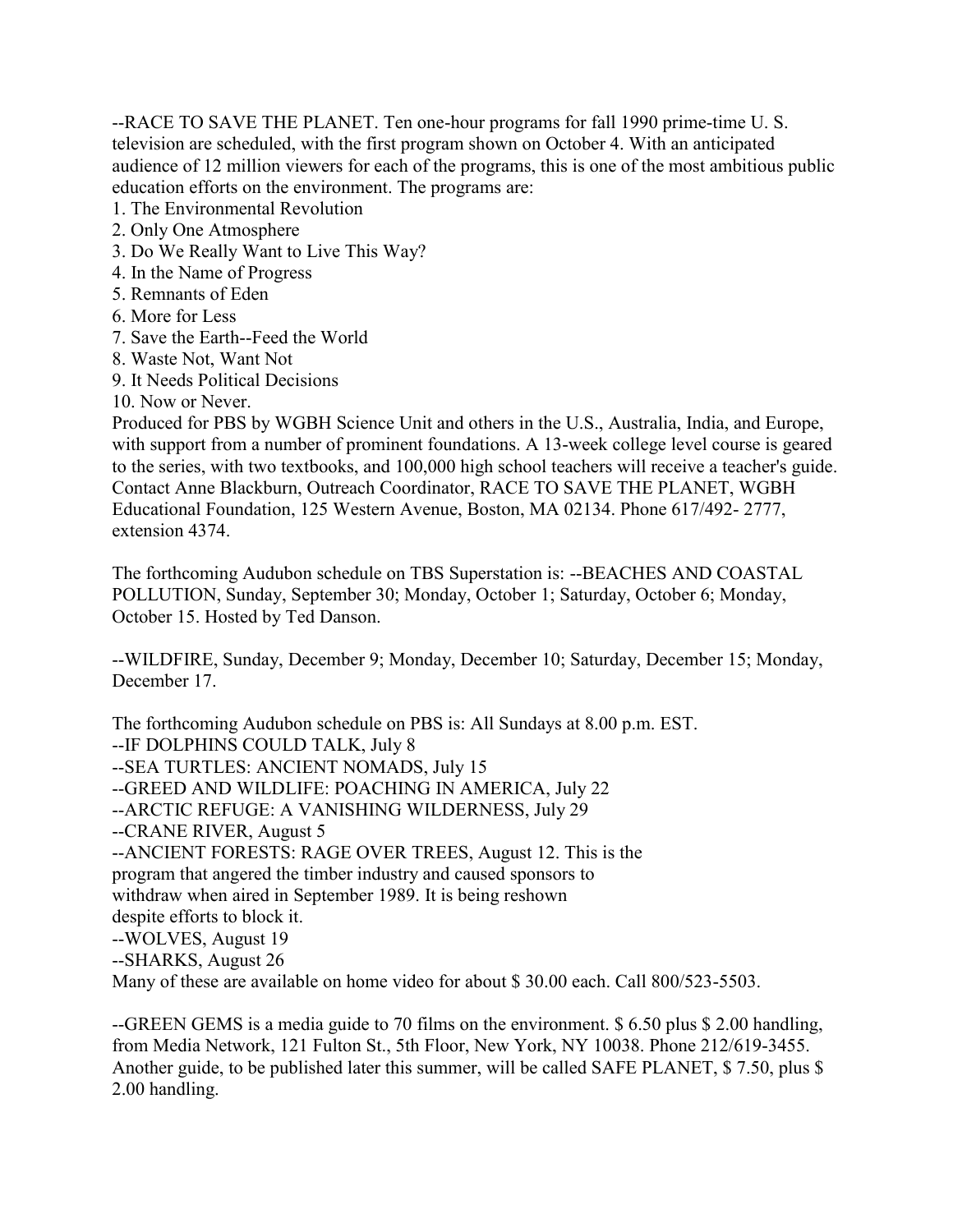--FOR OUR CHILDREN--PROTECTING CREATION FROM POISON. A 25-minute video on community involvement to fight toxic pollution. Produced by the Eco-Justice working Group of the National Council of the Churches of Christ. \$25 plus \$ 2 postage. Order from Discipleship Resources, 1908 Grand Ave., P. O. Box 189, Nashville, TN 37202.

--THE EARTH BETRAYED: HOW THE U. S. ENVIRONMENTAL PROTECTION AGENCY PROTECTS THE POISONERS--NOT THE PEOPLE. VHS or Beta. \$ 29.95 plus \$ 2.40 Postage. From Organizing Media Project, 1842 Columbia Rd., N. W., Washington, DC 20009. Phone 800/382-0080.

--RESTORING CREATION FOR ECOLOGY AND JUSTICE. VHS. 15 minute video introduction to the crisis of environment and just and sustainable use of the natural world, produced by the Eco-Justice Task Force of the Presbyterian Church (U.S.A.), used in introducing their report but also suitable for general use in a religious setting. 1990. Committee on Social Witness Policy, Presbyterian Church (U.S.A), 100 Witherspoon Building, Louisville, KY 40202. Phone 800/227-2872.

--THE BEAR, a current release in video stores, follows an orphaned grizzly cub who is adopted by a giant grizzly, wounded by a young hunter, who overreacts and shoots out of range. The boar in anger injures the horses of the hunter and his father. Angry in turn, they bring horses to track the boar and the boar, cornered, kills a favorite dog. Meanwhile, the cub is captured by the hunters. Stalking the boar, the young hunter lets down his guard again and, though he might have been killed by the angry boar, is spared. In turn, the hunter spares the life of the boar and releases the cub. Set in British Columbia in the 1880's, although much of the filming was done in the Pyrenees. Majestic scenic backgrounds and some remarkable filming (and training and simulating) of grizzlies. An opening panel notes that all injuries to animals in the film have been simulated. Anthropomorphizes the bears, and is not a reliable source of grizzly ecology. (The owl is a European owl as are the finches). But could be useful in discussing hunting.

--IN THE BLOOD is a documentary film about safari hunting in Africa and a celebration of big game hunting in general. Produced by George Butler, a gifted documentary filmmaker, the controversial film has been released this spring. Butler was raised in Somalia and Kenya when hunting was a natural way of living in the great, broad grassland. Robin Hurt, a white African hunter in Tanzania, seeks to convey the integrity of the hunting experience, and is convinced that without well-regulated sport hunting the animals are doomed, since otherwise the animals have no sustainable value to the African peoples. Kenya banned hunting in 1977 and elephants have since much declined there. Formerly hunters killed about 200 bulls a year from an elephant population of about 160,000. When game officials no longer patrolled the bush, poachers moved in. Theodore Roosevelt IV and his son were originally to be featured in the film, but Roosevelt became uncomfortable with the film, for several reasons, demanding that an episode in which he shot a lion under doubtful circumstances be removed from the film, and disliking the hunting of an endangered crocodile. Another initial promoter of the film, Bartle Bull, now calls it "environmentally fraudulent." One participant in the filming was burned to death when fires, set to burn grasslands and produce new green growth to attract game, raged out of control. In the climax to the film, Hurt takes Tyssen Butler, 11-year old son of the film maker, out for buffalo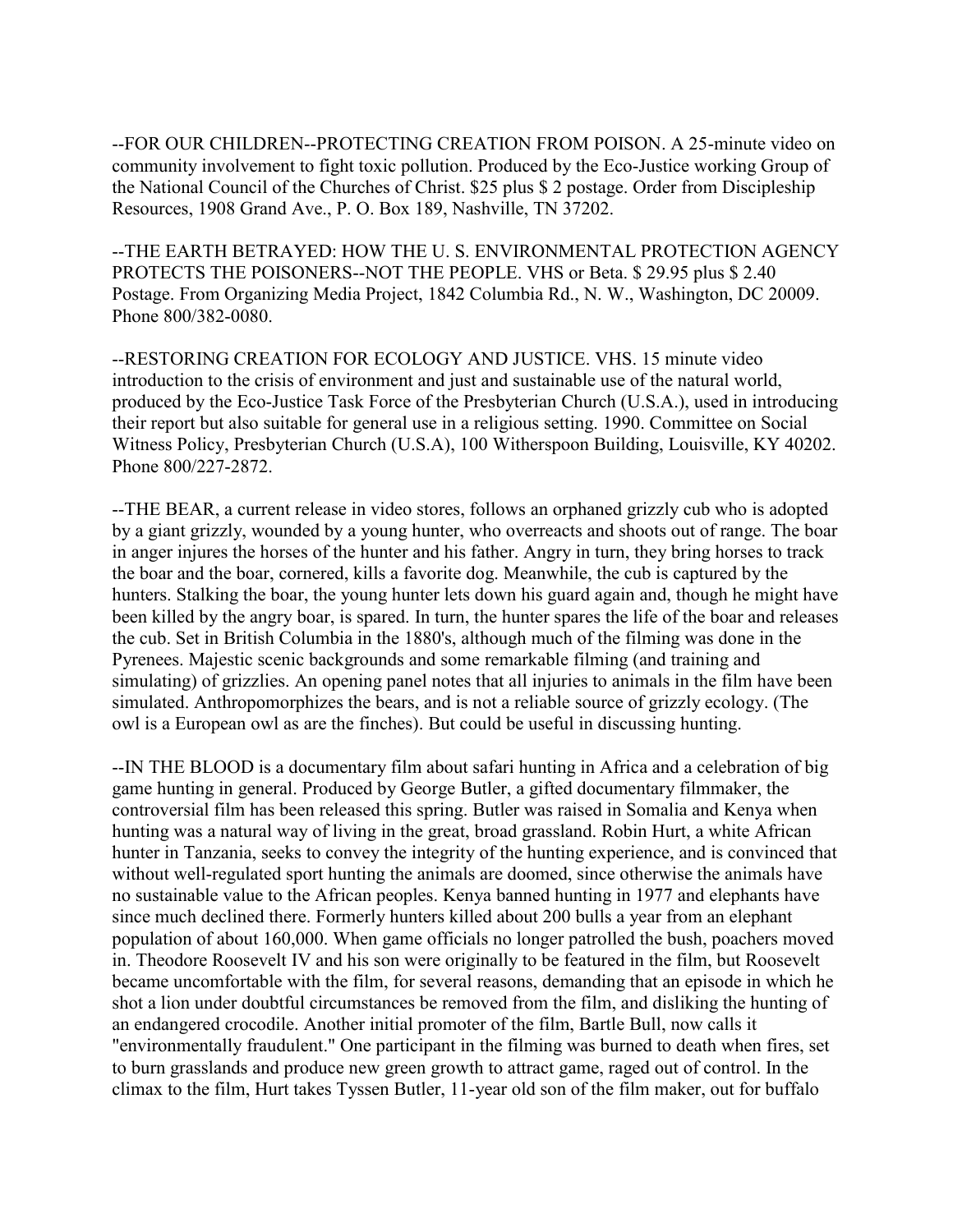and the boy makes the kill. Tyssen wipes tears from his eyes, and Hurt acknowledges that it is both a sad and a great moment. He streaks blood on the boy's face and says, "After this day, you will never be the same." Another claim is that "killing is a way of taking responsibility for what you eat." See story in OUTSIDE, May 1990.

--ONE SECOND BEFORE SUNRISE: A SEARCH FOR SOLUTIONS. Actress Lynn Redgrave hosts this hour long look at innovative people who have improved their environments. Aired on PBS on February 18, 1990. Available through Bullfrog Films, Inc., Oley, PA 19547. 800/543- FROG.

--The Wilderness Society has produced a 13 minute videotape, "Ancient Forests," on the rapid destruction of the ancient forests in the U. S. Pacific Northwest. Another, similar videotape has been made by Lighthawk, see below. The videotape is available, probably free to educational institutions from The Wilderness Society, 1400 Eye Street, N. W., Washington, D. C., 2005. Contact Kathy Kilmer, Public Affairs. Phone 202/842-3400.

--Lighthawk, a group of conservationist pilots, has filmed "The Ancient Forests," 8 minutes. Dramatic overflights of clearcut areas, contrasted with pristine lands. The Wilderness Society tape has fewer of these overflight scenes of devastation, more persons interviewed pro and con, and some especially good scenes of the spotted owl. Lighthawk videotape is for sale (1/2 inch VHS) for \$ 25.00, from Project Lighthawk, P. O Box 8163, Santa Fe, NM 87504-8163. Phone 505/982-9656.

--"The Continuing Forest," 28 minutes, produced by Caterpillar, Inc., defends multiple uses of the national forests. For sale (1/2 inch VHS) for \$ 20, plus \$ 3.50 shipping from Modern Talking Pictures Service, 5000 Park Street North, St. Petersburg, FL 33709. Film # AEVN1615. Phone 800/237-4599. This tape played back-to-back with either of the two above makes a stark contrast, certain to stimulate discussion.

--The Western Canada Wilderness Committee has produced CARMANAH FOREVER a 30 minute video about Carmanah Valley, the home of the world's tallest known Sitka spruce, defending the ecological significance of this outstanding old growth rainforest. Carmanah Valley is located on the west coast of Vancouver Island and is the home of Canada's tallest tree. To save the giant spruces in the mid-valley, the entire watershed must be left unlogged. The Committee advocates that Carmanah Valley be added to the adjacent Pacific Rim National Park. The video also covers the precedent- setting court case and looks at the bad logging practices that are occurring all over British Columbia. \$ 12.95 VHS. The Committee also publishes some remarkable posters and other conservation materials. Ask for a catalog. Western Canada Wilderness Committee, 20 Water Street, Vancouver, BC V6B 1A4, Canada.

--The Video Project distributes over 120 programs, videotapes and films, on the environment. Some titles: THE GREENHOUSE CRISIS, THE RUSH TO BURN (hazardous wastes), WHERE HAVE ALL THE DOLPHINS GONE?, BUILDING BOMBS, MAN OF THE TREES (a New Zealander dedicated to preserving forests), A THOUSAND CRANES (Siberian cranes), CHANGING TIDES ALONG THE MEDITERRANEAN (death of the Mediterranean), DARK CIRCLE (nuclear weapons), THE RIVER THAT HARMS (uranium wastes in New Mexico),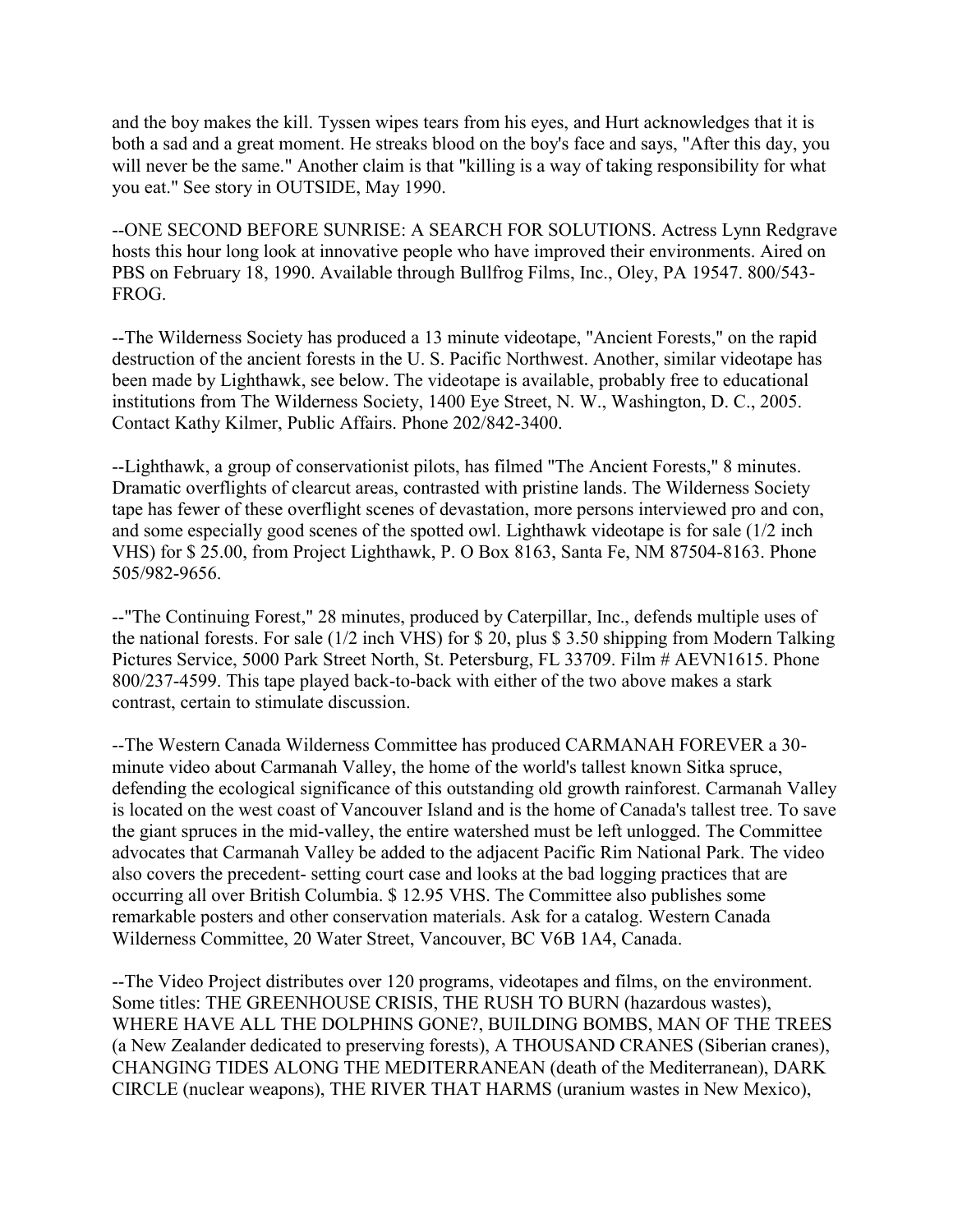EARTH FIRST: THE STRUGGLE FOR THE AUSTRALIAN RAINFOREST, THE WIPP TRAIL (radioactive wastes), and ENVIRONMENT UNDER FIRE: ECOLOGY AND POLITICS IN CENTRAL AMERICA. The Video Project, 5332 College Avenue, Suite 101, Oakland, CA 94618. Phone 415/655-9050.

Other videotapes are included in preceding announcements. See also ISEE Newsletter, Spring 1990.

#### **Issues**

There is an initiative to establish a National Institutes for the Environment, modeled after the National Institutes of Health. A committee in support includes former Environmental Protection Agency chief William D. Ruckelshaus, biologist Thomas Lovejoy of the Smithsonian Institution, Stephen H. Schneider of the National Center for Atmospheric Research, Harvard biologist E. O. Wilson, and World Resources Institute president Gus Speth. See story in SCIENCE, 10 March 1990.

The National Oceanic and Atmospheric Administration (NOAA) is being revived, after eight years of being strangled by the Regan Administration. There is a new administrator, John Knauss, and new budgets for new and revived programs, in particular for the Sea Grants program, which funds marine research at universities, and for research in climate and global change, including modeling of greenhouse warming. See story in SCIENCE, 8 June 1990.

U. S. Secretary of Interior Manuel Lujan has drawn protests for suggesting that a \$ 200 million telescope should be built despite its potential effect on an endangered subspecies of squirrel. At issue is the Mount Graham red squirrel. All that are left, fewer than 100, are in a colony on the mountain in Arizona where the Smithsonian Institution, the University of Arizona, and others want to built a telescope and observatory. Lujan asked, "Do we have to save every subspecies?" He said that the Endangered Species Act is "just too tough" and added, "We've got to change it." The Secretary was interviewed May 10, 1990, attending a National Park Foundation banquet at Mesa Verde National Park, Colorado. The case is of interest because it involves two institutions otherwise committed to environmental conservation and the squirrel is only a subspecies. The U. S. Endangered Species Act clearly permits listing subspecies, although the extent to which all diversity in natural populations can or ought to be preserved is unclear. Independently of the squirrel, however, the mountain ecosystem is of interest because it is one of the few places that the Mexican and Canadian floras meet within a range of a few miles. At least 22 unique life forms (plants, animals, mollusks, and insects) have evolved here in genetic and geographic isolation on this desert "sky-island" mountain over the past 11,000 years. Another troublesome point is that the University of Arizona managed a doubtful exemption from the need to file an environmental impact statement.

The Smithsonian Institution has established an Office of Environmental Awareness. An initial production is a poster, "Smithsonian Tips to Help Yourself and the Planet." Contact that office at the Smithsonian Institution, Washington, DC 20560.

The Mexican government has passed legislation to end all exploitation of endangered sea turtles.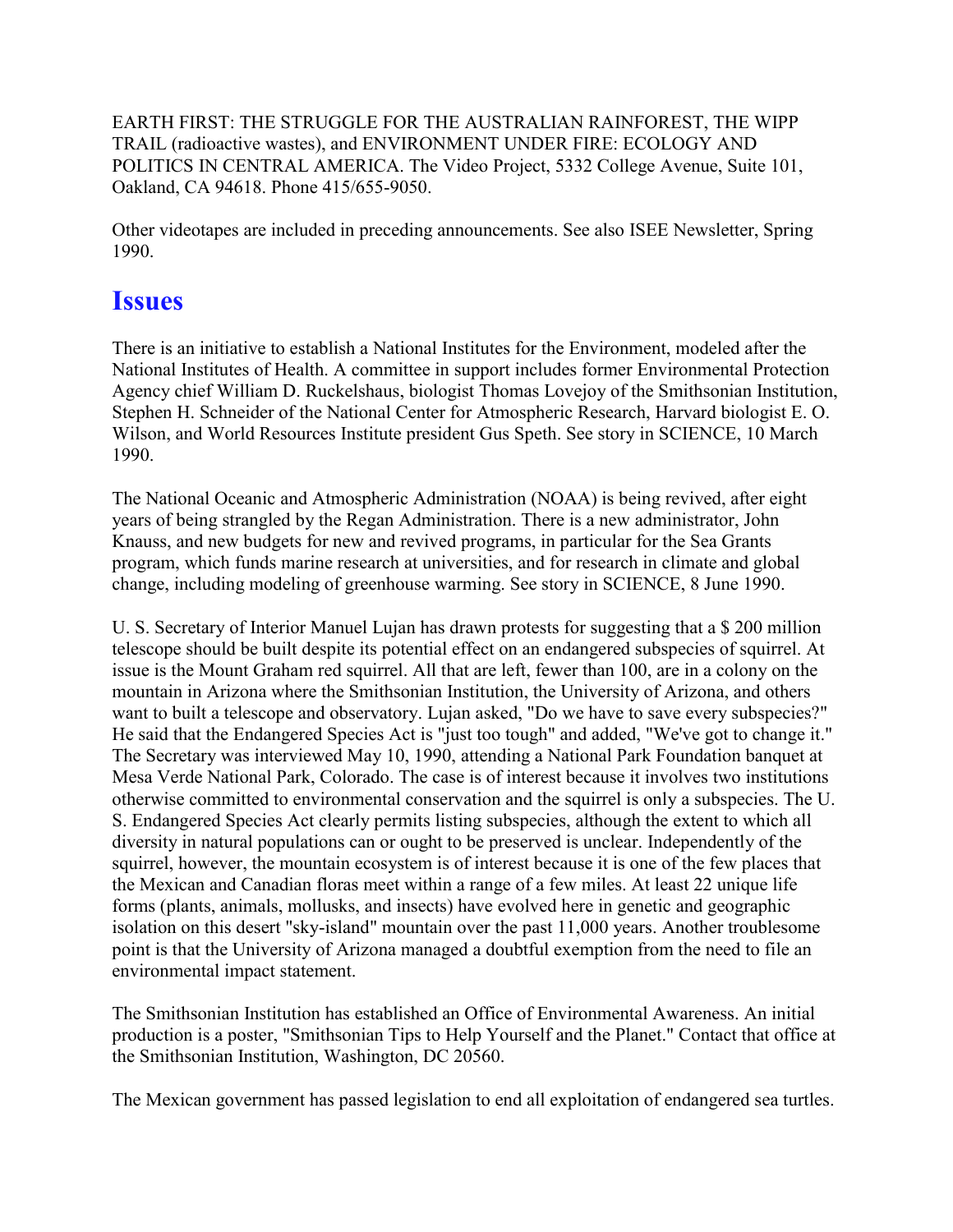The presidential decree is seen as a major blow to the Japanese trade in sea turtle products. Mexico has the world's greatest variety of sea turtle species. Six of the world's seven species of sea turtles nest on the Pacific and Atlantic coasts of Mexico.

Global warming is under much debate. Recent discussion has emphasized the uncertainties involved, due to the lack of adequate data and adequate models. Some claim that changes in cloud cover will enter feedback loops that reduce warming. Many are concerned that satellite data be better used. For an introduction to the technical issues, see ENVIRONMENTAL SCIENCE AND TECHNOLOGY, vol. 24, no. 4, April 1990.

Plantlife, a new conservation group that aims to protect the plants of Britain and the rest of the world, has been launched. Contact Dr. Jane Smart, Plantlife, c/o Conservation Foundation, 1 Kensington Gore, London, SW7 2AR, United Kingdom.

Andrew Brennan reports that Bill McKibben's THE END OF NATURE (British edition, London: Viking, 1990) has created quite a stir in the United Kingdom and Europe.

The United States Fish and Wildlife Service has published an updated plant candidate list containing 2,099 species (or taxa) thought to be endangered, threatened, or of concern in the United States. The list is in the 55 FEDERAL REGISTER No. 35, February 21, 1990, pp. 6184- 6229. An earlier list was published June 16, 1976, 41 FEDERAL REGISTER, No. 117, pp. 24524-24572. The earlier list contained about 1700 taxa. Comparison of the lists shows that large numbers of plants have gone unprotected for fourteen years. Approximately 1400 taxa are newly listed as candidates. Approximately 60 taxa have been declared extinct, some of which were probably already extinct in 1976. About 650 taxa have been dropped because they have been found more common than previously thought. Several hundred dropped taxa have been merged with other taxa as a result of taxonomic revisions. Contact Faith T. Campbell, National Resources Defense Council, 1350 New York Avenue, N. W., Washington, DC 20005. Phone 202/783-5917.

Imports of endangered orchids and cacti from Mexico into the United States rose alarmingly in 1989. About 75,000 cacti were imported, of which 34,000 are considered endangered, rare, or overexploited in Mexico. About 17,700 orchids were imported, of which 6,500, collected in the wild, are threatened or rare in Mexico. Contact Faith Campbell, address above.

Three U. S. tuna canners, including the world's largest, said on April 12 that they will no longer buy or sell tuna captured along with dolphins. Environmentalists have long sought to protect dolphins from fishing nets. Yellowfin tuna school under the dolphins and the dolphins, used to locate the tuna, are accidentally caught in the nets, and killed when the nets are drawn in. Fishermen are supposed to back down the nets to allow the dolphins to escape, but often this is not done or does not work. An estimated 100,000 of the mammals die annually when they are trapped in tuna nets. The actions were announced by companies selling the StarKist (H. J. Heinz), Bumble Bee, and Chicken of the Sea (Van Camp Seafood) brands. An active letter writing campaign and a growing consumer boycott of the companies was a factor in the decision, as also has been adverse media exposure. StarKist will put a "Dolphin Safe" logo on its cans, and reports that it may charge slightly more to cover higher costs. The decision also applies to tuna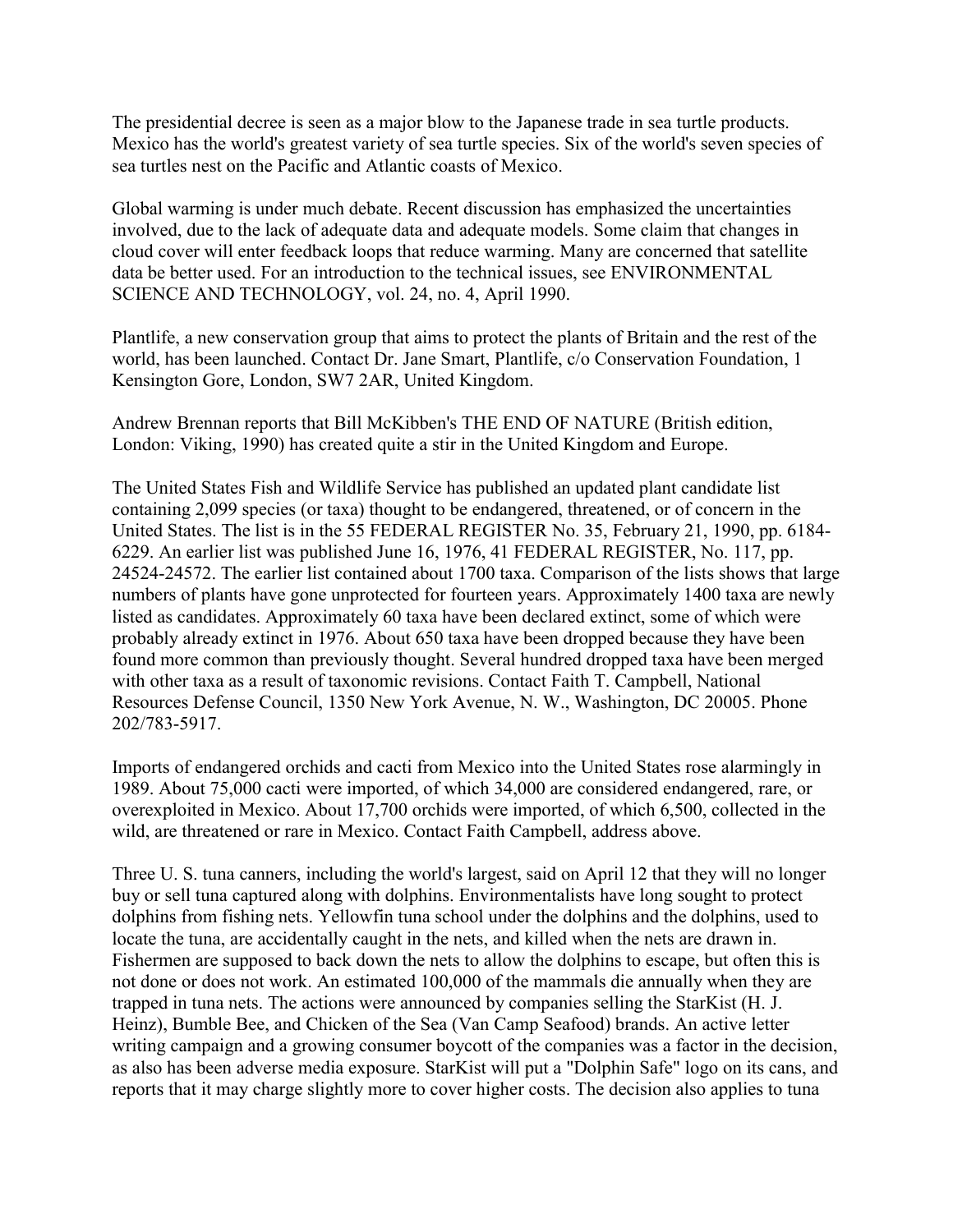used for pet food. Heinz also has announced that it will not purchase tuna caught using gill or drift nets, because the nets indiscriminately trap birds, sea turtles, dolphins and other marine life along with the intended catch. Heinz has also announced a recyclable plastic ketchup bottle.

The importing of monkeys for primate and medical research has been nearly stopped, not by animal rights protests but by the monkeys' contamination by a virus that may (or may not) be dangerous to public health. About 16,000 to 20,000 cynomolgus monkeys were formerly imported each year. Research continues from domestic stocks, but pharmaceutical companies, which require large numbers to manufacture and test vaccines, are in trouble. African Green and rhesus monkeys are also involved. Monkeys can still be imported but the quarantine and testing criteria are so strict that few or none are being imported. Shirley McGreal of the International Primate Protection League says, "Animal protection people have been trying for years to stop the monkey trade. Now a little virus has done it for us." She hopes that the outcome, when the trade is resumed, will be better conditions for the monkeys that are imported. Story in SCIENCE, June 1, 1990. Joining the Earth Day celebration, John Cardinal O'Connor of New York added a note of caution. He said that he supported Earth Day but the accent had to be clear. Rather than focus on "snails and whales," the focus must be on "the sacredness of the human person." "The earth exists for the human person and not vice versa." Citing several recent papers, including a 1988 study by the World Bank, he said, "I do not think the total number of people in the world is an ecological and environmental problem." But he added, "The ecological crisis is a moral crisis." And until "we've developed respect for the human persons, we are not going to have respect for our planet." Earth Day was a time "to express our gratitude to God the Creator" for the world "he has given us for our use, not abuse." Story in NEW YORK TIMES, April 23, 1990. On Ash Wednesday, 4,000 Roman Catholics published a "pastoral letter" in the NEW YORK TIMES calling for church reforms and citing the "threatened environment" as the leading topic for discussion.

The General Assembly of the Presbyterian Church (U.S.A), meeting May 29-June 3 in Salt Lake City, passed by an 86% vote a report on environmental justice Task Force that contained such recommendations as: vigorously to protect remaining wetlands; placing the burden of proof that water quality is not degraded on those who discharge wastes; stop cutting remaining pristine forests on public lands; prohibit trade in endangered wild animals and endangered plants, or products derived from them; recycling and reduction of wastes; promotion of international agreements to stop ozone depletion and global warming; a reevaluation of practices on church owned lands; and including in seminary education a stewardship of creation that respects wildlife and wildlands and promotes biological conservation. Contact Dieter Hessel, Presbyterian Church (U.S.A), 100 Witherspoon Street, Louisville, KY, 40202-1396.

The Jewish Theological Seminary of American produced a television program on faith and the environment that was aired April 29 on NBC. Reform and Reconstructionist Jews have produced a "Greening the Holidays" packet and other environmental materials.

Two bills in Congress (HR 2696, Representative Barbara Boxer; HR 2948, Representative Mel Levine) would require labeling of tuna products so that consumers can know if marine mammals have been killed.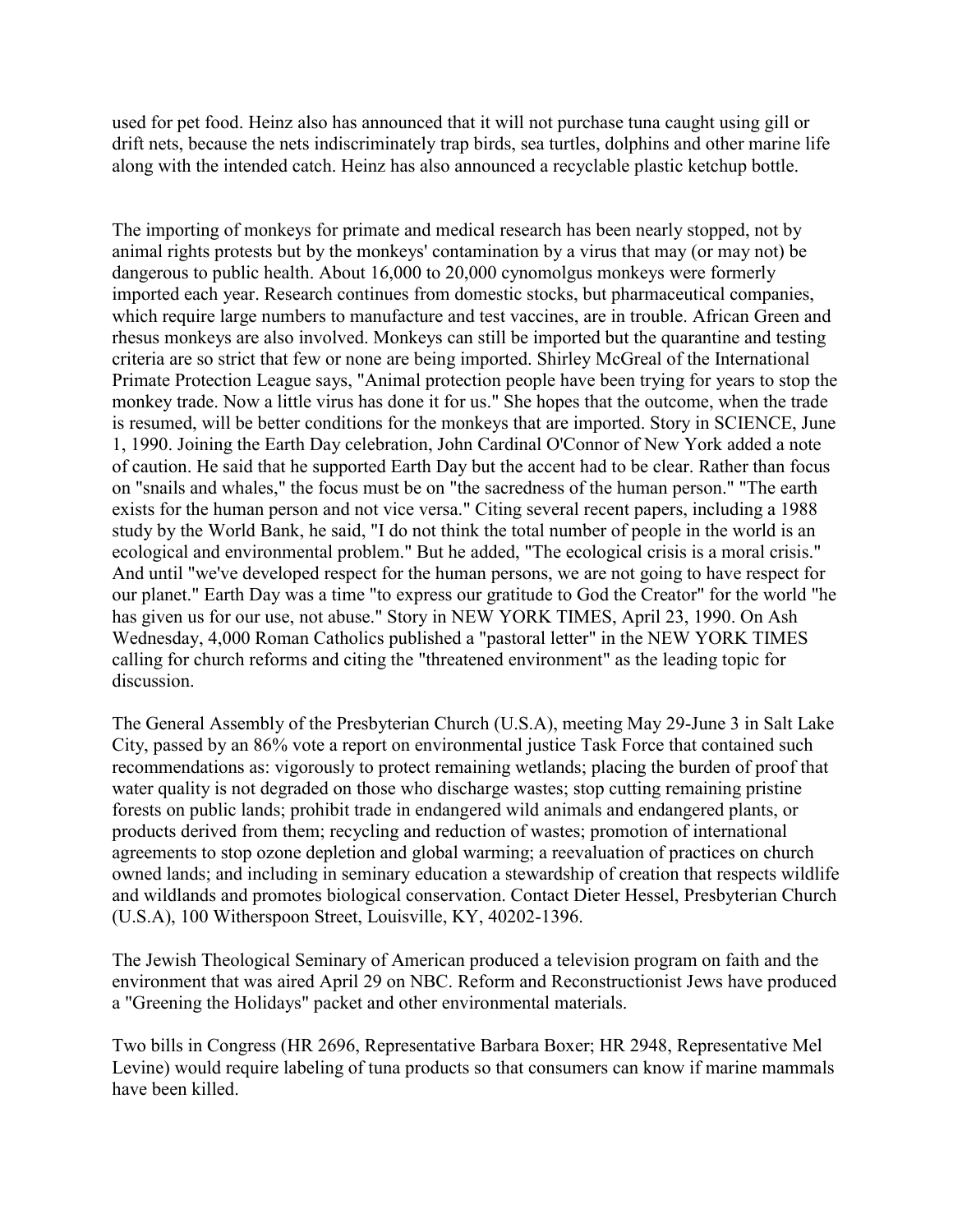The National Marine Fisheries Service has announced that explosives will be banned in the U. S. tuna fleet, because explosives damage the dolphin's sensitive sonar, vital to their survival. The ban will extend to foreign fleets exporting tuna into the United States. The tuna industry is opposing the ban.

The Ancient Forests Protection Act of 1990 (HR 4492) was introduced into the U. S. Congress on April 4 by Representative Jim Jontz and 23 other U. S. Representatives. The bill would create an ancient forest reserve system, provide interim protection, and mandate a Council of Environmental Quality study on perpetuating ancient forest ecosystems. The bill seeks interim and long term protection for all ecologically significant ancient forests on federal lands. Following the Endangered Species Act, an Endangered Ecosystems Act has been proposed, and the Ancient Forest Protection Act is a step in that direction.

Cabinet-level Department of the Environment? The U. S. House of Representatives passed on March 28 a bill elevating the Environmental Protection Agency to a cabinet level Department of the Environment. The bill, which was introduced by Representative John Conyer, Democrat from Michigan, passed 371-55. The Senate must now address the bill, which includes language that has President George Bush threatening to veto. That language would force federal facilities- including the nation's highly polluting nuclear weapons factories--to comply with government hazardous regulations. Other controversial provisions include an independent bureau of environmental statistics in the new Department of the Environment.

Bills introduced into the U. S. House and Senate (HR 1676, Representative Barbara Boxer, Democrat from California, and S 891, Senator Harry Reid, Democrat from Nevada) would ban federal agencies from using LD50 tests results on animals to determine product safety, labeling, or transportation requirements. Both bills would require agencies to review and justify other continued animal toxicity tests. Non-animal tests must be used unless the agency head finds them to be less valid and puts a notice in the Federal Register with a comment period.

A bill (HR 2766) introduced by Representative Ed Towns, Democrat from New York, would extend the Animal Welfare Act to include mice, rats, and birds.

A bill (HR 5) introduced by Representative Andrew Jacobs, Democrat from Indiana, would express the sense of Congress that federally funded school lunches should provide a meatless option.

A bill (S 727) introduced by Senator Howell Heflin, Democrat from Alabama, forbids various criminal acts against animal research facilities and makes it illegal for anyone, even journalists, to possess or use materials taken by theft or deception from such facilities.

A bill (HR 3270), the Farm Animal and Research Animal Facilities Protection Act, introduced by Representative Charles Stenholm (Democrat from Texas) would make break-ins and vandalism against animal research facilities a federal offense subject to a maximum of three years in prison and/or a fine of up to \$ 10,000. Another bill (HR 3349), the Health Facilities Protection and Primate Center Rehabilitation Act, introduced by Representative Henry A.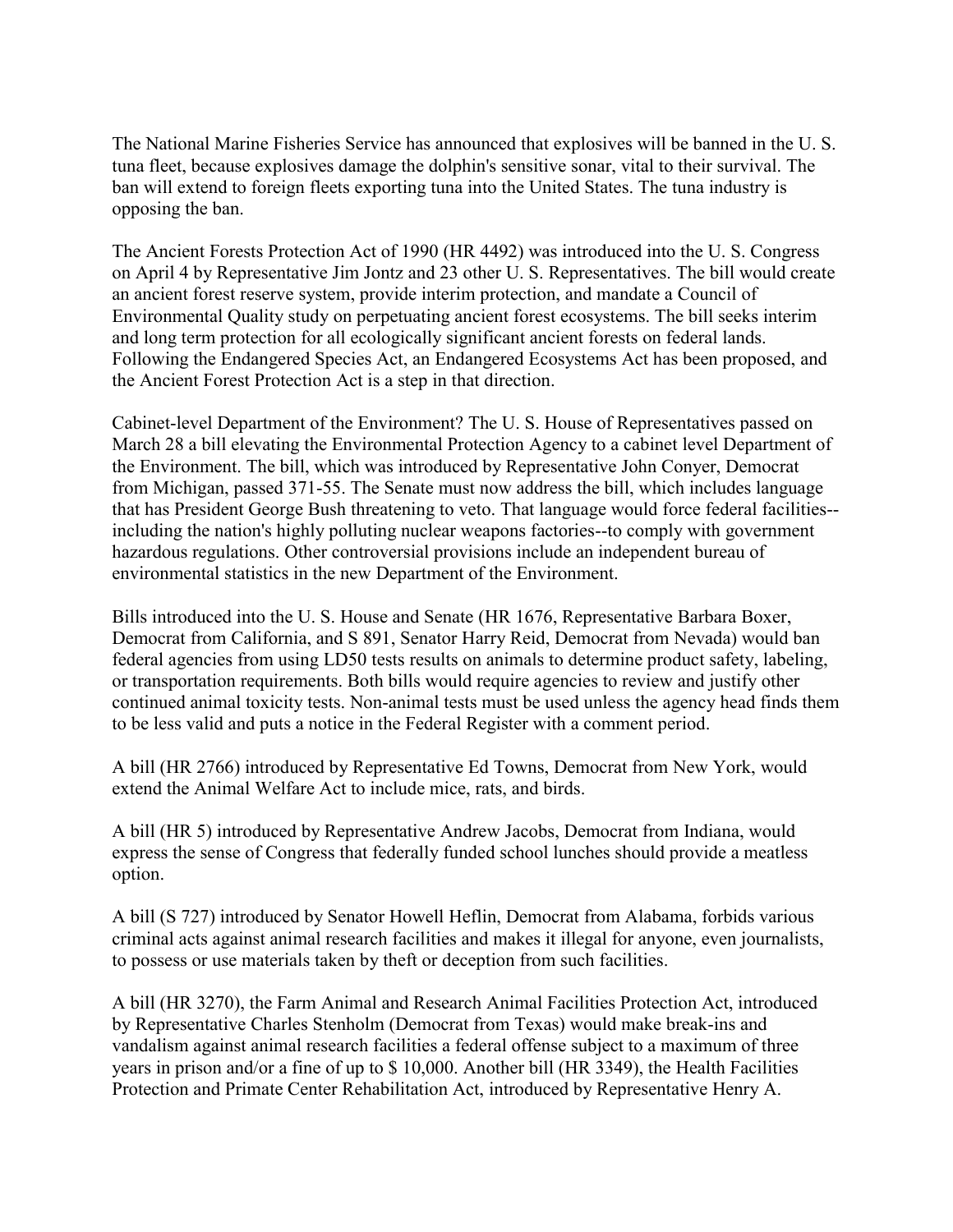Waxman, Democrat from California, makes criminal assaults on federally funded facilities a federal offense.

Two bills (HR 1465 and S686) deal with oil spill liability legislation. They would require double hulls on all new tankers and retrofitting with double hulls on existing tankers, a \$ 1 billion liability fund to be provided by the oil industry for cleanup, equal liability for spills to be shared by oil owner and tanker owner, and an independent Presidential task force to study the Trans-Alaskan pipeline. Exxon especially protests the double hulled tankers, but Conoco has already announced that it will be buying double hulled tankers from now on.

The Clean Air Act up for renewal in the U.S. Congress, the first real face-lifting in thirteen years. It is being hotly fought over at every stage of the debate. For an update, phone the Clean Air Hotline, maintained by Environmental Action, 202/745-4884.

A step toward regulating U.S. environmental impact abroad was taken on April 24th when Senator Frank Lautenberg's (Democrat-New Jersey) bill, S 1089, cleared the Senate Environment Committee. It will be debated before the full Senate in the summer. This bill would apply the National Environmental Policy Act (NEPA) of 1969 to U.S. government actions overseas, making federal agencies consider the impact of their actions outside the U.S. on global climate change, depletion of the ozone layer, transboundary pollution, biodiversity and other international environmental concerns. The State Department, the Department of Interior and the military have all blocked it, and many other Senators have holds on the bill. Similar, but weaker, legislation (HR 1113) has already been passed by the House of Representatives. This bill was attached to HR 3847, the bill elevating the EPA to Cabinet- level status.

In a North Carolina hazardous waste case, the right of a state to enact hazardous waste laws that are tougher than federal standards has been established. On April 11, U. S. Administrative Law Judge Spencer T. Nissen formally recommended that the Environmental Protection Agency drop its controversial effort to block a tough North Carolina waste law, passed in 1987, that puts strict limits on the siting of hazardous waste treatment facilities upstream from drinking water supplies.

In mid-June the U. S. Supreme Court ruled unanimously in a Massachusetts case that the federal government may impose severe fines against air polluters, even when regulators are slow to decide on clean air proposals.

The Episcopal Church has established a group to study environmental issues. Contact the Office of Stewardship, National Episcopal Church, 315 2nd Ave., New York, or Stuart Phillips, 4121 Clovercroft Road, Franklin, TN 37064.

Alan Drengson is launching an Ecostery Foundation of North America to promote ecosophy and the establishment of ecosteries, which are places, centers, facilities, stewarded lands, and nature sanctuaries, where ecosophy (ecological wisdom and harmony) is learned, taught, and practiced. Contact Alan Drengson, Associate Professor of Philosophy at the University of Victoria, B. C., Canada V9W 2Y2.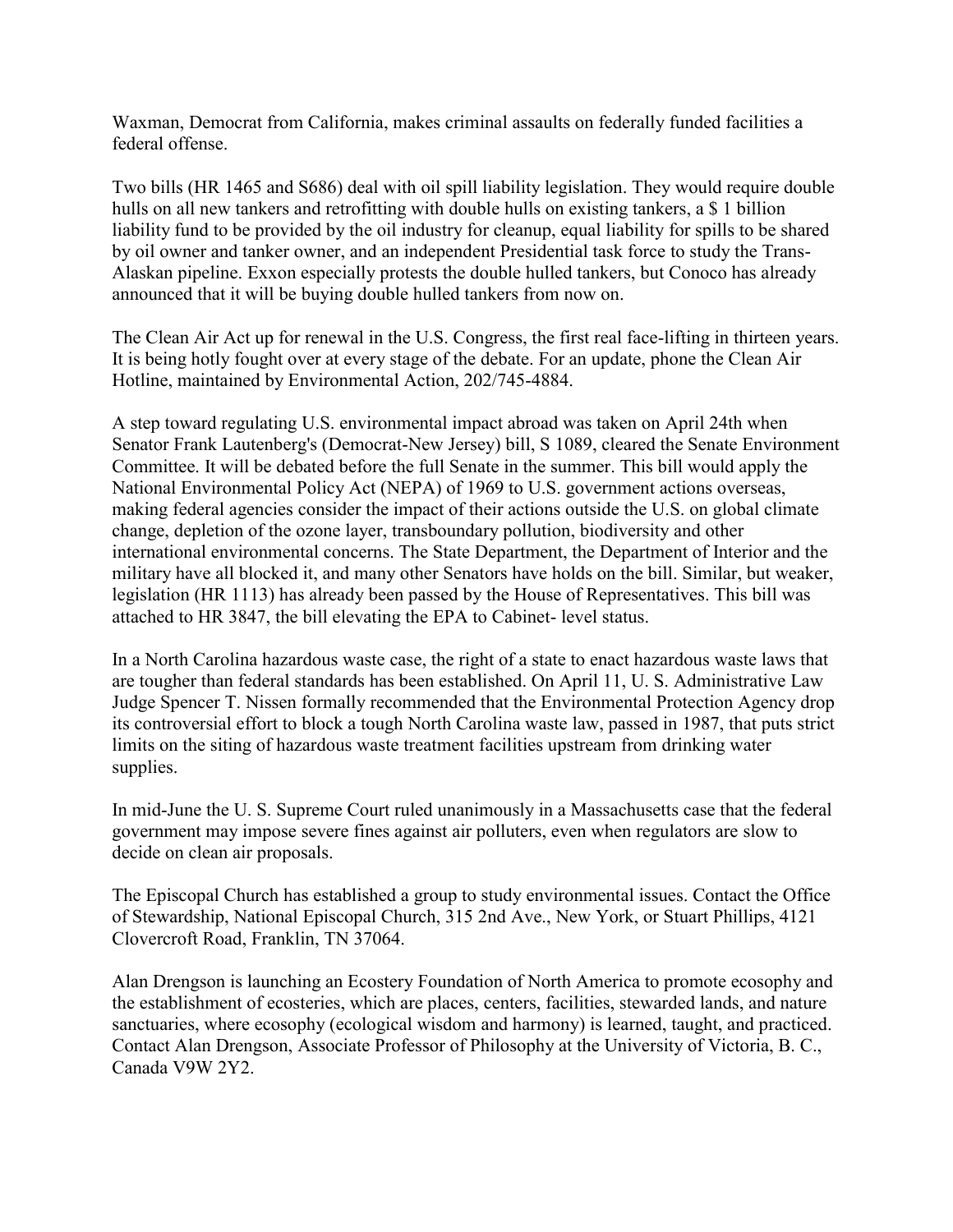Henryk Skolimowski will become the first holder of the Chair of Ecological Philosophy established in Poland as a joint enterprise of Warsaw University, Warsaw Agricultural University, and Warsaw Institute of Technology. The chair will focus on systematic research on the conceptual, social, and moral problems underlying the ecological crisis. This is being announced as the first such chair in the world. A series of three international conferences on ecological philosophy are planned for October 1991, October 1993 and October 1995, to be held at the Royal Castle in Warsaw. The 1991 conference includes addresses by the Dalai Lama, Gro Bruntland, Mother Teresa, Arne Naess, Thomas Berry, Murray Bookchin, and others. Skolimowski has been earlier associated with the Program in Humanities, College of Engineering, University of Michigan, Ann Arbor. For further information contact Professor Henryk Skolimowski, 1002 Granger, Ann Arbor, MI 48104. Phone 313/665-7279.

On March 30, the Global Forum on the Environment, held January 15- 19 in Moscow, released the Moscow Declaration and Plan of Action. There are 50 recommendations, with proposals, for building public and political awareness, broadening and deepening understanding of the environment, relieving poverty, managing resources, and controlling development. Specific legislative actions are suggested. At the Moscow meeting about 1,000 participants were involved from 83 countries in an event cosponsored by both the Soviet Academy of Sciences and the Moscow Patriarchate of the Russian Orthodox Church. Some notable speakers were Senator Al Gore, Jacques Cousteau, Carl Sagan, Elie Wiesel and Mikhail Gorbachev. For details contact the primary sponsor, the Global Forum of Spiritual and Parliamentary Leaders on Human Survival, 304 East 45th Street, 12th Floor, New York, NY, 10017.

Californians have placed on their November ballot the most sweeping environmental initiative ever considered by U.S. voters. The Environmental Protection Initiative, commonly called the "Big Green Initiative," easily gathered over 700,000 signatures, nearly twice the required number. The 39-page initiative would ban all pesticides used on food if they include chemicals known to cause cancer and birth defects no matter how they may be diluted. Foods grown outside the state could not be sold within it if treated with such chemicals. It would also phase out chemicals depleting the atmosphere's protective ozone layer, limit emissions of gases adding to the greenhouse warming effect, protect old-growth redwood forests, prohibit oil drilling within three miles of shore except in national emergencies and establish a \$ 500 million fund for oilspill prevention and cleanup through a 25-cent-a-barrel fee paid by oil companies. Agricultural industries oppose the issue and have countered with a CAREFUL measure, Californians for Responsible Food Laws, which is likely also to be on the ballot.

The First Annual World Championship Prairie Dog Shoot has drawn protest in Colorado. The Ten Ring Gun Club of Nucla and Naturita, towns in far western Colorado, plans a July 14-15 shoot with prizes to shooters who kill the most prairie dogs from the most distance. The event is legal, and the Colorado Wildlife Commission, though willing to consider a ban on hunting contests that award prizes, has declined to prohibit this event, since it has power to change regulations in less than 120 days only in emergency situations. Governor Roy Romer and a local state legislator have urged the club to call off the event, but in a local plebiscite residents of the area voted 317 to 4 to proceed with the shoot. State law bans contests involving the killing of big game, but other contests are unregulated. Bruce McCloskey, deputy director of the Colorado Division of Wildlife, says, "The key issue to this whole thing is whether it is appropriate to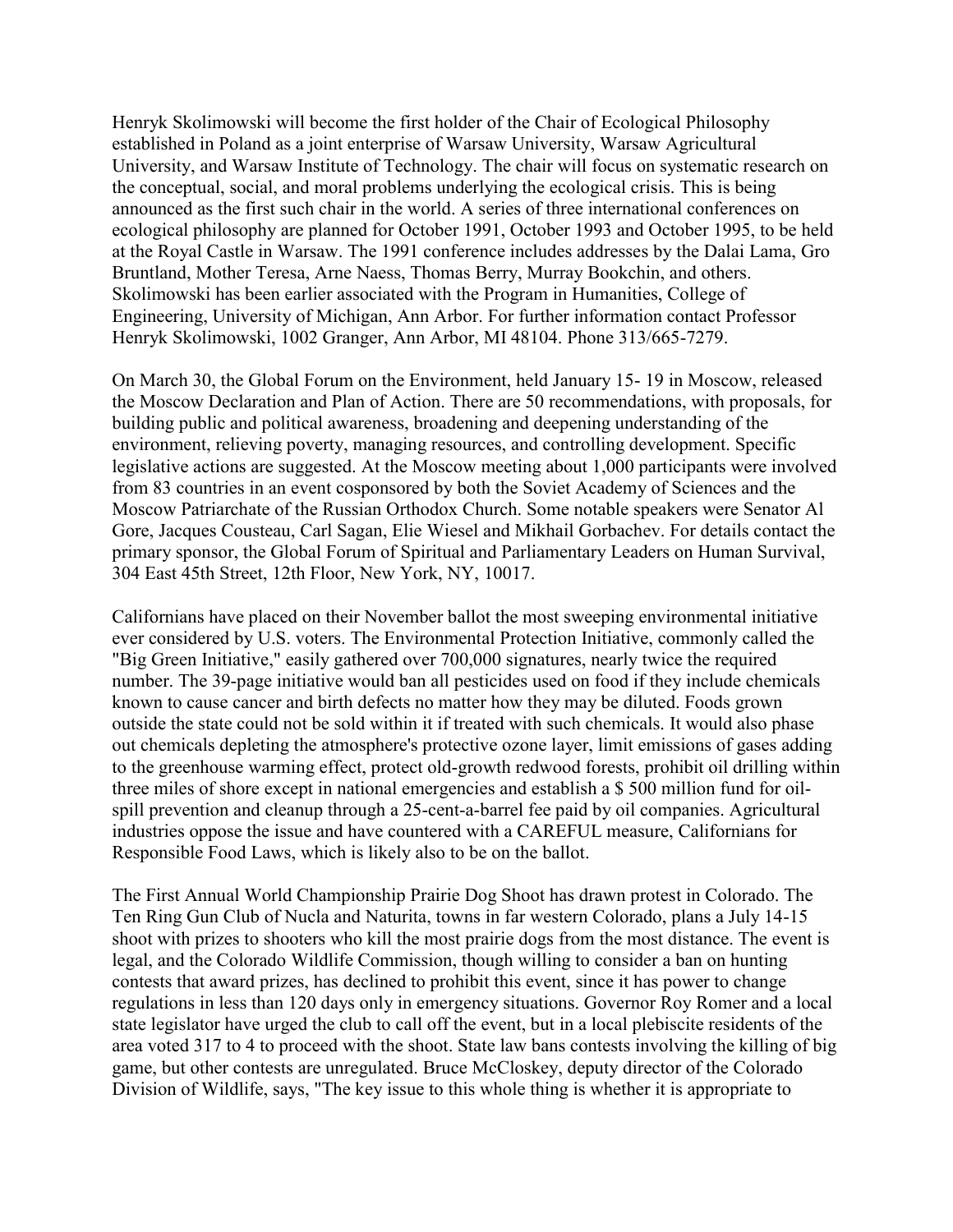encourage killing of animals in contests." Mountain States Legal Foundation, a Colorado-based conservation law firm, has set up an eco-terrorist hotline for reporting environmental terrorism. The number is 303/TESTIFY, which stands for "Tell of Environmental Sabotage and Terrorism Interfering with Freedom--Yours." The chief legal officer, William Perry Pendley, is anxious to offset what he considers media glamorization of the groups, "They all treat these people as some modern-day Robin Hoods. ... I think that is a terrible disservice to the American people ... who could be the victims of these people." The first chief legal officer of Mountain States Legal Foundation was former U. S. Interior Secretary James Watt. Alleged environmental sabotage has included sand in Caterpillar crankcases, trees "vaccinated" with spikes against the logger's saw, and cattle killed in wilderness areas.

The Wildlife Society is drafting a position statement on "Responsible Human Use of Wildlife," which will be presented for adoption at its October 1990 meeting in Bozeman, Montana. A preliminary position statement (one typeset page in length) has been prepared and comments have been invited from the membership. The statement is stewardship oriented, protecting the numerous values that wildlife carry for humans, although no human uses are permitted that threaten the integrity of a species for long-term survival. Ecosystem integrity is also protected. Request a copy from Position Statements, The Wildlife Society, 5410 Grosvenor Lane, Bethesda, MD 20814. The Wildlife Society is the principal professional society in wildlife management in North America with 8,400 members, including also many international members in 40 different countries.

The professional policy statements of the Wildlife Society have been much more sensitive to ethical issues than have those of the Society of American Foresters, among whom there has also been a recent call for the adoption of a land ethic. Present policy statements of The Wildlife Society say, "The Society believes that wildlife, in their many forms, are basic to the maintenance of a human culture that provides quality living and variety of experience," and that objectives of the Society are "to undertake an active role in preventing human-induced environmental degradation" and "to increase awareness and appreciation of wildlife values." (Brief Policy Statement) "The common aim of mankind should be to perfect processes for deriving support from the environment without destroying its stability, diversity, productivity, or aesthetic values." The policy of the Society is to "seek support for ethical restraints in the use of living natural resources." (Conservation Policies, pp. 2-3) These policy statements can be used in discussions in classes in environmental ethics.

The Conference on Preparing to Manage Wilderness in the 21st Century, meeting April 4-6, 1990 in Athens, Georgia, has issued "The Athens Resolution." The resolution most strongly recommends that the Society of American Foresters adopt a comprehensive land ethic statement in its Code of Ethics, as well as adopt a policy recognizing wilderness as a national resource having multiple public purposes as stated in the Wilderness Act. The resolution also calls on Congress, when it designates wilderness, to specify more adequately the significant nonrecreational values there, and also to designate wilderness with an objective of adequate preservation of representative ecosystems within the United States. For a copy contact Patrick Reed, Southeastern Forest Experiment Station, Forestry Sciences Laboratory, Carlton and Green Streets, Athens, GA 30602.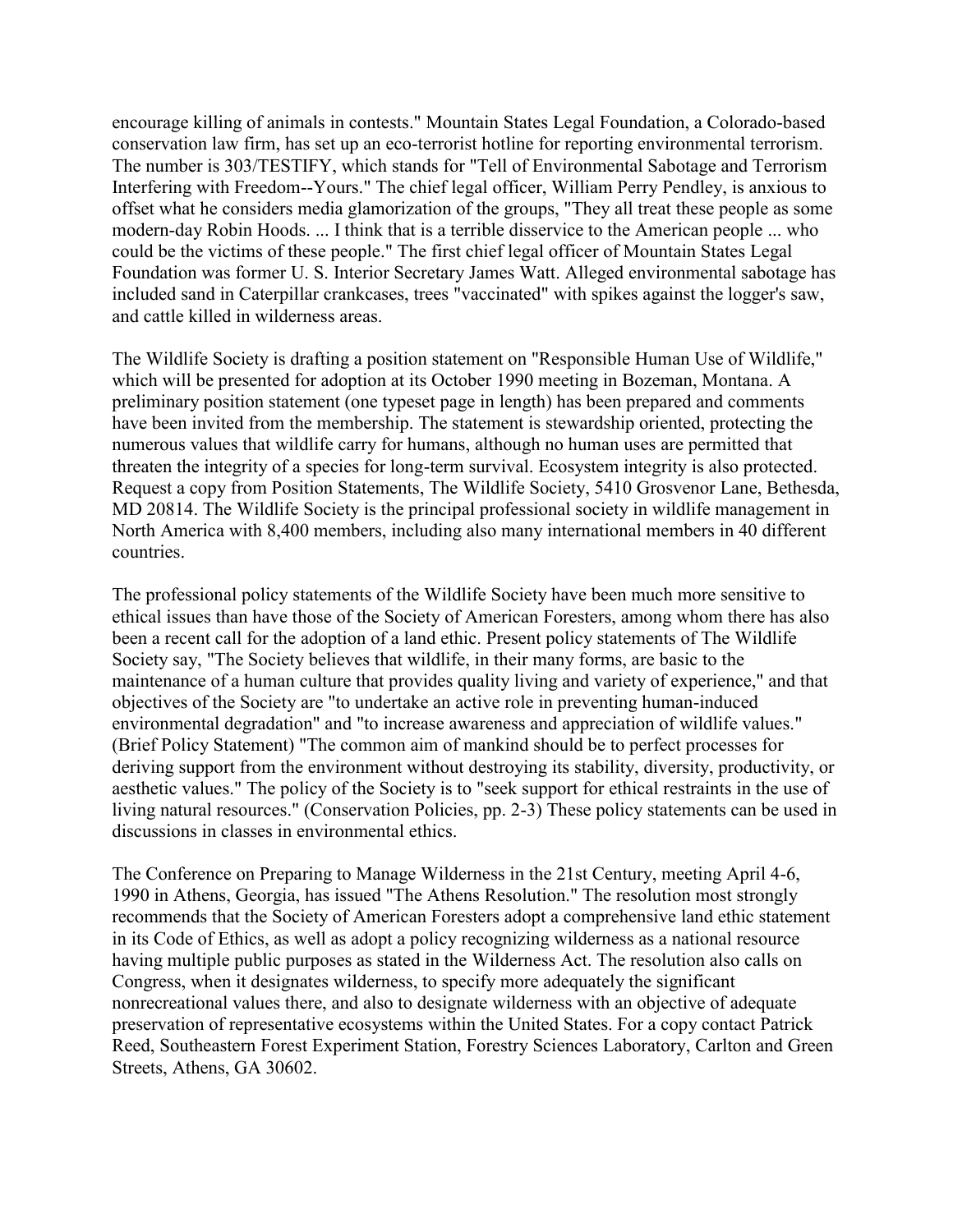The U. S. Public Health Service has established an Office of Animal Research to defend and monitor animal research. The Alcohol, Drug Abuse, and Mental Health Administration is working through its Office of Science Education to response to animal activism. The main figure behind both initiatives is Frederic Goodwin, head of the ADAMHA, who calls the program, "Scientists Fight Back." ADAMHA now is notifying grantee institutions that grants cannot be returned to the government in respond to animal rights pressure. If that happens, all PHS grants to the institution will be reviewed. This is to prevent what happened at Cornell University two years ago when a grant approved by the National Institute on Drug Abuse was returned following pressure from animal activists.

A vegetarian sophomore and biochemistry major at the State University of New York at Stony Brook, Jennifer Routh, has refused to dissect preserved frogs in a biology class, a requirement of the class, and is suing the university claiming that the requirement violates her First Amendment rights. Routh is willing to dissect earthworms, starfish, and sea urchins, also requirements in the class, but draws the line at frogs. She also rejected the option of observing while a partner did the dissecting. This is the first case of this kind involving a university. Brief stories on this and the preceding item in SCIENCE, May 18, 1990.

## **Recent and Upcoming Events**

April 7. San Francisco Bay Area Conference on Christianity and Ecology. A one day conference to help churches identify their ecological responsibility. Sponsored by the North American Conference on Christianity and Ecology. Contact NACCE, P. O. Box 14305, San Francisco, CA 94114. Phone 415/626-6064.

April 19-20. Symposium on Wilderness Areas: Their Impact. Logan State University, Logan, Utah. 84322.

April 19-22. The American Assembly, Arden House, Columbia University, New York. The theme this year was "Preserving the Global Environment: The Challenge of Shared Leadership." About invited 75 U.S. and international leaders participated.

May 16-18. Inter-Continental Conference on Caring for the Creation, at the Washington Cathedral and the Omni-Shoreham Hotel in Washington, D. C. Sponsored by the North American Conference on Religion and Ecology. Featured speakers included Lester Brown of Worldwatch Institute, Carl Sagan and Langdon Gilkey on science and religion joining hands to save the environment, Jessica Mathews of the World Resources Institute, Noel Brown of Jamaica and the United Nations Environment Programme, William K. Reilly, EPA Administrator, Senator Albert Gore, Jr., and Prince Philip, Duke of Edinburgh. A preconference Symposium included Albert J. Fritsch, Jurgen Moltmann from Tubingen University on human rights and the rights of nature, Kenneth Boulding, Timothy C. Weiskel of Harvard University, and Holmes Rolston. Contact Dr. Donald D. Conroy, North American Conference on Religion and Ecology, 5 Thomas Circle, NW, Washington, DC 20005. Phone 202/462-2591.

May 19. A Festival of Creation, at the Washington Cathedral in Washington, DC. Contact: Canon Michael Hamilton, The Washington Cathedral, Mount Saint Alban, Washington, DC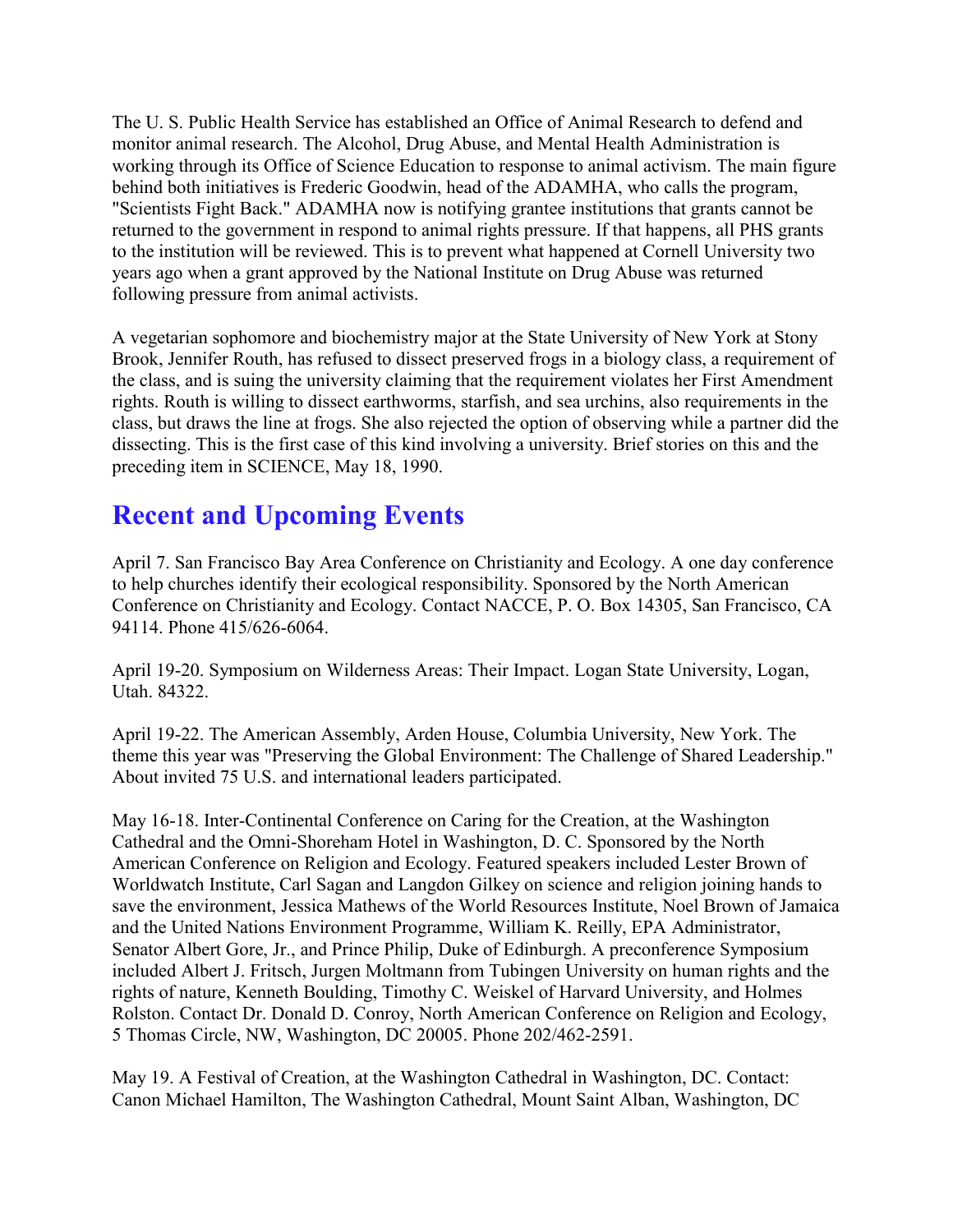20016.

May 16-19. American Association for the Advancement of Science, Southwestern and Rocky Mountain Division, met at Colorado Springs, Colorado, with the general theme, "Planet Earth: Strategies for the Future." A Keynote addresses included Jack Carter, The Colorado College, "Moving Society from a Homocentric to an Ecocentric Perspective"; Robert W. Cornell, National Science Foundation, "The U. S. Scientific Strategy for Addressing Global Change"; Peter Robinson, University of Texas at El Paso, "Steward- ship: Past and Future."

May 16-19. "Third Symposium on Social Science in Resource Management," College Station, TX. The theme was: "Human-Resource Interactions: An Interdisciplinary Inquiry." Keynote addresses were by Jack Vaughn, Senior Natural Resources Advisor with USAID Regional Office for Coordination of Agricultural Projects in Guatemala, and John Hendee, Dean of the College of Forestry, Wildlife and Range Sciences at the University of Idaho, and author of the text WILDERNESS MANAGEMENT. Contact: James H. Gramman, Department of Recreation and Parks, Texas A&M University, College Station, TX 77843, 409/845-4920.

May 18-20. Greater Yellowstone Coalition, at Teton Village, Wyoming.

May 21-25. Wilderness Management School for United States Forest Service Personnel. Gila Wilderness/Willow Creek, New Mexico. Holmes Rolston participated as part of the faculty. The Gila Wilderness was the first area to be set aside as wilderness, at the urging of Aldo Leopold. Adjacent is the Leopold Wilderness.

May 21-23. The Ecological Economics of Sustainability: Making Local and Short-Term Goals Consistent with Global and Long-Term Goals, at the World Bank, Washington, DC. An international, interdisciplinary conference sponsored by the International Society for Ecological Economics and others. Contact Dr. Robert Costanza, Coastal and Environmental Policy Program, Center for Environmental and Estuarine Studies, University of Maryland, Solomons, MD 20688-0038.

May 31-June 3. Thirty-Sixth Annual Convention of the College Theology Society, at Loyola University of the South, New Orleans, LA, on the theme, "Ecology in Theological Perspective." Plenary speakers: Matthew Fox, Paul Santmire, Patricia Mische, and Rosemary Radford Ruether. A workshop prior to the convention, May 29-31, explored the topic, "Teaching Ecology and Religion," and included a plenary address by Jay McDaniel, "The Interface of Religion and Ecology." Contact: Terry Tilley, Department of Religion, Florida State University, Tallahassee, FL 32306-1029. Phone 904/644-9879.

May 29-June 3. The General Assembly of the Presbyterian Church (U.S.A) received and passed a report prepared by its Eco-justice Task Force. The Assembly met in Salt Lake City, Utah. See further detail above.

May 31-June 1. The 1990 Annual Conference of the Association for Canadian Studies had the theme "To See Ourselves/To Save Ourselves: Ecology and Culture in Canada." It was held at the University of Victoria, B. C. Contact Susan Hoeltken, Association for Canadian Studies, C. P.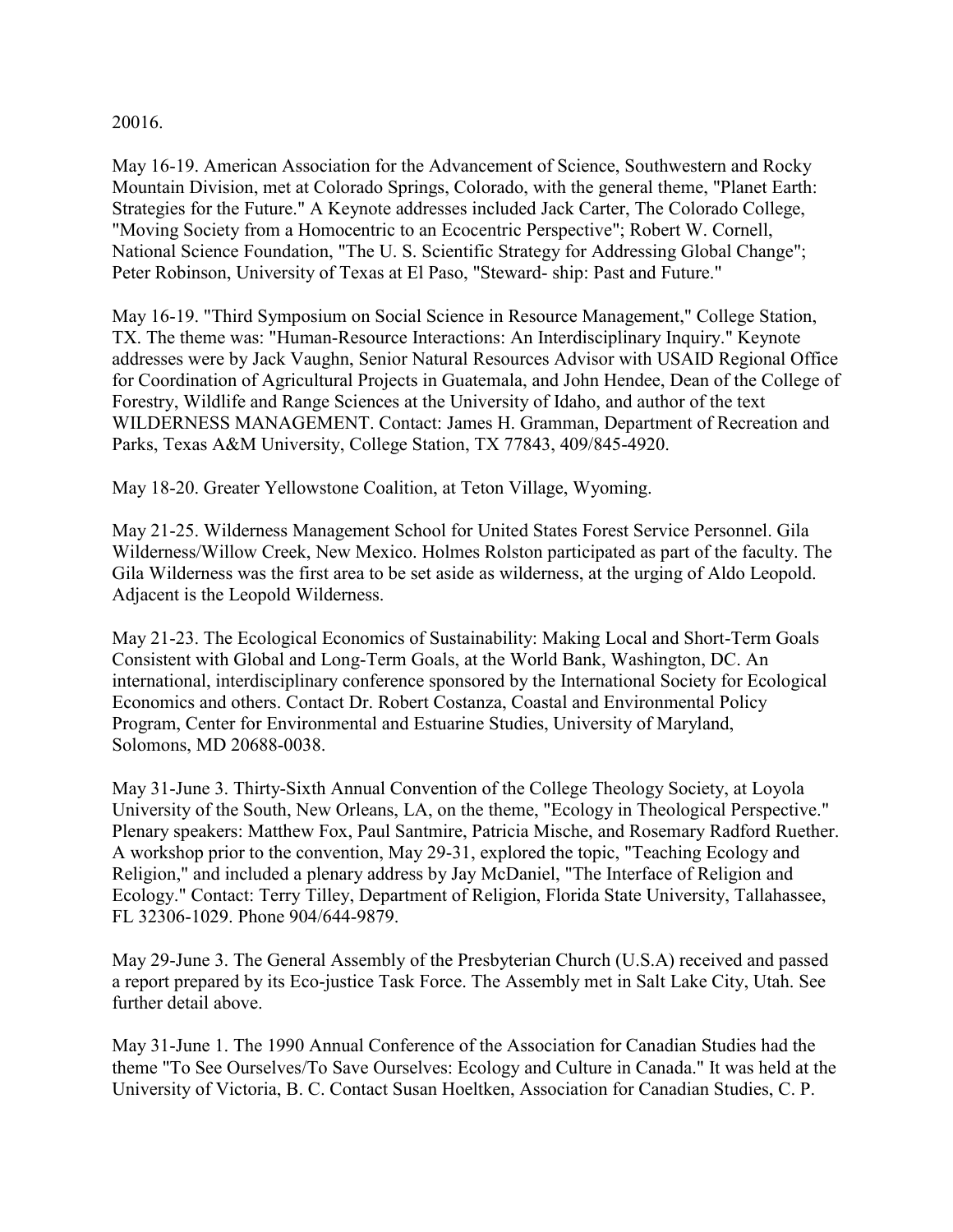8888, Succ. A, Montreal, Quebec H3C 3P8. Phone 514/987-7784.

June 2-3. Environmental Sabbath. The annual environmental sabbath encourages observance by all religious groups. Sixty thousand copies of an environmental sabbath booklet were distributed to religious leaders. This observance, which originated in Judeo Christian communities, is now extending elsewhere in the world, where it is also called the Earth Rest Day. Contact the United Nations Environment Programme, Room DC2- 0803, United Nations, New York, NY 10017.

June 7-9, "Moral Philosophy in the Public Domain," Applied Ethics in Business, Medicine, and Environmental Policy. University of British Columbia, Vancouver. Speakers included Kenneth Goodpaster, Alison Jaggar, James Rachels, Peter Singer, Robert Soloman, and others. Contact Department of Philosophy, University of British Columbia, Vancouver, BC V6T 1W5.

June 8-10. "Towards an Ecological Education: Social Ecology, Higher Education and Community Action," conference at Goddard College, Plainfield, Vermont. Contact Daniel Chodorkoff, Goddard College, Plainfield, Vermont 05667. Phone 802/454-8311.

June 10. March for the Animals, Washington, DC. A march from the Washington Monument to the Capitol. Contact: National Alliance for Animals' Educational Fund, P. O. Box 2978, Washington, DC 20013-2978. Phone 703/684-0688.

June 17-22. Institute in Culture and Creation Spirituality Summer Workshop, at Omega Institute, Rhinebeck, NY. Seminars by Matthew Fox and others. Included a solstice celebration with musician Paul Winter. Contact the ICCS, P. O. Box 19216, Oakland, CA 94619.

June 19-20. Society for Conservation Biology, University of Florida, Gainesville, FL. Contact: Dr. Stephen R. Humphrey, Department of Wildlife and Range Sciences, University of Florida, Gainesville, FL 32611, 904/392-1721.

June 18-22. National Association of Hazardous Waste Generators National Conference, at San Diego, California. Included several workshops and presentations on the right to know by individuals and communities, workers and citizens, legal and moral aspects. Contact Robert McCarty or Chris Collins, phone 215/683-5098. Mail to National Association of Hazardous Waste Generators, P. O. Box 308, Kurtztown, PA 19530.

July 13-15. Christian Conference on the Environment in Sydney, Australia. Contact Christian Conference on the Environment, P. O. Box E266, St. James, NSW 2000, Australia. July 13-16. ISEE session at the Joint Session, July 13-16, University of Essex, moderated by Andrew Brennan. See details earlier.

August 16-21. Conference on Environmental Ethics and Sustainable Development, at Estes Park, Colorado. Participants include Baird Callicott, Frances Moore Lappe, Bryan Norton, Jack Weir, Max Oelschlaeger, Pete A. Y. Gunter, Holmes Rolston. Contact Pete A. Y. Gunter, Department of Philosophy, University of North Texas, Denton, TX 76203-3496.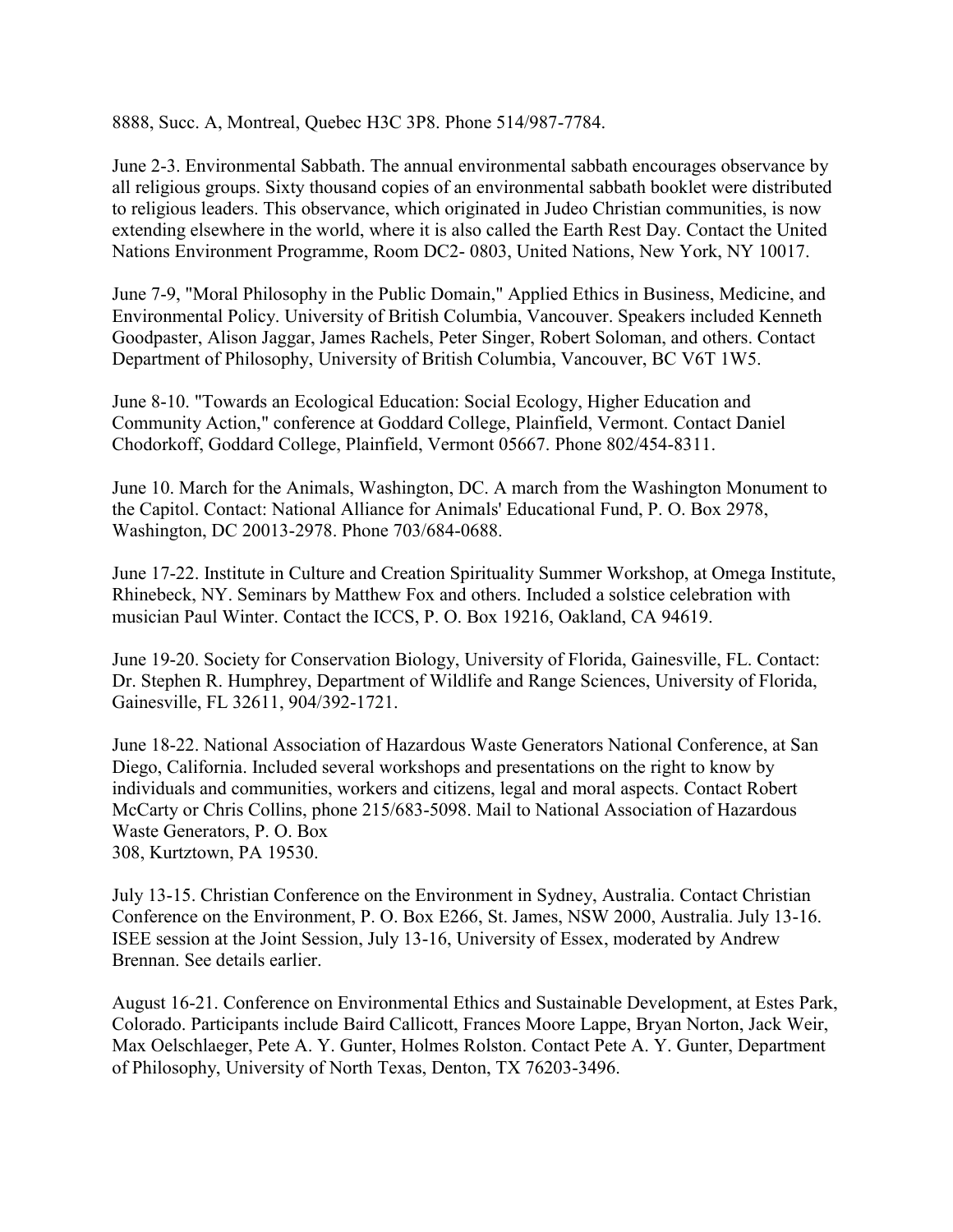August 30-September 1. "Ethics and Environmental Politics," First International Conference, at Borca di Cadore, Italy. Borca di Cadore is a village and conference site near Padova. Three featured addresses are: Franz Bockle, Moral Theology, University of Bonn, "Environmental Ethics: Philosophical and Theological Foundations"; Sebastiano Maffettone, Professor of Political Philosophy, University of Palermo, "Ethics in Environmental Policy-Making"; and Kenneth E. Boulding, University of Colorado, Emeritus, "Environmental Ethics and the Earth Economic Systems." Others lectures are by Kristin Shrader-Frechette, Philosophy, University of South Florida, Antonio Autiero, Moral Theology, University of Bonn, and Laura Westra, Philosophy, University of Windsor. Professor Giorgio Ruffolo, the Italian Minister for Environment, will take part in the conference. There will be simultaneous translation in English and Italian. Contact: Dr. Corrado Poli, Fondazione Lanza, via Dante, 55, 35139 Padova, Italy. Phone (49) 34034. A North American contact is Dr. Peter Timmerman, the Secretariat, Human Dimensions of Global Change Programme, IFIAS, 39 Spadina Road, Toronto, Canada M5R 2S9. Phone 416/926-7570.

October 5-7. Fourth International Conference of the Biopolitics International Organization, Athens Greece. See details earlier.

September 21-23. Andrew Brennan and Hans Peter Durr symposium on environmental ethics at the British Society for the Philosophy of Science, Wolfson College, Cambridge. See details earlier.

September 23-28. Valuing Natural Resources, a conference at the Banff Centre for Management, Banff, Alberta. With particular emphasis on assessing environmental tradeoffs, there is an expert faculty on environmental evaluation techniques and policies. Expensive, \$ 1,795, but set in the Canadian Rockies and there are scholarships available for Canadians. Contact Program Coordinator, Resource Management, The Banff Centre for Management, Box 1020, Banff, Alberta T0L 0C0, Canada. Phone 403/ 762-6327.

October 13-19. Conference on "Natural Areas and Yosemite: Prospects for the Future," at Yosemite National Park and the Sheraton Hotel and Conference Center, Concord, California. Papers are invited. A keynote is address is by Gilbert Grosvenor, President of the National Geographic Society. The conference is part of the Yosemite Centennial Celebration, and includes six plenary sessions with prominent speakers, as well as field trips to a number of San Francisco Bay natural areas. Contact The Yosemite Fund, 155 Montgomery Street, #1104, San Francisco, CA 94104 or Coordinator, NA/Yosemite Centennial Symposium, CGNRA, Fort Mason Bldg. 201, San Francisco, CA 94123.

October 19-21. "Earth and Spirit," addressing the spiritual dimensions of the environmental crisis. An international conference sponsored by the Chinook Learning Center at Seattle, Washington. Conference presenters include Thomas Berry. Contact Chinook Learning Center, Box 57, Clinton, WA 98236. Phone 206/321-1884.

October 22-25. "Biodiversity and Landscapes: Human Challenges for Conservation in the Changing World," a conference sponsored at Pennsylvania State University featuring a diverse group of wildlife professionals, economists, sociologists, artists, ecologists, paleontologists,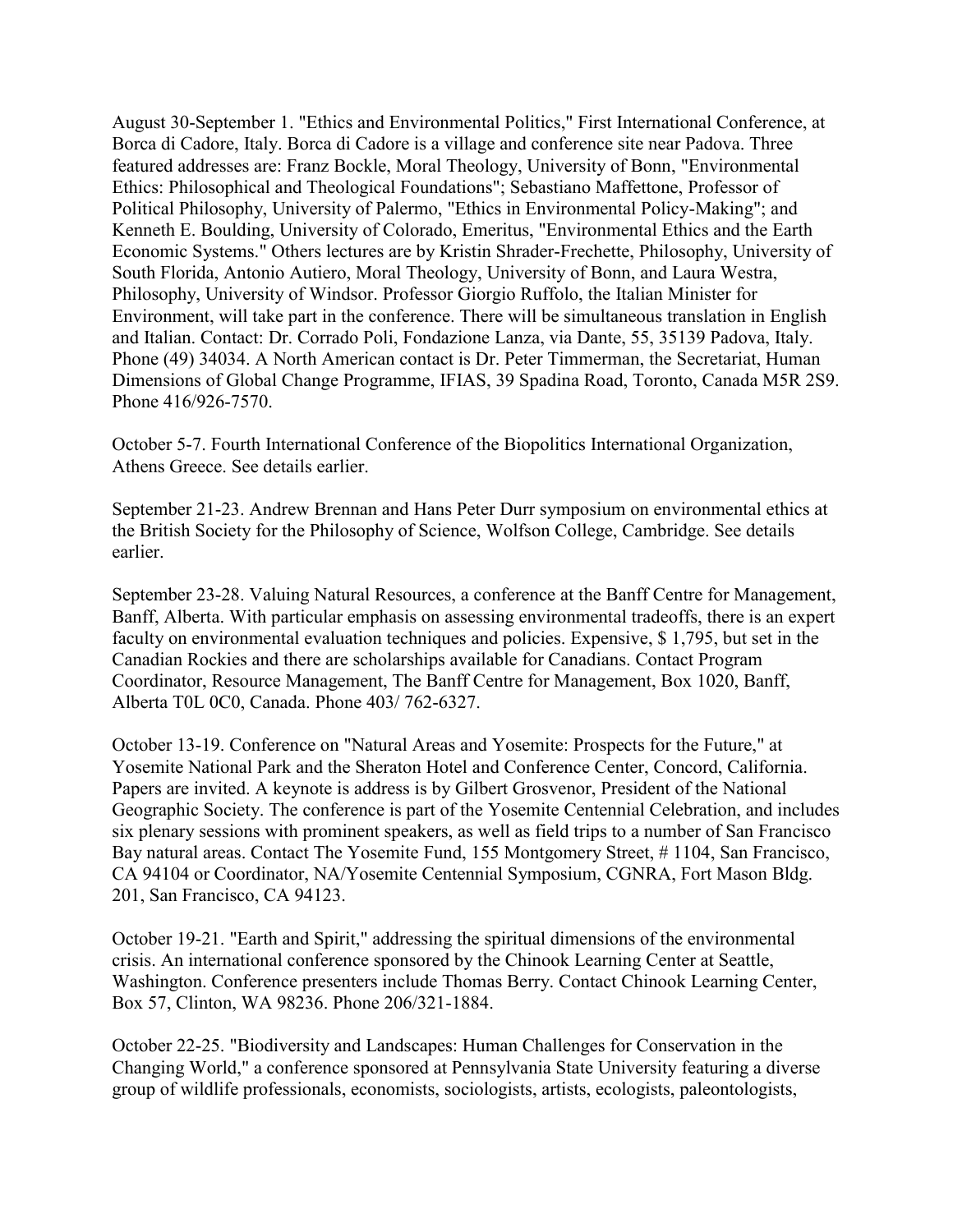engineers, and including philosophers Eugene Hargrove, Bryan Norton, Holmes Rolston, George Sessions, and Carl Mitcham. Contact Deb Hagar, Event Coordinator, Biodiversity and Landscapes, Center for Biodiversity Research, Environmental Resources Research Institute, 117 Land and Water Building, The Pennsylvania State University, University Park, PA 16802. Phone 814/863-0050.

November 11-14. "National Symposium on Urban Wildlife," Stouffer Five Seasons Hotel, Cedar Rapids, IA. Contact: Dr. Lowell Adams, National Institute for Urban Wildlife, 10921 Trotting Ridge Way, Columbia, MD 21044.

December 27-30. ISEE annual meeting and session at the American Philosophical Association, Eastern Division, Boston, MA. See details earlier.

February 1991. World Council of Churches conference at Canberra, Australia, on the theme, "Come Holy Spirit, Renew Creation."

February 14-19, 1991. ISEE session at the American Association for the Advancement of Science, Washington, D. C. See details earlier.

February 28-March 3, 1991. "The Environment and the Mechanized World," American Society for Environmental History Conference at the University of Houston. A call for papers has been issued, deadline September 15, 1990. Themes include ethical issues resulting from modification of the natural world by agriculture, commerce, industrialization, and urbanization. Contact Martin V. Melosi, Program Chair, ASEH Conference, Department of History, University of Houston, TX 77204-3785. Phone 713/749-2967.

March 12-15, 1991. Biodiversity of the Rocky Mountains. A Symposium at Colorado State University, sponsored by College of Forestry and Natural Resources, CSU, U. S. Fish and Wildlife Service, U. S. D. A. Forest Service, National Park Service, the Nature Conservancy, and the Audubon Society. The symposium will feature several prominent keynote speakers, multiple paper sessions, and other media presentations. A call for papers has been issued. Contact for paper abstract submission: Fritz L. Knopf, U. S. Fish and Wildlife Service, National Ecology Research Center, 4512 McMurray Ave., Fort Collins, CO 80525. If interested in an ISEE panel at this symposium, contact Holmes Rolston, III, Department of Philosophy, CSU, Fort Collins, CO 80523. For early registration, contact Biodiversity Symposium, Office of Conference Services, Colorado Sate University, Fort Collins, CO 80523.

March 28-30, 1991. ISEE session at the Pacific Division, APA, in the San Francisco Bay area. See details above.

April 27-30, 1991. ISEE session at the Central Division, APA, in Chicago. See details above.

May 10-12, 1991. "Earth Ethics Forum `91: Green Visions and Pathways for the 3rd Millennium" to be held at Saint Leo College, Saint Leo, Florida. A call has been issued for papers in environmental ethics relating to philosophy, religion, education, sociology, economics, business, and Third World development. Contact Saint Leo College, Department of Religious